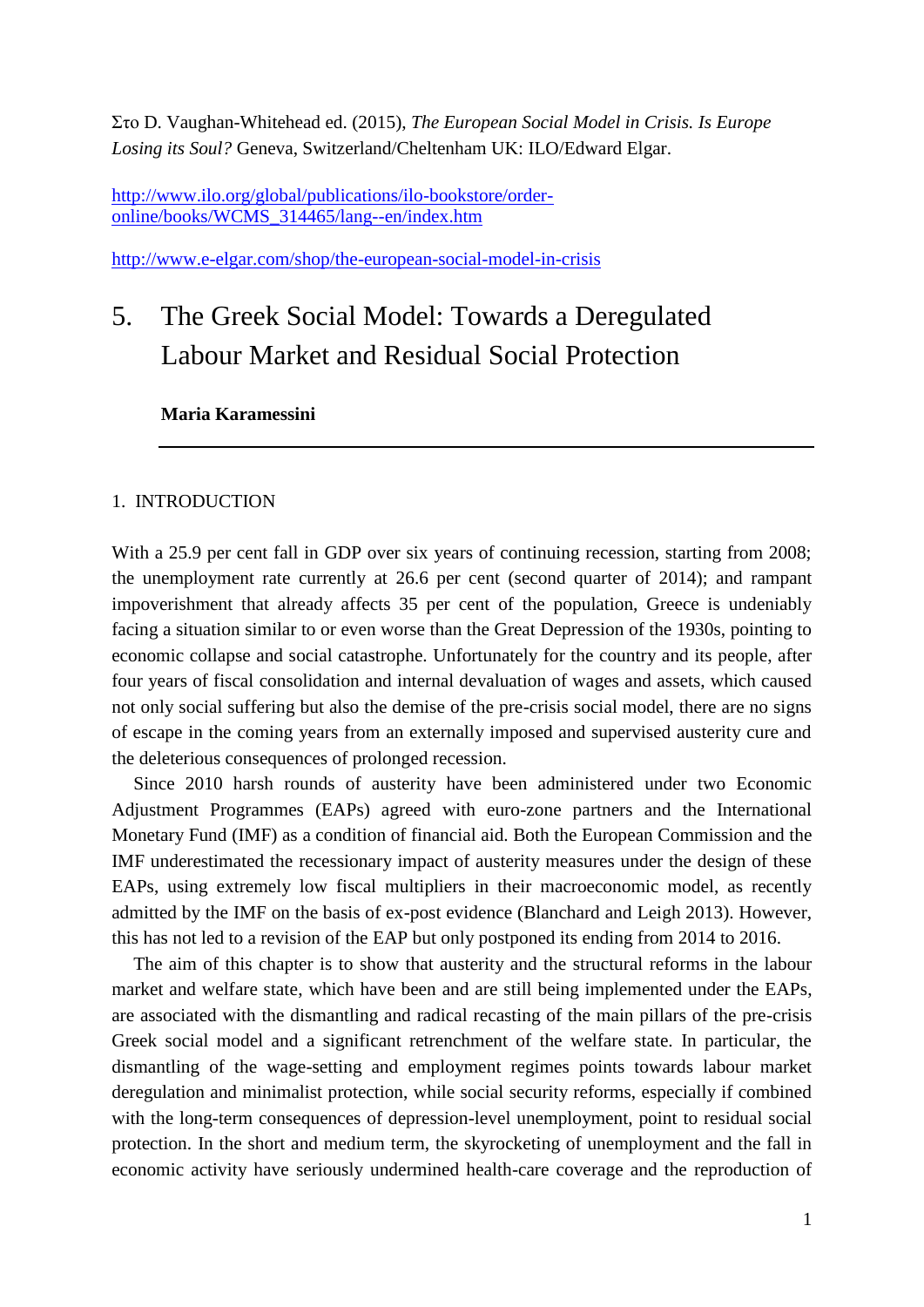households with low work intensity, thus generating a humanitarian crisis. The dismantling of the social model is not the natural outcome of the crisis. Rather the latter has been used as an opportunity by forces inside and outside Greece which, already before the crisis, considered the social model as an obstacle to profit-led growth,<sup>1</sup> which for them is the only sustainable growth pattern in a globalized world.

In Section 2 we describe the pre-crisis Greek social model with reference to the basic elements of the European Social Model (ESM), while in Section 3 we look at the main changes brought about by austerity policies and structural reforms under the EAPs. In Section 4 we assess the depth and nature of the changes and their effects on the pre-crisis social model, while in Section 5 we focus on two case studies that are analysed in depth to illustrate the most significant modifications of the model and their effects. Section 6 concludes, discussing selected important policy issues.

# 2. THE GREEK SOCIAL MODEL BEFORE THE CRISIS: STRENGTHS AND WEAKNESSES

In the early 1990s, Greece's labour market and institutional arrangements had many similarities in common with Italy, Spain and Portugal, often considered typical of a *south European employment model* (Karamessini 2008a). Concerning structural labour market features, Greece at that time had the highest self-employment rate in the EU and informal work was widespread. It also had among the lowest rates of female and part-time employment, very high unemployment rates among young people and women; very low unemployment rates among prime-age men and older workers and pronounced labour market segmentation along various lines (public/private, large/small firms, formal/underground economy, by age, sex, ethnic origin). The industrial relations system and the wage-setting and employment regimes were characterized by high industrial conflict, a confrontational culture and lack of social dialogue institutions, strong state intervention in wage setting and stringent employment protection legislation, but very weak enforcement of labour and social security legal mechanisms.

The Greek welfare model in the early 1990s could be seen either as a variant of the *conservative/corporatist welfare regime* of continental Europe, whose basic features are the Bismarckian principles of social insurance – differentiation in benefits/provisions according to occupational status and work performance – and the predominance of income transfers over service provision (Esping-Andersen 1999; Katrougalos and Lazaridis 2003) or as a variant of a distinctive *south European welfare regime* characterized by an extreme fragmentation in entitlements; large gaps in social protection; selective distribution of public sector jobs and welfare benefits through clientelism; recently reformed health-care systems on universal principles; strong familism in social security; and residual family, employment and social assistance policies (Ferrera 1996; Karamessini 2008b; Leibfried 1992; Petmesidou 1996, 2012).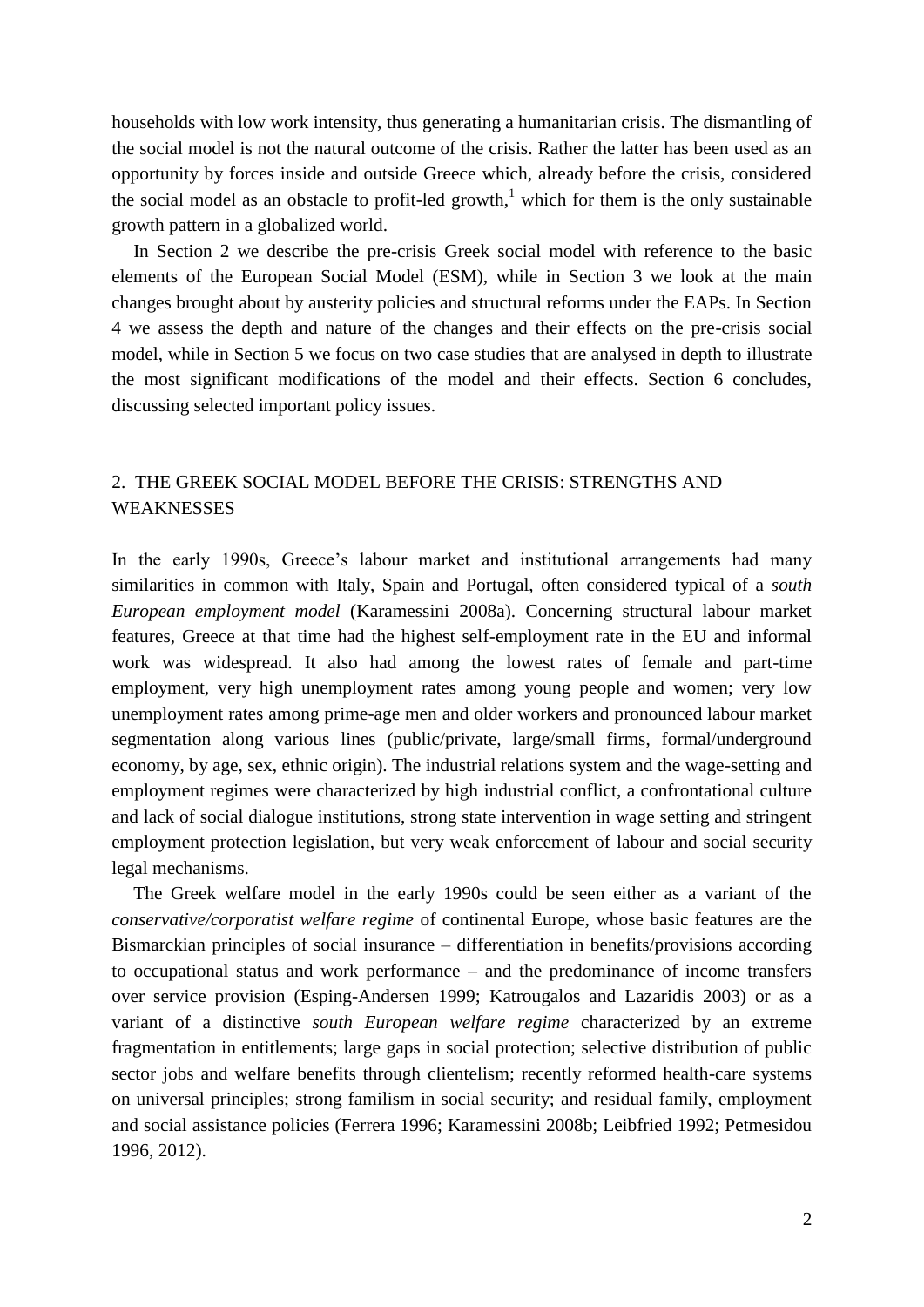In the following paragraphs we briefly describe the main features of the Greek social model and the developments that contributed to its final shape before the advent of the current crisis. These features and developments are summarized in Table 5.1.

#### **2.1 Enhancement of Workers' Rights after 1974**

The collapse of a seven-year military dictatorship in 1974 is a watershed in Greece's recent political history. The return to democracy and the adoption of the 1975 Constitution restored and enlarged individual and collective freedoms and rights – free unionism and collective bargaining, the right to strike and so on – established the principles of equal treatment and equal pay of men and women for work of equal value and instigated a major rise in industrial conflict and a wave of unofficial strikes at the firm level, at which union activity was not allowed. In 1982, Law 1264 fully democratized the union movement, recognized primary unions at the firm level, enabled union activity within firms and enlarged the freedom to strike.

Strike activity is strictly regulated and 'improper' exercise of the right to strike is liable to legal action (Kravaritou 1994). A strike is lawful only if called by 'legally constituted' unions, while sympathy strikes, protest and work-to-rule strikes are legal.

### **2.2 From Adversarial to More Consensual Industrial Relations**

As also happened in Spain and Portugal in the mid-1970, the fall of the colonels' dictatorship in Greece opened up a period of rising unionism and intensive industrial action. From 1974 through the 1980s industrial relations were extremely adversarial. Although highly politicized and internally divided into factions, Greek unions remained unitary, unlike their counterparts in Italy, Spain and Portugal. The 1990s and 2000s saw a decrease in strike activity while union density fell from 37.6 per cent in 1992 to 24 per cent in  $2008$ <sup>2</sup>

There is a long-standing provision in Greek industrial relations for the participation of unions and employer organisations in various tripartite bodies at the national level, such as the Supreme Labour Council, the public employment service (OAED) and so on (Kravaritou 1994). However, only in the 1980s was workers' participation in decision-making within firms institutionalized: participation in the boards of public utilities and nationalized firms, health and safety committees in firms with more than 150 employees, and works councils in firms with more than 20 employees, Work councils were opposed by primary enterprise unions, however, and in the end were created only in a tiny proportion of firms.

The recession of 1990–1993, the ideological impact of the collapse of the communist bloc on the union factions of the left and the accession to power of a liberal government that remained in office during 1990–1993 contributed to a turn by the majority of trade unionists towards a social-partnership approach to industrial relations (Karamessini 2009). EU integration is an additional determinant of the gradual decline in industrial relations conflict. Its influence has been exerted through the establishment of social dialogue institutions and the achievement of social consensus on the country's entry in the Economic and Monetary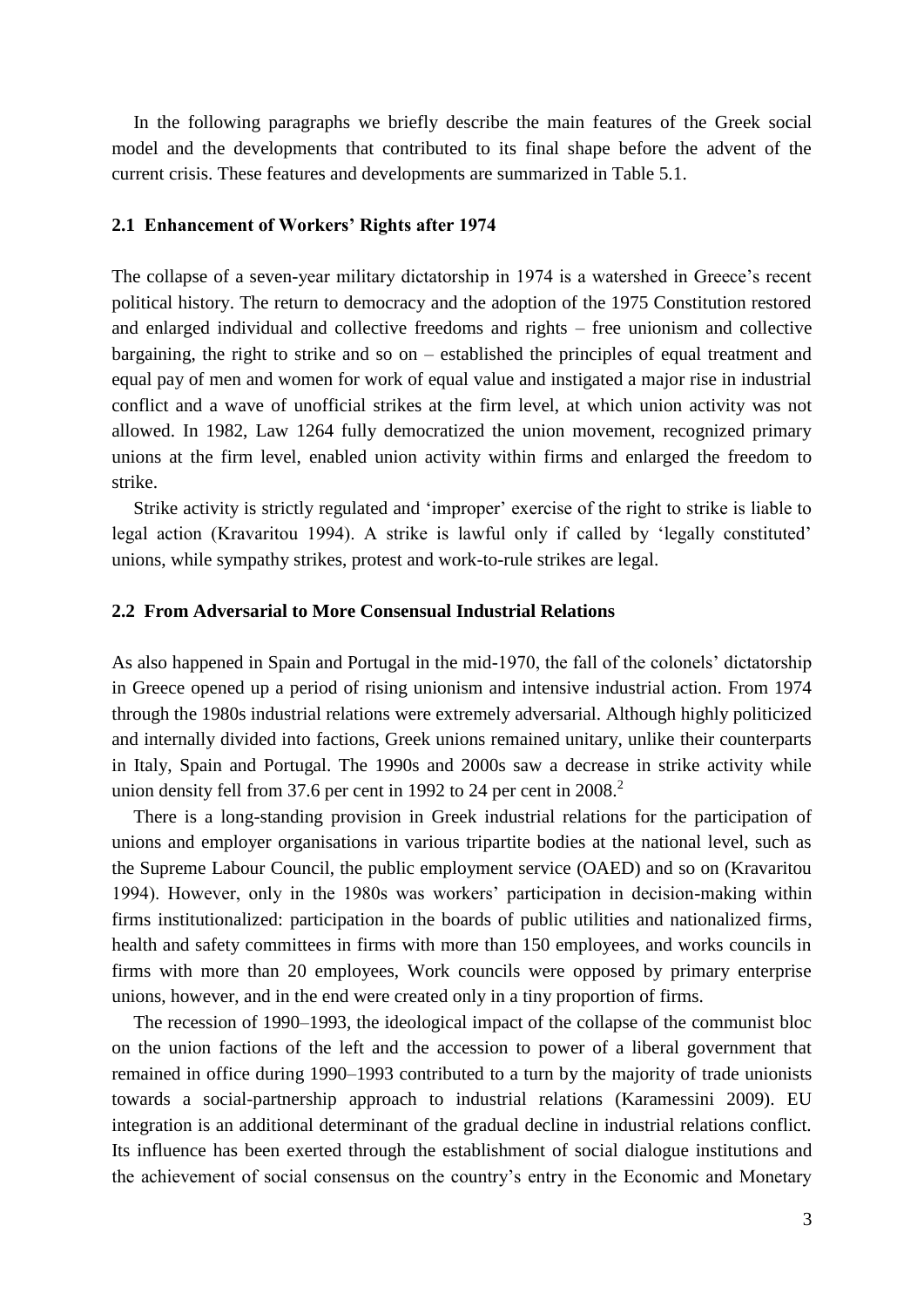Union (EMU), which persuaded trade unions to moderate wage claims (Kouzis 2002). The Economic and Social Committee (OKE) was founded in 1994 as a tripartite body whose mission is not only to conduct social dialogue on economic and social policy issues, but also to give the government an opinion on bills and legislative proposals referred to it. However, social dialogue has culminated in only one social pact since the creation of OKE.

### **2.3 Wage Determination: Decline in State Intervention But Strong Wage Regulation**

National-level bargaining on the national minimum wage was first established in Greece in 1935 and has been a core element of the post-war collective bargaining system. The National General Collective Agreement (NGCA) not only determined the minimum wage but also set the floor for employment and working conditions and workers' rights (working time, leave, rights of part-timers, apprentices, student workers, equal treatment, funding of training, severance pay and so on). National-level bargaining on sectoral or occupational minima was the second most important feature of the Greek collective bargaining system. Company-level bargaining was added to this level after 1974 and company-level agreements always improved over sectoral and occupational minima.

State intervention was a basic feature of the post-war wage-setting system and its role was to make collective bargaining outcomes compatible with the targets of incomes policy either through direct control of wages or through state-controlled compulsory arbitration, which was established in 1955. In 1982 a system of automatic indexation of wages to inflation was put in place but was abolished in 1990. In the same year, a new law on 'free' collective bargaining replaced compulsory arbitration by independent third-party mediation and arbitration. As a result, the share of arbitration awards in the total number of collective agreements declined sharply. Despite these changes, the Ministry of Labour kept its prerogative to extend collective agreements to non-unionised employees and employers, which accounts for the high coverage of employees by collective agreements.

In the late 1990s, the bargaining rounds between management and the strong unions in public utilities and banking were decoupled from those between the National Confederation of Greek Labour (GSEE) and peak employers' organisations on the national minimum wage. A basic mechanism of articulated bargaining and wage drift was thus broken (Ioannou 2000).<sup>3</sup> However, public utilities and banking remained in the  $2000s - as$  in the 1990s – the strongholds of the union movement, which dominated the leadership of GSEE and reinforced its bargaining power over the NGCA.

At the onset of the current crisis overall wage inequalities were substantial. In 2008 Greece ranked sixth among OECD countries in this respect (OECD 2012a). In the same year, in-work at-risk-of-poverty rate of employees was  $8.1$  per cent.<sup>4</sup> However, the national minimum wage was above the poverty line and its gap with the average wage was small by international comparison. In 2009, the national minimum wage was 45.2 per cent of the average wage, the third highest rate among EU countries that had a national minimum wage (INE-GSEE/ADEDY 2011). However, Greece's absolute ranking was average and much lower than most EU15 countries.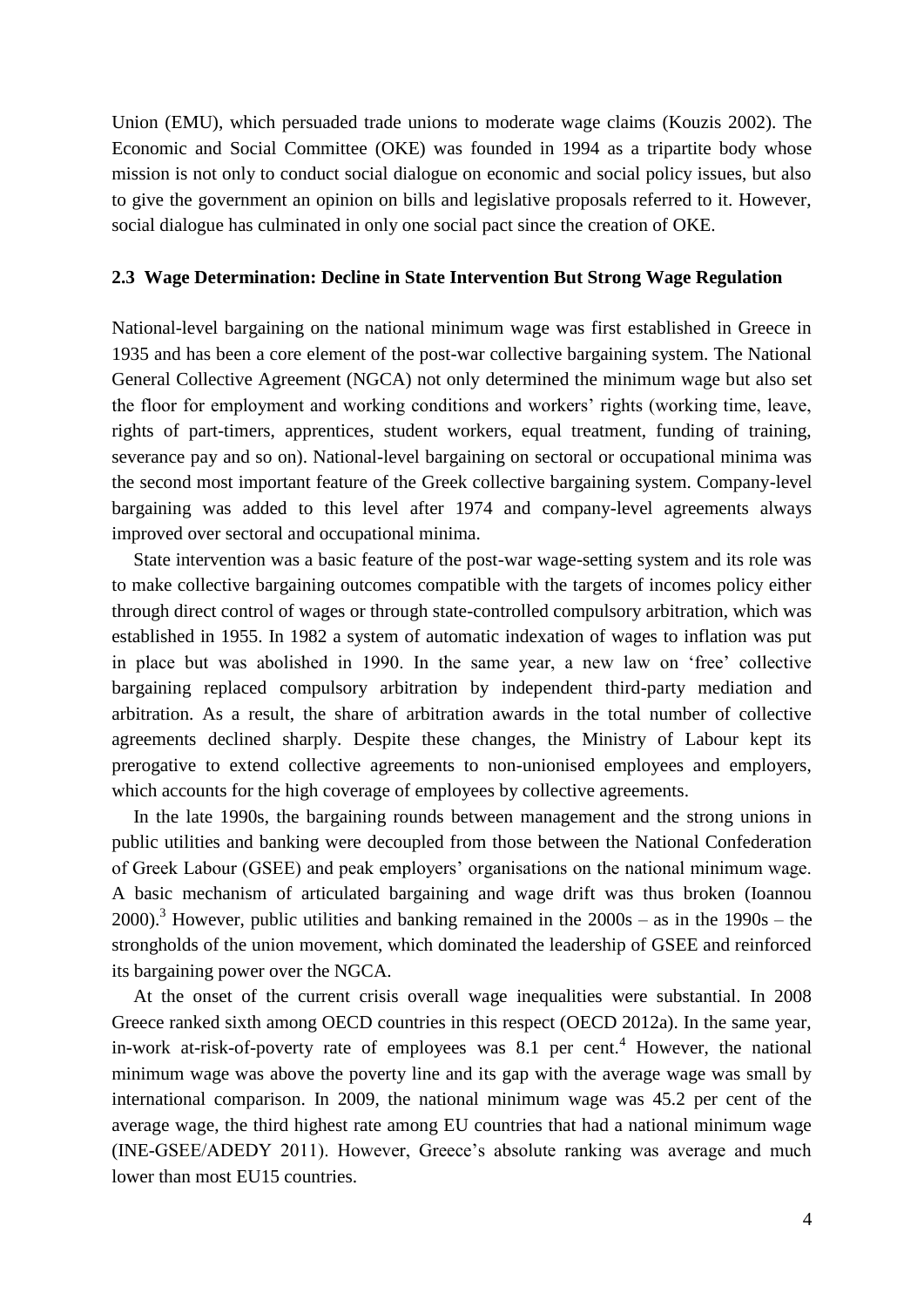# **2.4 Strong Labour Market Segmentation along the Formal/Informal Work Divide**

Greece was a typical example of a segmented labour market before the crisis. Strong protection against the dismissal of formally employed permanent employees, especially white-collar, has been a core element of the traditional Greek employment regime, along with extensive informal/irregular work. The former remained intact during the twenty years before the current crisis, the only exception being a 2005 law that abolished for persons newly hired in public utilities the stronger protection against dismissal of employees in these firms than in private firms. As for informal work, this expanded in the 1990s and 2000s, mainly due to mass illegal immigration and the irregular situation of large numbers of migrants staying and working in Greece. Efforts have also been made by several governments to introduce types of employment and working-time flexibility in the labour market in the 1990s and 2000s. Union opposition tempered the degree of flexibility actually introduced and ensured relatively good protection for employees involved in some forms of atypical work, such as part-timers and temporary agency workers. In 2007, Greece had the lowest rate of part-time employment and incidence of flexible working-time arrangements in the former EU15, while the rate of fixedterm contracts among employees was below the EU27 average. However, at the same time, project/service contracts among dependent workers, uninsured employment and informal/irregular work thrived but, by their very nature, remained unrecorded.

# **2.5 Fragmented (and Not Universal) Welfare System**

The main characteristics of the Greek welfare state at the beginning of the 1990s were:

- An extremely fragmented pay-as-you-go pension system with major inequalities in entitlements (Featherstone and Tinios 2006; Tinios 2007), a diminishing ratio of insured persons to pensioners and extensive and long-standing contribution evasion.
- Major disparities in levels of cover and access to health care between different population groups and a high level of private health expenditure despite the operation of the National Health System (NHS) since 1983 (Davaki and Mossialos 2006).
- Strong familialism and gender bias of the welfare regime, stemming from (a) residual unemployment compensation, social assistance and family policy which is based on the assumptions that the family is responsible for assisting its unemployed and dependent members and that women are the primary care providers; (b) the lower legal age of retirement for women and special early retirement schemes for married women and mothers of children under 18. Strong familialism and gender bias have kept the female activity rate low.

Reforms of the pension system in the 1990s and 2000s established mixed funding of insurance funds through contributions and general taxation. They also introduced a meanstested supplement to low basic pensions, increased the minimum insured time for full pension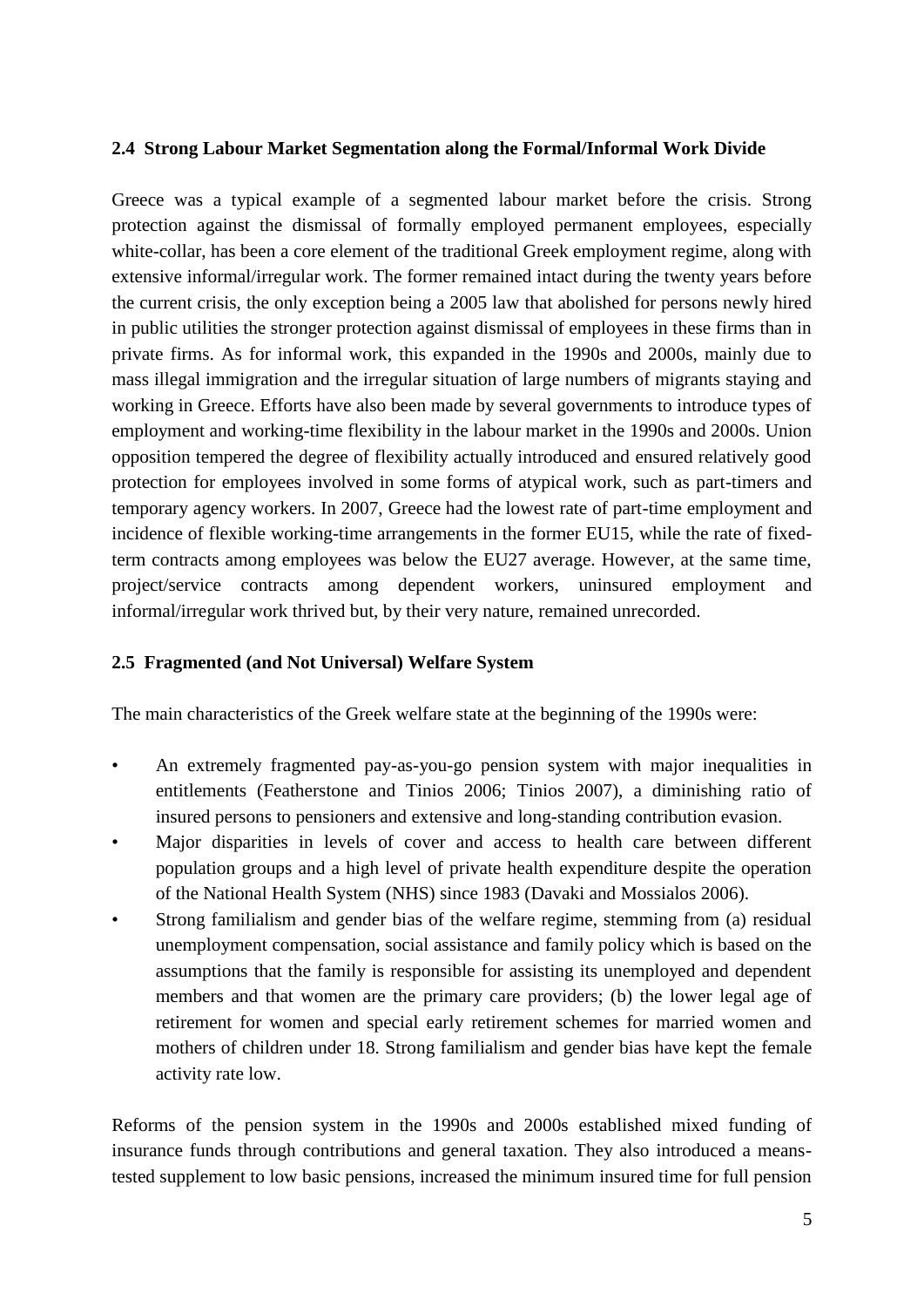entitlement and reduced the replacement rate of pensions. Furthermore, they gradually equalized the legal age of retirement between public and private sector employees and between women and men at 65 for those insured from 1 January 1993 onwards. However, the reforms did not ensure the financial sustainability of the pension system, which was constantly eroded by extensive contribution evasion by employers and the expansion of informal work. Similarly, reforms of the public health service did not prevent the spectacular rise in private health expenditure, which reached 57 per cent of total health expenditure in 2005, the highest share among OECD countries.

The late 1990s and 2000s also saw an improvement in maternal and parental leave and a 'catching up' of child and elderly care services (Petmesidou 2006; Karamessini 2010a). However, just before the current crisis, Greece had the lowest coverage of children and elderly by care services in the former EU15. Grandparents and migrant women hired as carers by high- or medium-income households stepped in to cover unmet demand. Last but not least, the residual system of social protection against unemployment (Papadopoulos 2006) became even more so when, on top of a quasi-inexistent social assistance pillar, a 2007 reform replaced wage-related benefits with a single flat-rate basic benefit set at 55 per cent of the minimum wage (Karamessini 2010b).

In conclusion, despite its improvements, the Greek welfare state was suffering from substantial weaknesses at the onset of the crisis.

# **2.6 Important Role of Public Services But Increasing Privatization**

The role and scope of public services were very important in the Greek social model but private firms were also massively present in key areas of the welfare state: health, social care and training, but also education. State monopolies dominated all public utility sectors – energy, water supply, transport and telecommunications – but market deregulation in these sectors started in the late 1990s, in application of EU directives. Until the beginning of the 2000s privatizations were essentially partial – in the form of selling shares to private investors – but later on public telecoms and the national air carrier were fully privatized.

### **2.7 Equal Opportunities/Anti-discrimination: Belated Improvements**

The 1975 Constitution includes several provisions on the principle of equality and against discrimination. Equal pay for work of equal value is one of them. However, gender equality policy started to develop in the 1980s with the adoption of equal treatment legislation and legislation protecting working parents from discrimination and granting them entitlements to leave for caring duties. Gender equality policy became more active in the 1990s and 2000s, making use of European structural funds to promote female labour force participation and employment. Sporadic policies to combat other forms of discrimination developed later. The legislative framework was improved in 2005 when EU directives 2000/43 and 2000/48 were transposed into national legislation (Law 3304), but discrimination against immigrants was overwhelmingly present and constantly reproduced by stringent migration and asylum policy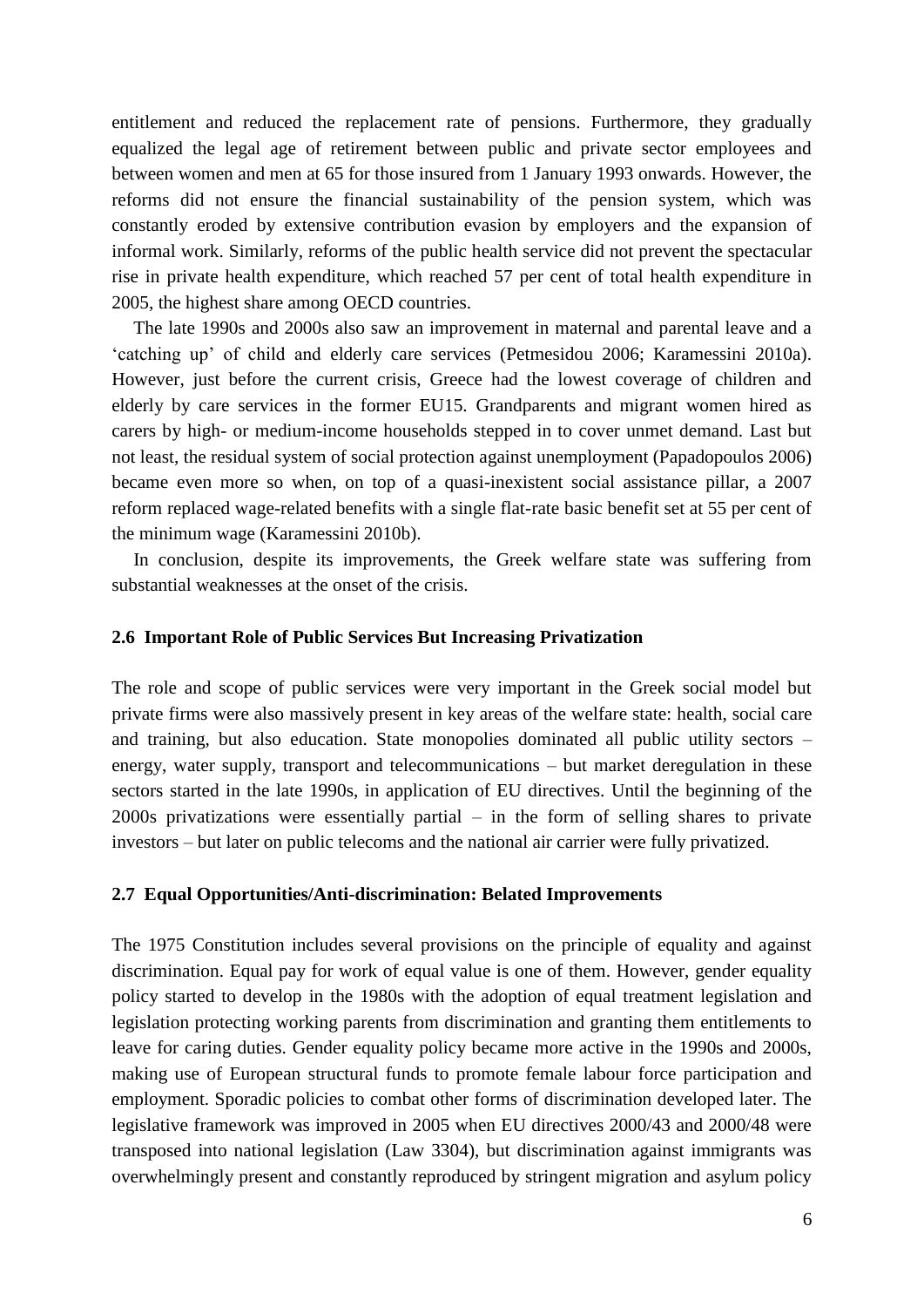and nationality law that refused migrants with many years of residence and their children a permanent stay and social integration on equal terms.

| <b>ESM</b> mapping: Greece                                                                       | Main elements of the Greek social model                                                                                                                                                                                                                                                                                                                                                                                     |
|--------------------------------------------------------------------------------------------------|-----------------------------------------------------------------------------------------------------------------------------------------------------------------------------------------------------------------------------------------------------------------------------------------------------------------------------------------------------------------------------------------------------------------------------|
| Labour law and workers'<br>rights                                                                | Legalistic tradition of industrial relations; primary unions and freedom to<br>union activity at the firm level since 1982; few official limits to right to<br>strike.                                                                                                                                                                                                                                                      |
| Employment/labour market                                                                         | Strong employment protection legislation; low incidence of part-time<br>work and flexible working-time arrangements, medium incidence of<br>temporary work; relatively good protection of atypical workers; great<br>expansion of project/service contracts and informal/irregular work since<br>the beginning of the 1990s.                                                                                                |
| Equal opportunities/anti-<br>discrimination                                                      | Equal opportunities policy developed in the 1980s with the adoption of<br>equal treatment legislation and legislation for working parents and ESF<br>funds increased activity in 1990-2000s. Weak anti-discrimination policy<br>on other grounds than sex. Discrimination against migrants reproduced<br>by migration and asylum policy and nationality law.                                                                |
| Workers' participation,<br>information, consultation                                             | Existing legislation for works councils since 1988 never enforced due to<br>opposition of primary enterprise unions already present in firms with the<br>same or similar functions.                                                                                                                                                                                                                                         |
| Social dialogue and<br>collective bargaining; social<br>partners' recognition and<br>involvement | Social dialogue initiated in 1990s after the turn of unions to a social-<br>partnership approach and creation of ESC in 1994. Trade union density<br>was medium but decreasing (24 per cent in 2008, down from 37.6 per<br>cent in 1992) while collective agreement coverage was high due to the<br>administrative extension of collective agreements to non-unionised<br>employees. National-level negotiations dominated. |
| Welfare systems/social<br>protection/social inclusion                                            | Fragmented pay-as-you-go pension system; disparities in levels of cover<br>and access to health care along with high private health expenditure;<br>residual unemployment compensation, social assistance and social care<br>systems; strong familism and gender bias of welfare regime;<br>improvement of leave system and care services since late 1990s.                                                                 |
| Role of public services and<br>services of general interest                                      | Important role of public services in the Greek social model, but private<br>firms also massively present in key areas of the welfare state: health,<br>social care and training.                                                                                                                                                                                                                                            |
| <b>ESM</b> mapping: Greece                                                                       | Main elements of the Greek social model                                                                                                                                                                                                                                                                                                                                                                                     |
| Involvement of civil society                                                                     | Constitutional participation of NGOs in ESC; ad hoc involvement in<br>other consultative bodies with limited power.                                                                                                                                                                                                                                                                                                         |
| Decent/fair wages                                                                                | 1975 Constitution introduced equal pay for work of equal value principle.<br>In 2009, national minimum wage stood above poverty line at 45.2 per<br>cent of average wage.                                                                                                                                                                                                                                                   |
| Regional                                                                                         | Greece characterized by small regional differences in economic and                                                                                                                                                                                                                                                                                                                                                          |

*Table 5.1 Main elements of the Greek social model mapping the ESM*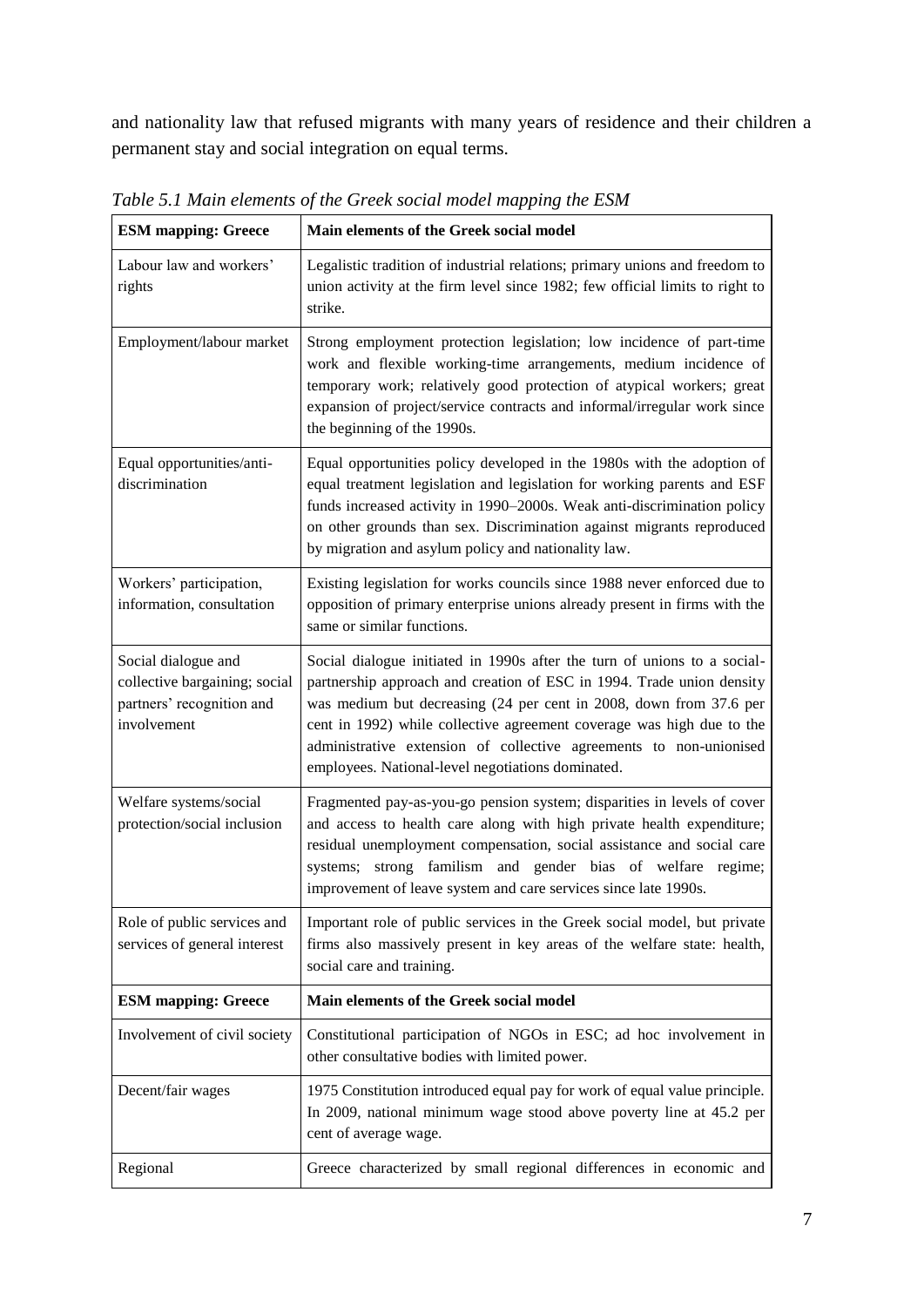| cohesion/development    | social indicators relative to EU average.                         |
|-------------------------|-------------------------------------------------------------------|
| Social expenditure as a | Considerably lower than former 1995 EU15 average; almost equal to |
| percentage of GDP       | average in 2008 (26.2 per cent of GDP)                            |

# **2.8 Social Expenditure: Solid Convergence with EU15 – Failure to Combat Poverty**

The Greek welfare state was underdeveloped relative to the north-western European welfare states in the post-war decades. A catching-up process was initiated after the end of the colonels' dictatorship in 1974, which intensified in the 1980s. However, in 1995 social protection expenditure represented 19.9 per cent of GDP in Greece as against 27.4 per cent of GDP in the former EU15, on average, a gap of 7.5 percentage points.

Catching up continued in 1995–2007, a process led mainly by pensions and health (Figures 5.1 and 5.2). In 2007 social protection expenditure as a percentage of GDP had nearly converged with the EU15 average. If to social protection expenditure we add public expenditure on education and social services, then the gap in total social expenditure as a percentage of GDP between Greece and the EU15 average was 4.1 percentage points (Figure 5.3). However, on the eve of the current crisis, the Greek welfare state could no longer be considered underdeveloped, at least in terms of expenditure, as was the case in the mid-1990s.



*Figure 5.1 Social protection expenditure as a percentage of GDP and the at-risk-of-poverty rate, Greece, 1995–2010 (%)*

*Source: Author's elaboration of Eurostat data.*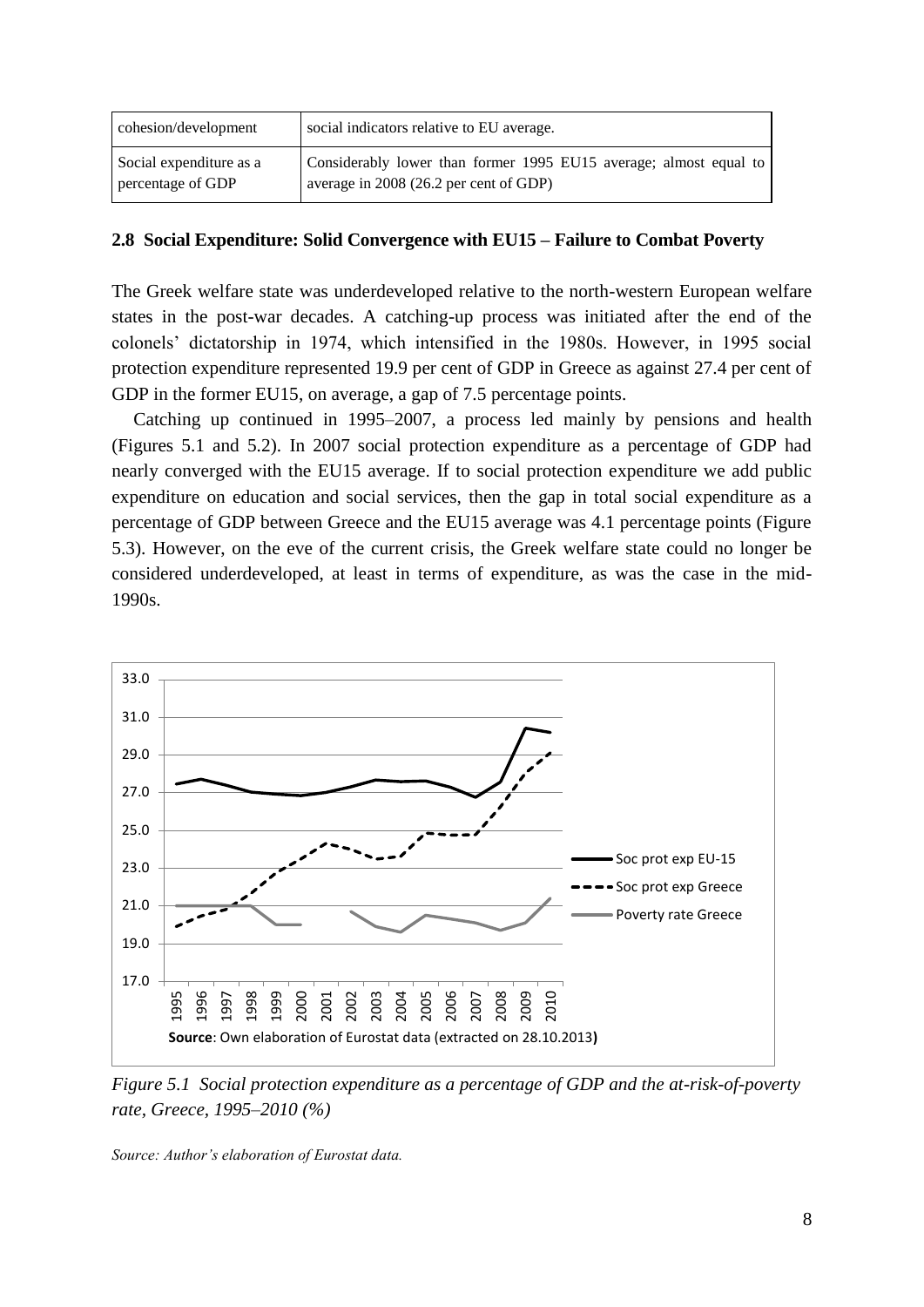

*Figure 5.2 Social Pensions and sickness/health care benefits, Greece, 1995–2010 (percentage of GDP)*

*Source: Author's elaboration of Eurostat data (accessed on 28.10.2013)*



*Figure 5.3 Social expenditure by category in the EU and Greece (percentage of GDP)*

Source: Eurostat data on government expenditure by function.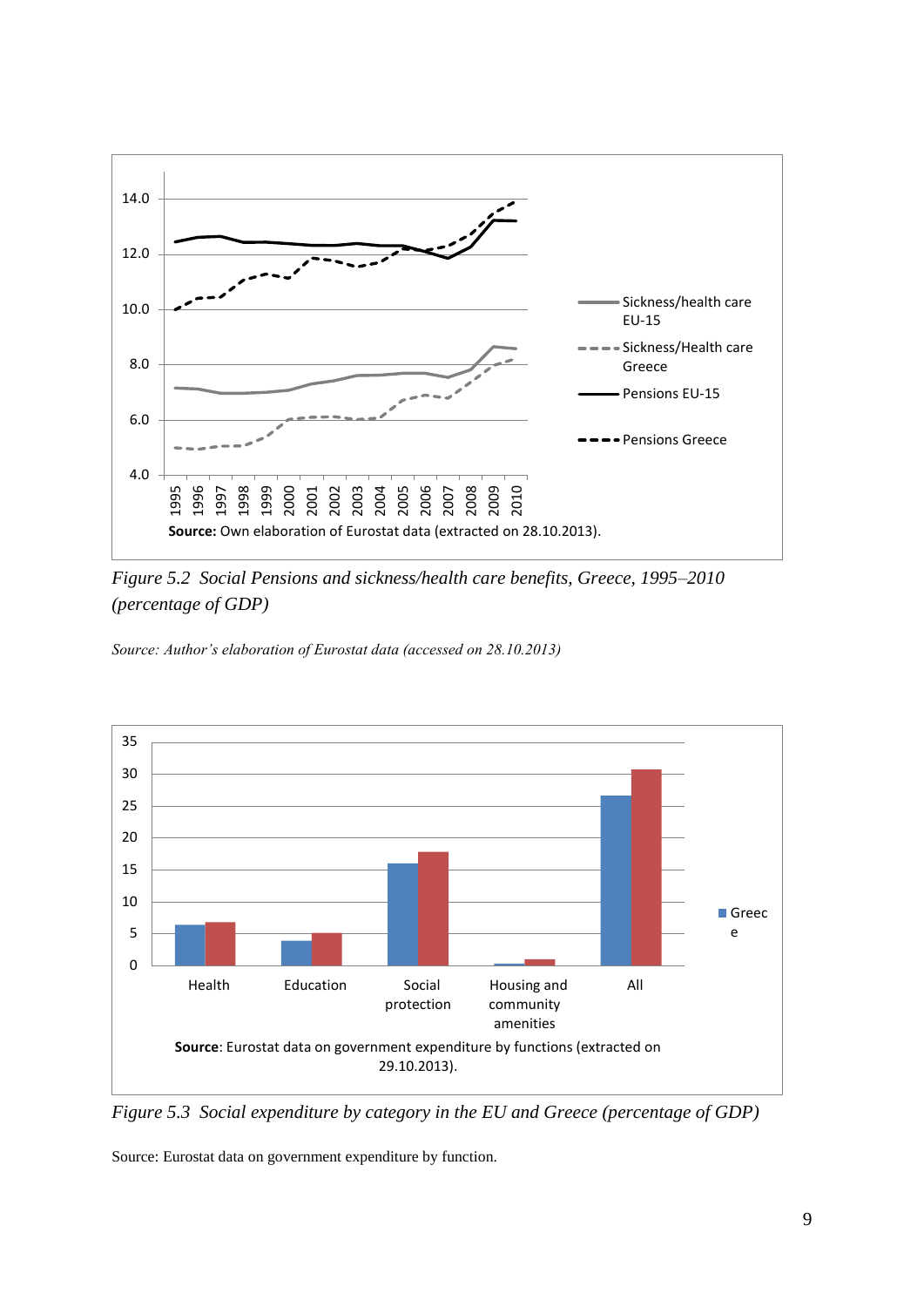Although the income poverty rate and gap retreated somewhat between 1994 and 2004 and nearly stabilized between 2004 and 2008 (Tsakloglou and Mitrakos 2012), Greece possessed the third highest poverty rate in the EU27 in 2008 (20.1 per cent). This means that the expansion of social expenditure as a proportion of GDP between 1994 and 2008 proved unable to reduce poverty significantly, as can be seen in Figure 5.1.

The relatively weak redistributive effect of social expenditure – and thus its ineffectiveness with regard to poverty reduction – has been attributed in the literature to two sources: the unequal levels of generosity enjoyed by different categories of pensioners (Matsaganis 2011) or to the low level of social transfers other than pensions and their low effectiveness in reducing poverty, which is related to the lack of universal benefits (Dafermos and Papatheodorou 2010). Generally speaking, '*expansion of social expenditure was barely framed by universalistic social citizenship values*' and has been accompanied by fragmentation, polarization and particularism of interests and entitlements (Petmesidou 2013a: 180).

# 3. SOVEREIGN DEBT CRISIS AND THE RADICAL RECASTING OF THE SOCIAL MODEL

In May 2010 the IMF and euro-zone partners granted Greece substantial loans to prevent disorderly default on sovereign debt, which might have triggered the collapse of exposed European banks and the EMU. A new package of loans was granted by the same lenders in March 2012 after a 53.5 per cent write-off of sovereign bonds held by the private sector, which made necessary the recapitalization of the Greek banking system. The disbursement of loans was made conditional on an Economic Adjustment Programme implemented under the supervision of the so-called 'troika' (European Commission, European Central Bank and IMF) and revised in 2012.

Fiscal consolidation, internal devaluation through reduced labour costs and financial stability were the main goals of the EAPs. The fiscal consolidation effort is estimated at 18.5 per cent of GDP (OECD 2012b), while its aims were to reduce the general government deficit from 15.6 per cent of GDP in 2009 to less than 3 per cent of GDP in 2015 and generate primary surpluses to repay sovereign debt. The EAPs also included a series of structural reforms in the labour and product markets intended to restore competitiveness through a 20– 30 per cent devaluation of wages, prices and assets and re-launch growth through investment and exports.

The EAPs comprise two kinds of measures that directly affect the social model. The first includes wage and benefit cuts and parametrical changes in the social protection system, leading to an immediate or medium-term reduction in public expenditure. The second kind of measures include radical reforms of the wage-setting system, the employment regime and the welfare state, leading to structural changes and having long-lasting effects. Undoubtedly, the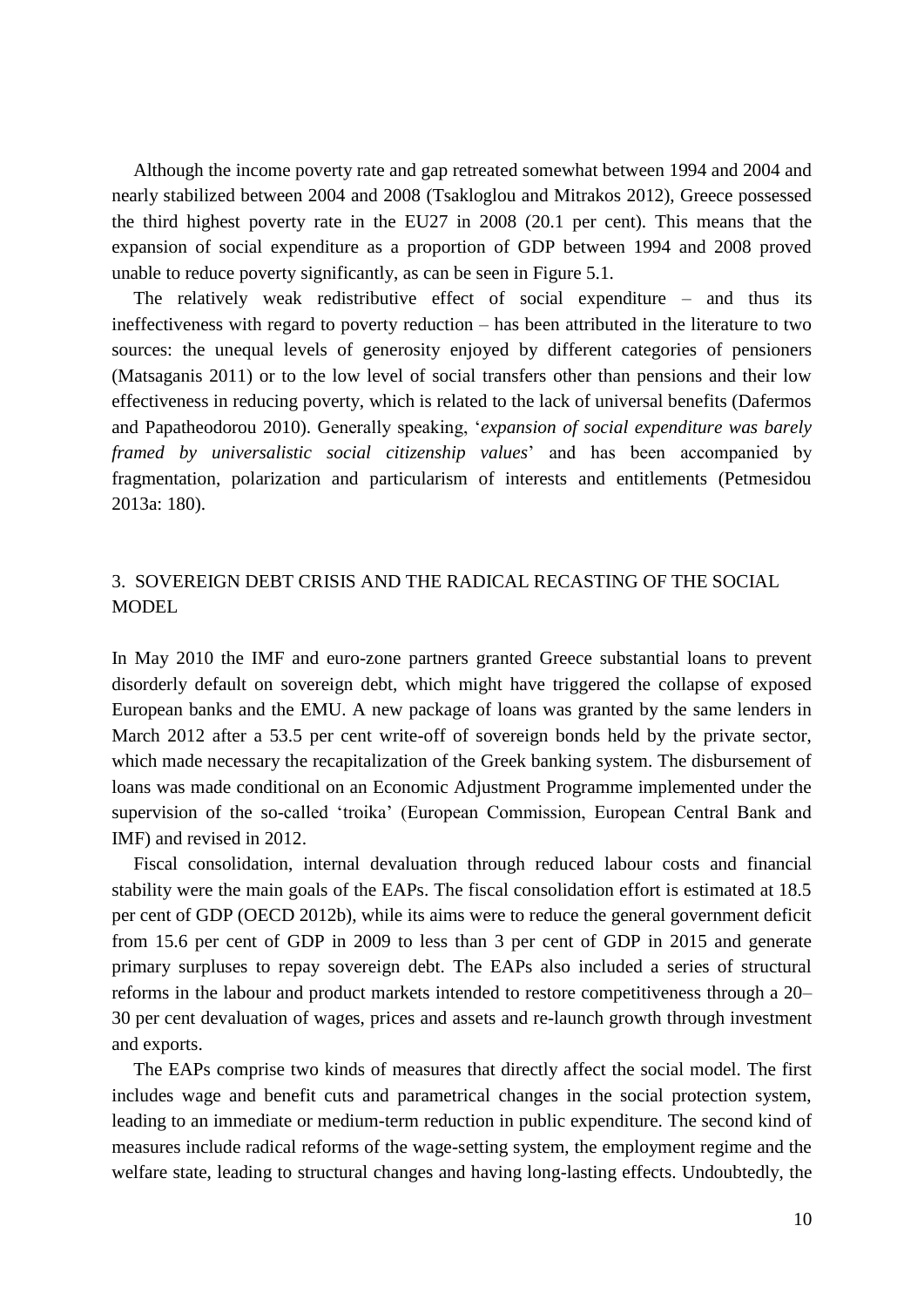austerity 'cure' imposed since 2010 has shaken the foundations of the pre-crisis social model and structural changes are leading to its demise and recasting. The main changes in the social model brought about by the implementation of the EAP are summarized in Table 5.2.

#### **3.1 Reforms Imposed on the Social Model – Diagnosis of the 'Problems'**

The diagnosis of the problems that lies behind the imposed EAP reforms of the Greek social model can be summarized in two key arguments.

### *'Public sector and social protection unsustainable – labour costs too high'*

First, the pre-crisis public sector was oversized and the social protection system financially unsustainable (especially pensions and health care). Both represented an obstacle to fiscal adjustment in the short term and a growing burden on the state budget in the long term. Second, the pre-crisis wage-setting system and employment regimes favoured large wage increases in the non-tradable sector of the economy, which were transmitted to the tradable sector. These account for the loss in competitiveness and the spectacular rise in the current account deficit after Greece's entry in EMU in 2001.

This analysis has found support among several Greek scholars who have openly blamed labour protection and pensions as the 'micro-foundations of disaster' (Lyberaki and Tinios 2012) or the welfare state as a 'far from trivial' cause of the crisis (Matsaganis 2011). Conversely, other scholars have refuted the assertions that rising labour costs and social expenditure are among the (main) causes of the crisis, although they recognize the rise in the real effective exchange rate in the 2000s and the weaknesses and accumulated deadlocks of social protection (Karamessini 2012; Petmesidou 2013b).

But is the social model responsible for the crisis? We discuss below the main arguments of the troika implicitly or explicitly appearing in the EAPs and their reviews.

## *'Emphasis on expenditure and not on revenues'*

Admittedly, inefficiency and waste were pervasive features of the Greek public sector before the crisis. However, the size of the sector, when measured by the primary public expenditureto-GDP ratio, was equal to the EU27 average in 2007 (Figure 5.4). In the same year there was a substantial gap of –4 percentage points for Greece versus the EU in the public revenue-to-GDP ratio (Figure 5.5).

Figures 5.4 and 5.5 indicate that the period of high growth of the Greek economy (1994– 2007) was characterized by a catching-up process of a relatively underdeveloped public sector to the EU27 average, which was not supported by a similar trend in public revenues. The latter have converged with the EU27 average during the preparatory period for entry in the euro, which took place on 1 January 2001, but have diverged from it afterwards.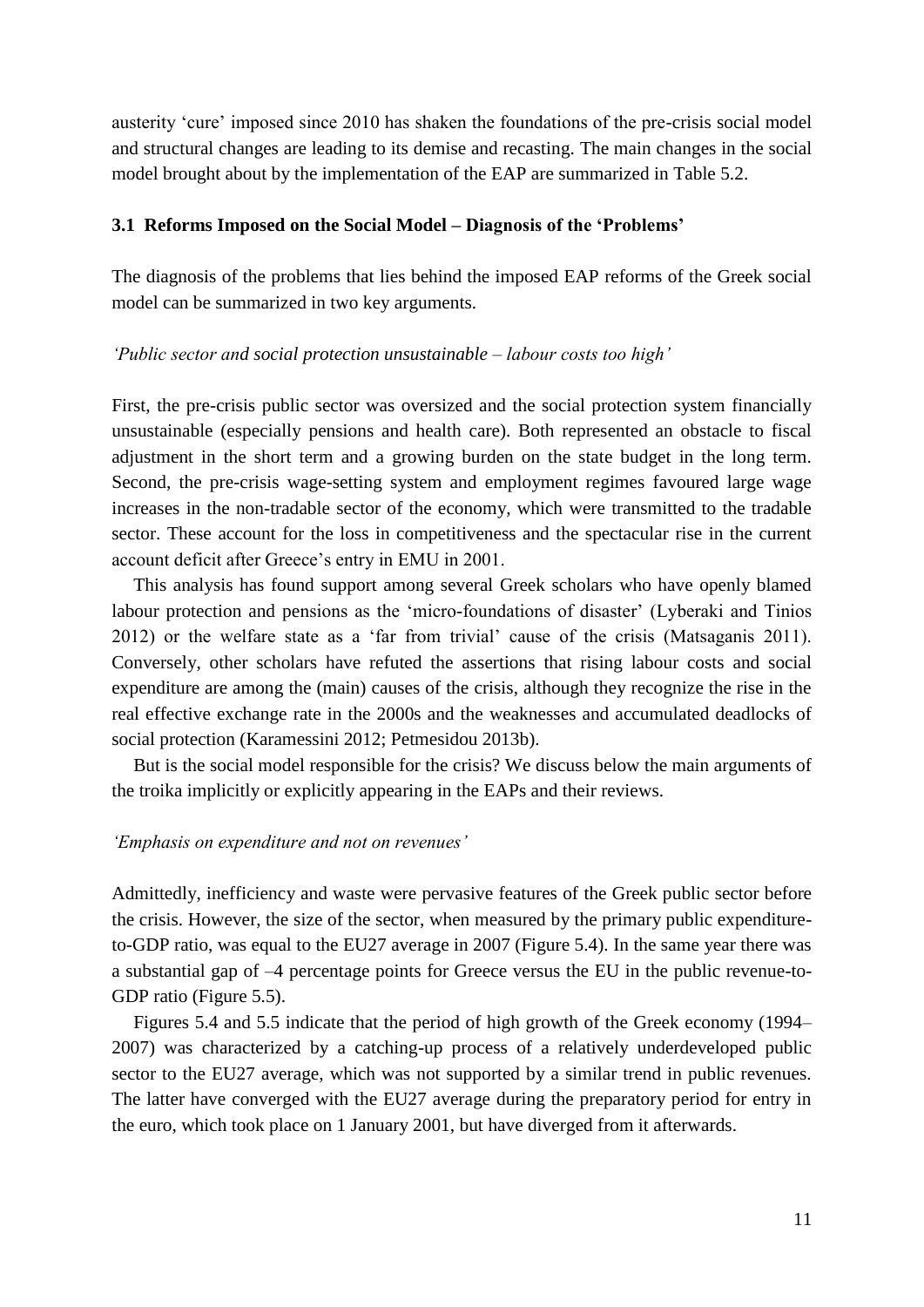

*5.4 Primary public expenditure, Greece and EU27, 1995–2012 (% of GDP)* 

Source: Author's elaboration of Eurostat data.



*Figure 5.5 General government revenue, Greece and EU27, 1995–2012* 

Source: Author's elaboration of Eurostat data.

It follows that the very high sovereign debt at the onset of the crisis reflected a longstanding public revenue deficit rather than excessive public expenditure (Stathakis 2010). The deficit was maintained through structural tax avoidance and evasion by firms and the self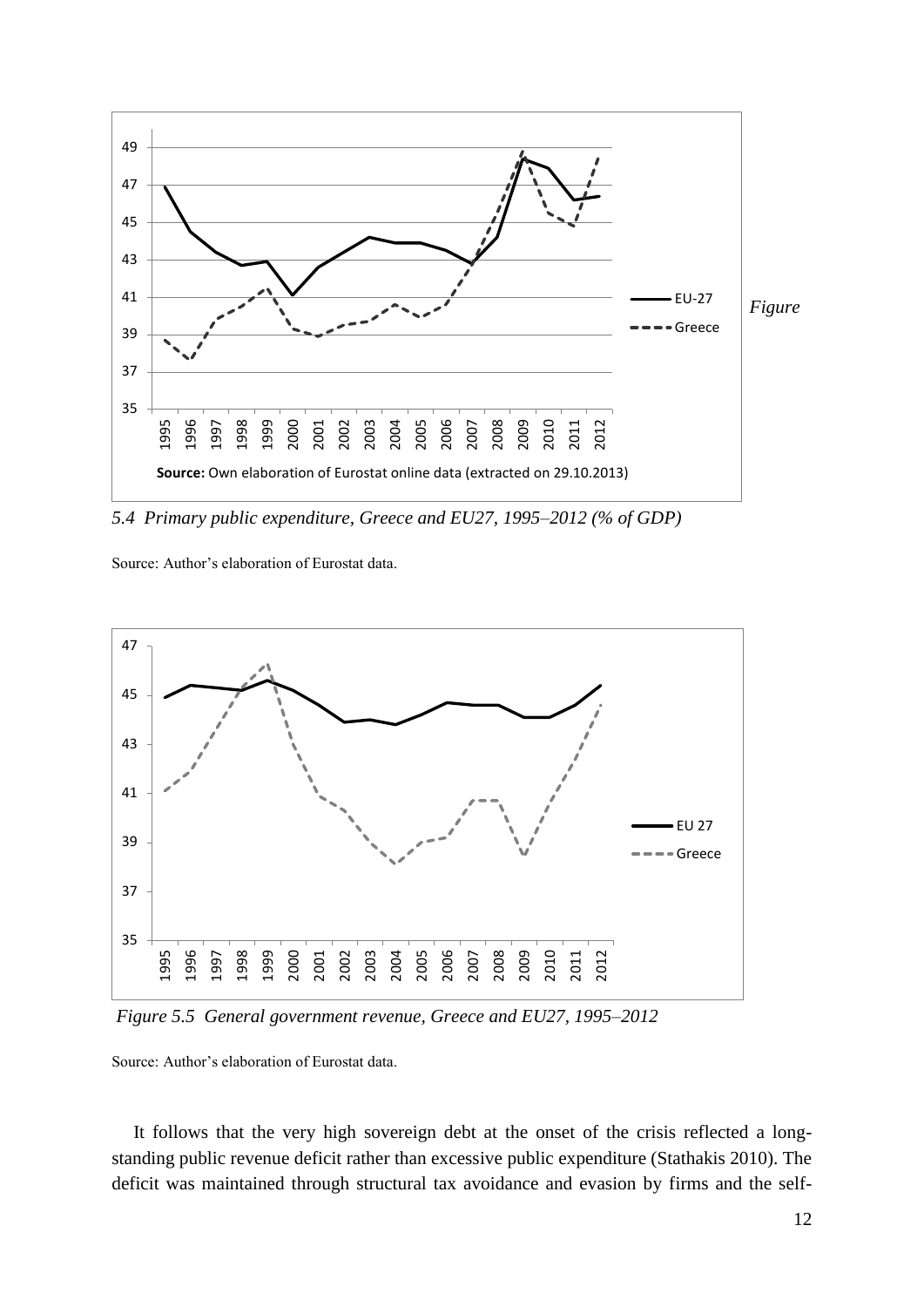employed; tax privileges were granted to banks, maritime capital, the Church of Greece and liberal professions, but also tax concessions to capital and high incomes in the 2000s. With regard to tax evasion, it is indicative that 64 per cent of all Greek taxpayers declared income below the tax-free income ceiling and 17 per cent zero income for 2008, while wage earners and retirees paid 63 per cent of all income tax for the same year (Vasardani 2011). Tax evasion has contributed significantly to social security deficits in the 1980s, 1990s and 2000s, which were covered by state budget allocations.

There is no recognition by the troika of the contribution of the revenue deficit to indebtedness. It has been argued instead that the savings made by Greek governments due to the sharp drop in borrowing costs between the mid-1990s and the mid-2000s '*were more than swallowed up by increased spending on wages and pensions*', while '*the pension system had become underfunded as a result of increasingly generous entitlements and an aging population*' (IMF 2013b, p. 5). Neither is there any mention in the official documents of the contribution to rising public expenditure of the 2004 Athens Olympics, the overpricing of public works due to corruption and high military spending.

#### *'Public sector oversized'*

In 2011 Greece was the OECD country with the lowest rate of employment in general government as a percentage of the labour force but had the third highest rate of employment in public corporations (OECD 2013a, Figure 5.2: 103). The rates were 6.9 per cent and 12.8 per cent, respectively, while total public sector employment rate was average. The alleged urgent need to downsize the public sector was thus based on a myth.

# *'Wages the source of inflation and loss of competitiveness'*

Let us now turn to the role of wage increases in the deterioration of the current account deficit from 3.1 per cent of GDP in 1998 to 18.8 per cent in 2008. The debate on the determinants of this deterioration has been vigorous. Throughout the 2000s, the Bank of Greece has attributed growing deficits in the balance of goods and services mainly to losses in price competitiveness due to the persistent inflation differential with the euro-zone average. Indeed, between 2000 and 2008 Greece's real effective exchange rate based on consumer prices appreciated by 8.1 per cent relative to the other euro-zone partners and by 17 per cent relative to all trading partners. But as early as 2003, the Annual Report of the Governor of the Bank of Greece suggested that real wages should increase less than productivity, while nominal wages should increase in line with productivity and average inflation in the euro zone until the inflation differential was erased. Asking wage earners to bear the full adjustment cost became the mainstream approach of EU institutions. Wagedriven inflation was later on contradicted by EU publications that attributed 67 per cent of the rises in Greek prices during the first half of the 2000s to profit margin increases, 20 per cent to indirect tax increases and only 13 per cent to labour-cost increases (European Central Bank 2006; European Commission 2007). Given that real wages grew in line with productivity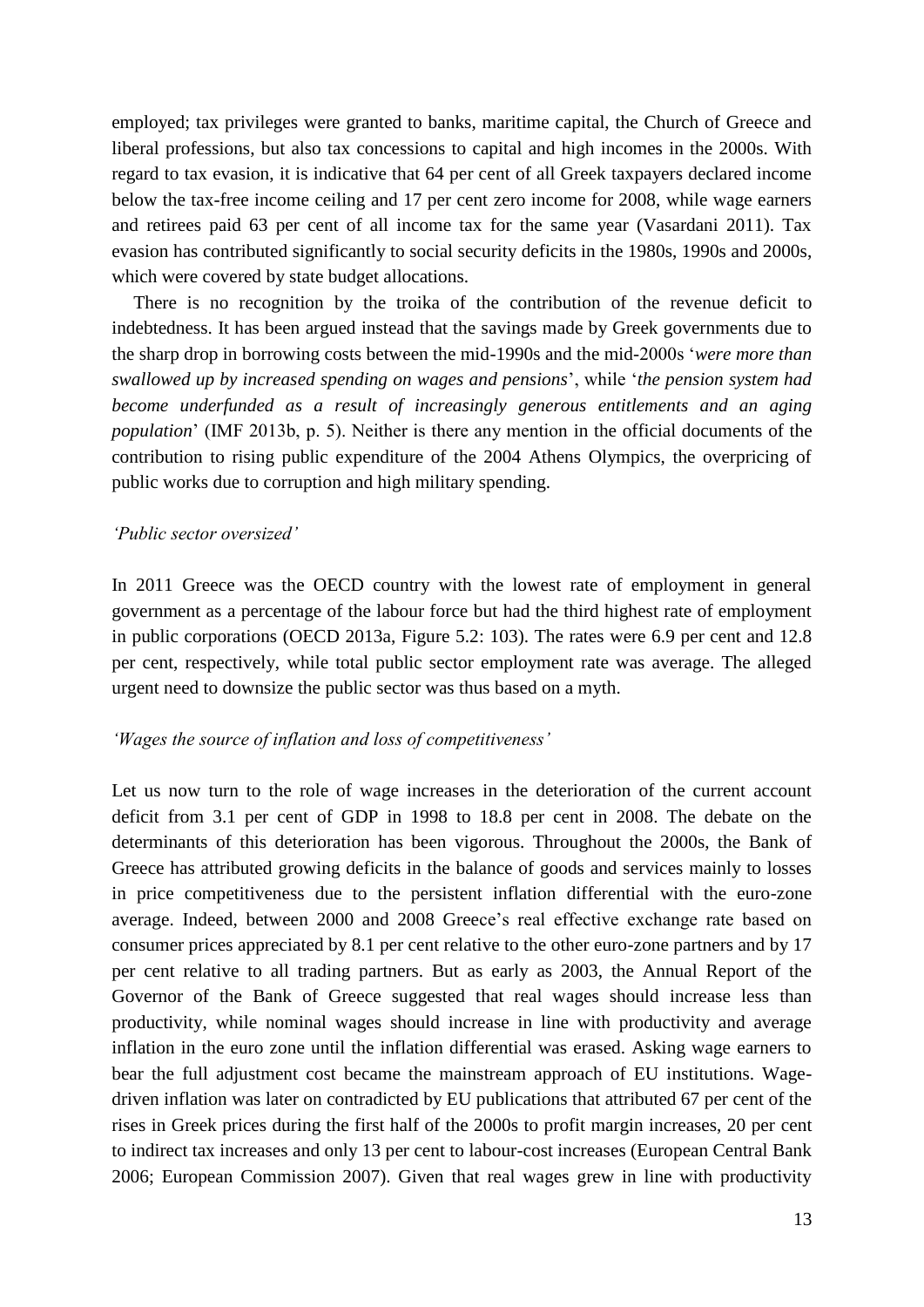during that period, the finding that inflation was mainly profit- and tax-driven rather than wage-driven is very important with regard to assigning responsibilities to the actors involved in determining the outcome.

Alternatively, the annual reports and several studies by the Institute of Labour of Greek Trade Unions (see, for instance, INE GSEE/ADEDY 2010; Ioakimoglou 2011) have repeatedly underlined the minimal role played by labour costs in the loss of competitiveness in the 2000s. They have also highlighted the important role played by euro appreciation<sup>5</sup> – 36 per cent between 2001 and 2008 – and low non-price and structural competitiveness and have showed that Greek employers could have easily increased price competitiveness by reducing their profit margins, given that these were the second highest in the EU15 after those in Ireland in 1995–2009. These reports and studies, finally, have attributed a significant part of deficit deterioration to the much higher growth rate in Greece relative to its trading partners and defined Greece's chronic trade deficit as a problem of structural competitiveness.

Notwithstanding their minor role in the deterioration of the current account balance, lowering labour costs is the second most important quantified target of the second EAP, which is, however, mute concerning such thorny issues as industrial and technology policy, international trade and productive specialization and the euro exchange rate.

# **3.2 Public Sector: The Main Target of Fiscal Consolidation**

The fiscal consolidation effort in Greece since 2010 can be summarized as follows. Between 2009 and 2013 public expenditure was reduced by 29.7 per cent, GDP contracted by 20.8 per cent and tax revenues declined by only 10.1 per cent as a result of the great increase in the tax burden and a much lesser increase in the tax base.

The public sector has been the main target of fiscal consolidation. To drastically reduce public expenditure, draconian measures have been implemented in the civil service, state agencies and public companies. On the other hand, the revenues from the long list of privatizations included in the EAP are intended to directly repay sovereign debt.

# *3.2.1 Drastic Reduction in the Public Sector Wage Bill*

Cuts in the wage bill of the public sector took place through cuts in wages, bonuses and personnel. Between May 2010 and May 2011 nominal wages in the civil service were reduced by 15 per cent and those in public utilities, agencies and undertakings by 30 per cent, on average, by eliminating or imposing caps on bonuses and wages (Hellenic Republic, Ministry of Finance 2011). Later on, a new salary grid was introduced in public administration, taking effect on 1 November 2011; it brought about a new reduction in civil servants' nominal wages by 17 per cent per cent, on average (IMF estimates, cited by Tzannatos and Monogios 2012). Cuts of similar magnitude in the wages in public utilities and undertakings took effect on the same date. Finally, a reform of the special wage regimes (judges, diplomats, doctors, university professors and so on) took effect on 1 August 2012, resulting in 20–30 per cent wage reductions, on average.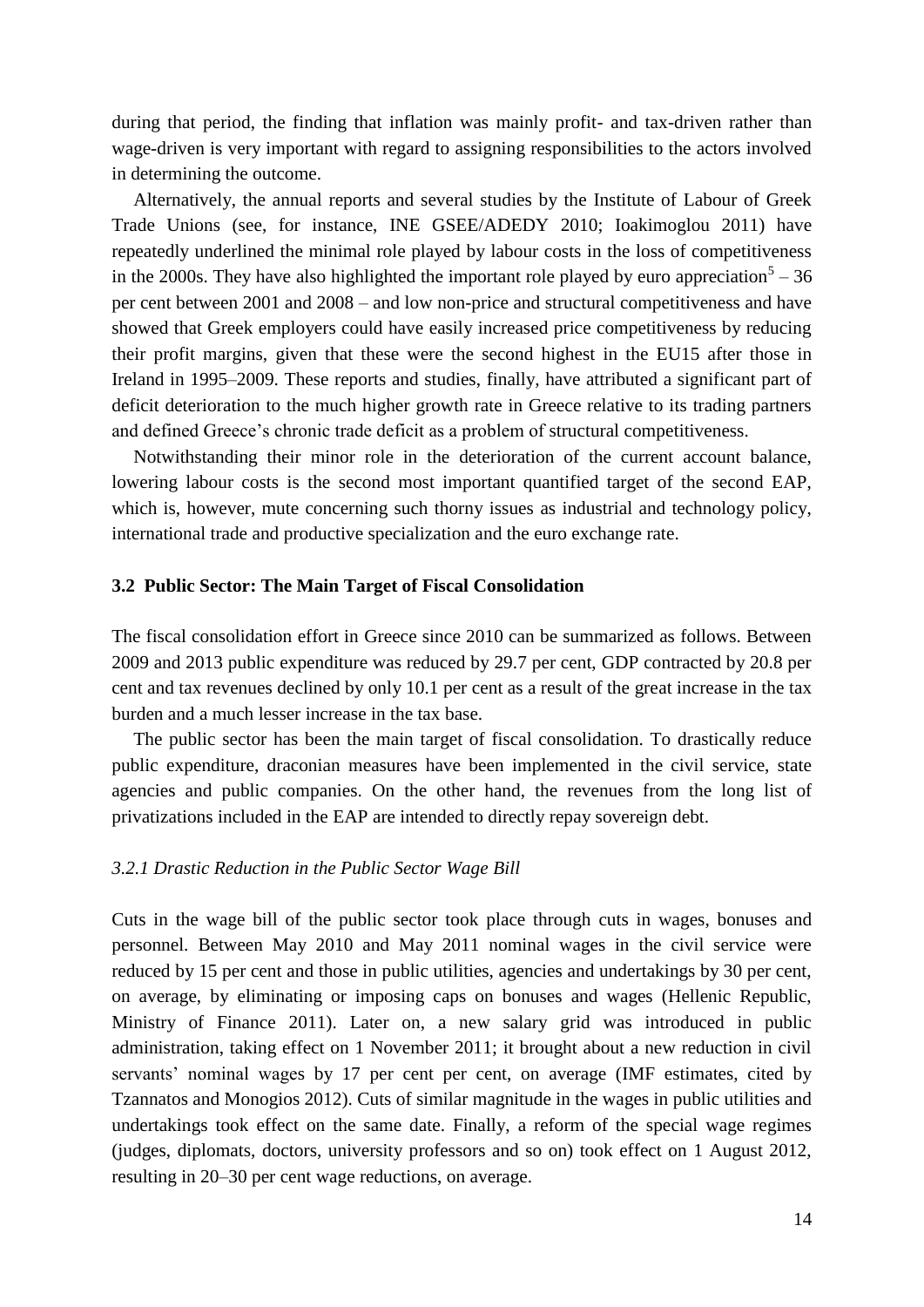A series of measures have been implemented to reduce public sector employment:

- Suspension of recruitment of permanent employees in the public sector in 2010, except in education, health care and security; application of the rule 'one hire for 10 exits' in 2011 and that of 'one hire for five exits' in 2012–2016.
- Reduction of employees on short-term contracts by 30 per cent in 2010, 50 per cent in 2011 and 10 per cent annually in 2012–2016.
- Increase in the standard working time from 37.5 to 40 hours weekly without any rise in pay and drastic reduction in overtime working.
- Mergers of municipalities and reduction of their number by two-thirds and of local government personnel by 50 per cent.
- Labour reserve and mobility schemes through which staff is either reallocated to new positions or dismissed after a certain period on the scheme (initially 12 and then 8 months) during which they receive 75 per cent of their salaries (2,000 transfers in 2012 and 25,000 in 2013).
- Closures, mergers and downsizing of public and private law legal entities (for example, railways, public broadcasting company) entailing dismissals.

In 2010, public sector employment decreased by 10 per cent overall. After negotiations with the troika, the Greek government committed itself to reducing public employment by 150,000 in the period 2011–15, which corresponds to a further 20 per cent reduction. Although the attrition rule and the mobility scheme in force were considered sufficient for meeting the target, the troika has exerted pressure for 'up-front mandatory exits' that would 'send a powerful signal that the taboo against public sector dismissals is finally being broken' (IMF 2013a: 15). This means that the stakes were much greater than just fiscal consolidation. As a result, the government has committed itself to 4,000 dismissals in 2013 and 11,000 in 2014. Official administrative records indicate that employment in general government declined by 34% between the end of 2009 and the end of 2013.

# *3.2.2 Privatizations: The Big Issue Ahead*

In June 2010 the Greek government announced a huge privatization programme encompassing public firms, agencies and assets (banks, transport companies, ports, airports, utilities, energy, telecoms, gaming industry and state-owned real estate). This became part of the second EAP in 2012 and has led to privatizations in the banking sector, telecommunications and gaming. The privatization of utilities is expected to have the greatest impact on the social model since the prices of basic goods (electricity, gas, water supply and so on) are expected to rise. For instance, to prepare the privatization of the public power company, the government has announced successive increases in the price of electricity consumption. Apart from the abovementioned privatization programme, the private sector is expected to advance in all the fields in which the welfare state is retreating (pensions, health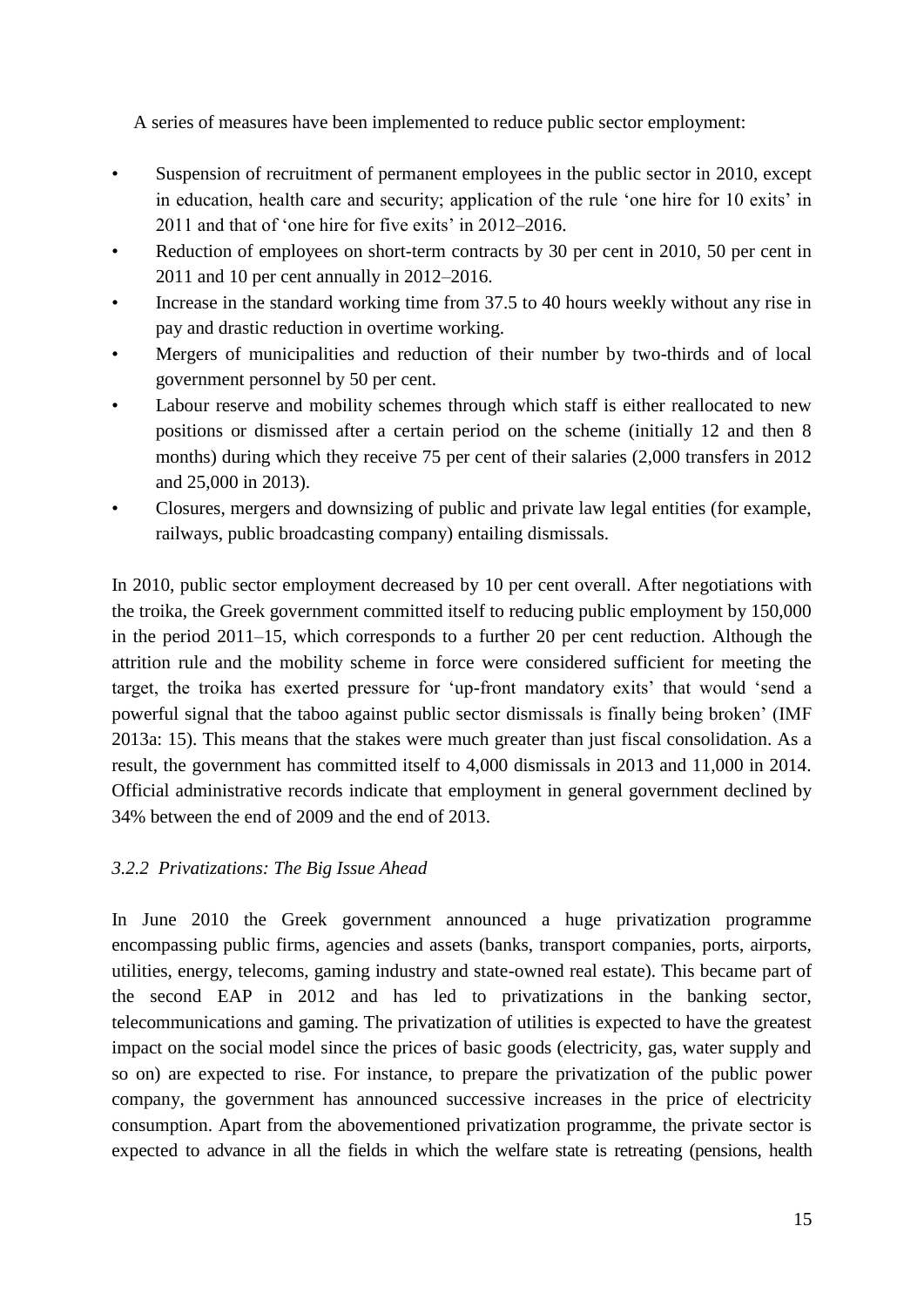insurance) and the quality of provision is undermined by underfunding and understaffing (tertiary education, health care, social care and so on). We discuss these issues in the next section.

# *3.2.3 The Welfare State in the Eye of the Storm*

Pensions and health care are the welfare state sectors that have experienced the deepest benefit cuts, the highest rises in contributions and the most radical reforms since 2010. This is because, before the crisis, they jointly represented a very high share of social protection expenditure and an important share of general government expenditure (88 per cent and 29 per cent, respectively, in 2008).

# **Pensions: immediate cuts and radical reforms**

The 'austerity measures' that have been implemented in pensions since 2010 are aimed at containing rising public expenditure on pensions between 2010 and 2060 to a maximum 2.5 percentage points of GDP. They consist in reductions in benefits, increases in contributions and radical reforms of main and supplementary pensions.

# **Series of pension cuts**

Nominal cuts in public and private main pensions by 10.5 per cent on average, the introduction of a progressive 'solidarity contribution' on pensions exceeding 1,400 euros and the freezing of all pensions over the next three years were among the first austerity measures taken in 2010. Many rounds of reductions in all kinds of pensions (main, supplementary and lump-sum) have followed since then (see Table 5.2), posing the question of the adequacy of reduced pension benefits for a large share of the older population.

# **Radical reforms in 2010 and 2012**

However, the greatest implications for the social model follow from the radical pension reforms, starting from the reform of main pensions in July 2010. The 2010 reform introduced a two-pillar pension system – a basic quasi-universal means-tested pension and an earningsrelated contributory pension – to replace the former one-pillar pay-as-you-go system that had been increasingly subsidized by the state. Under the new system, the state will be financially responsible only for the basic pension that will be granted to uninsured people over the age of 65 or those with a contributory record of fewer than 15 years, with very low individual and family income and provided they have lived at least 15 years in Greece between the age of 15 and 65. This same pension reform merged all social security funds into three by 2018 and brought the pension system of civil servants into line with the private sector pension system by eliminating all its more favourable provisions from 2013 onwards. The above reform was completed in November 2012 with the increase in the retirement age from 65 to 67, taking effect on 1 January 2013.

Supplementary pensions were revamped in 2012. All funds were merged into a single one, while the existing defined-benefit pay-as-you go system is to be gradually replaced by a notional defined-contribution system. As a result, the amount of benefits will no longer be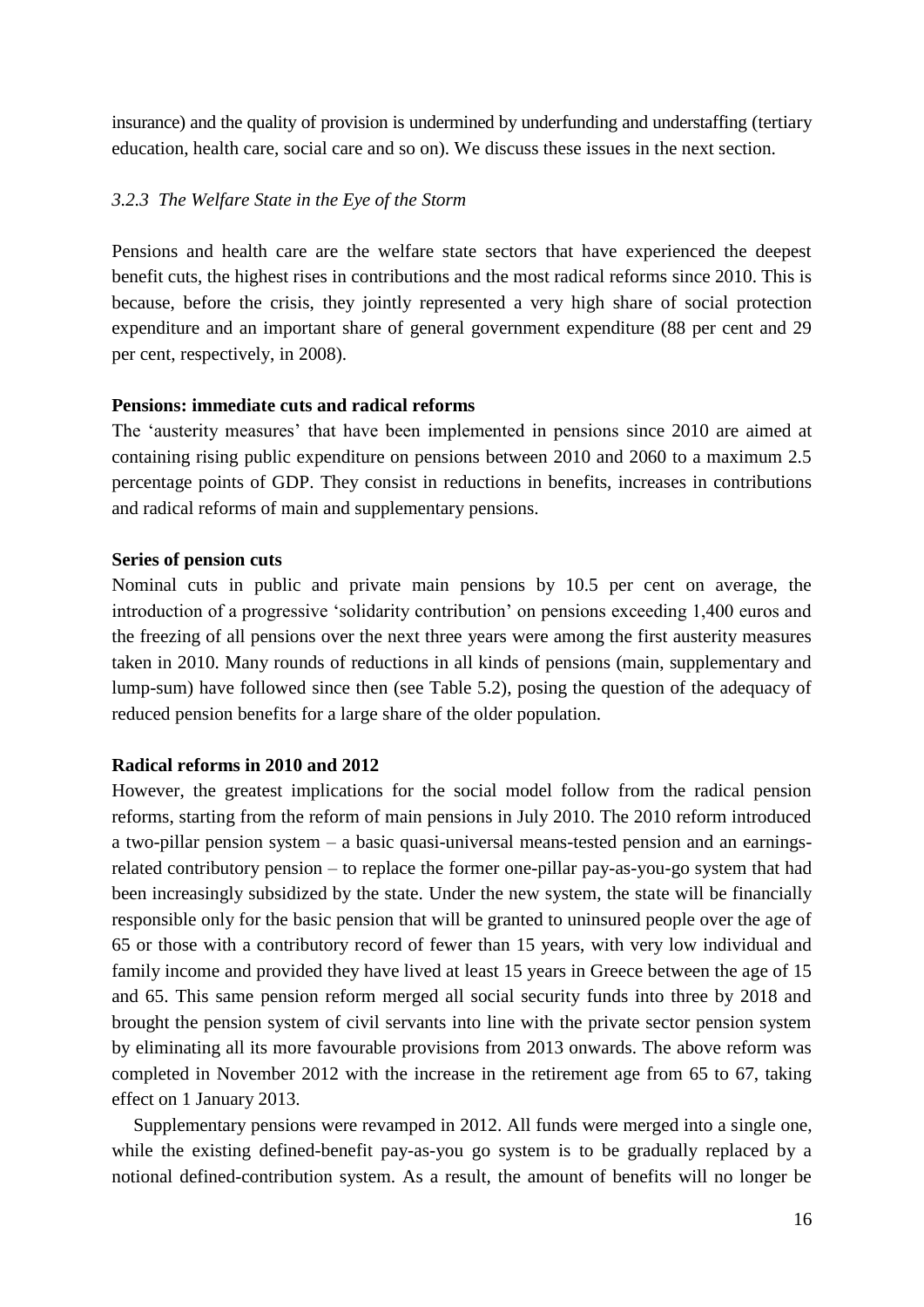determined ex-ante but will depend strictly on the contributions accumulated over the lifetime on individual accounts (capitalization principle). From 1.7.2014 the 'zero deficit' clause took effect, involving the downward adjustment of pension levels whenever the fund has a deficit.

Although it is true that most cuts in pensions 'have been progressive, mostly affecting those that are better off' (European Commission 2012b: 41) recent reforms 'clearly give precedence to sustainability over adequacy, leaving important questions as to the pension levels of future pensioners open' (Sakellaropoulos 2012). We dedicate a case study (No. 2) to these issues (Section 5).

# **Health care: reduction in public expenditure, increase in private funding**

As previously mentioned, public expenditure on health as a percentage of GDP in Greece was very low by international comparison at the beginning of the 2000s but caught up with the EU27 average at 7.4 per cent of GDP in 2009. One of the main reasons for the steep rise in total expenditure was the increase in expenditure on pharmaceuticals (Tzannatos and Monogios 2012). Furthermore, at the onset of the crisis the National Health System (NHS) faced serious problems of efficiency, equity and quality of service delivery (Economou 2012) and suffered from chronic shortages of nursing personnel. Citizens trusted public hospitals more than private clinics in case of serious illnesses and operations, however.

The main EAP objectives and targets in health care were the reduction and stabilization of public expenditure at or below 6 per cent of GDP and the reduction in public pharmaceutical spending towards 1 per cent of GDP. The structural measures taken since 2010 were directed at:

- reducing and thereafter controlling expenditure on drugs and diagnosis tests (eprescriptions, promotion of generics, centralized procurement, negative list of medicines);
- merging the health care branches of the numerous social security funds into a single health insurance fund – EOPYY (National Organization for the Provision of Health Services):
- increasing private funding of public health care (admission fees in public hospitals, copayments of drugs and diagnostic tests, social security contributions);
- reorganising the hospital sector to reduce costs (mergers, closures, restructuring of public hospitals) and increase revenues (afternoon outpatient consultancies);
- closing down the clinics of EOPPY and transforming the latter into only a buyer of health care services from the NHS and private providers; and reorganising primary healthcare to reduce costs.

Savings in public expenditure were also sought with a 40 per cent reduction in the operating costs of public hospitals, reductions in the salaries and overtime pay of the doctors and nursing personnel and application of the attrition rule 1:10 in hires from 2011 onwards.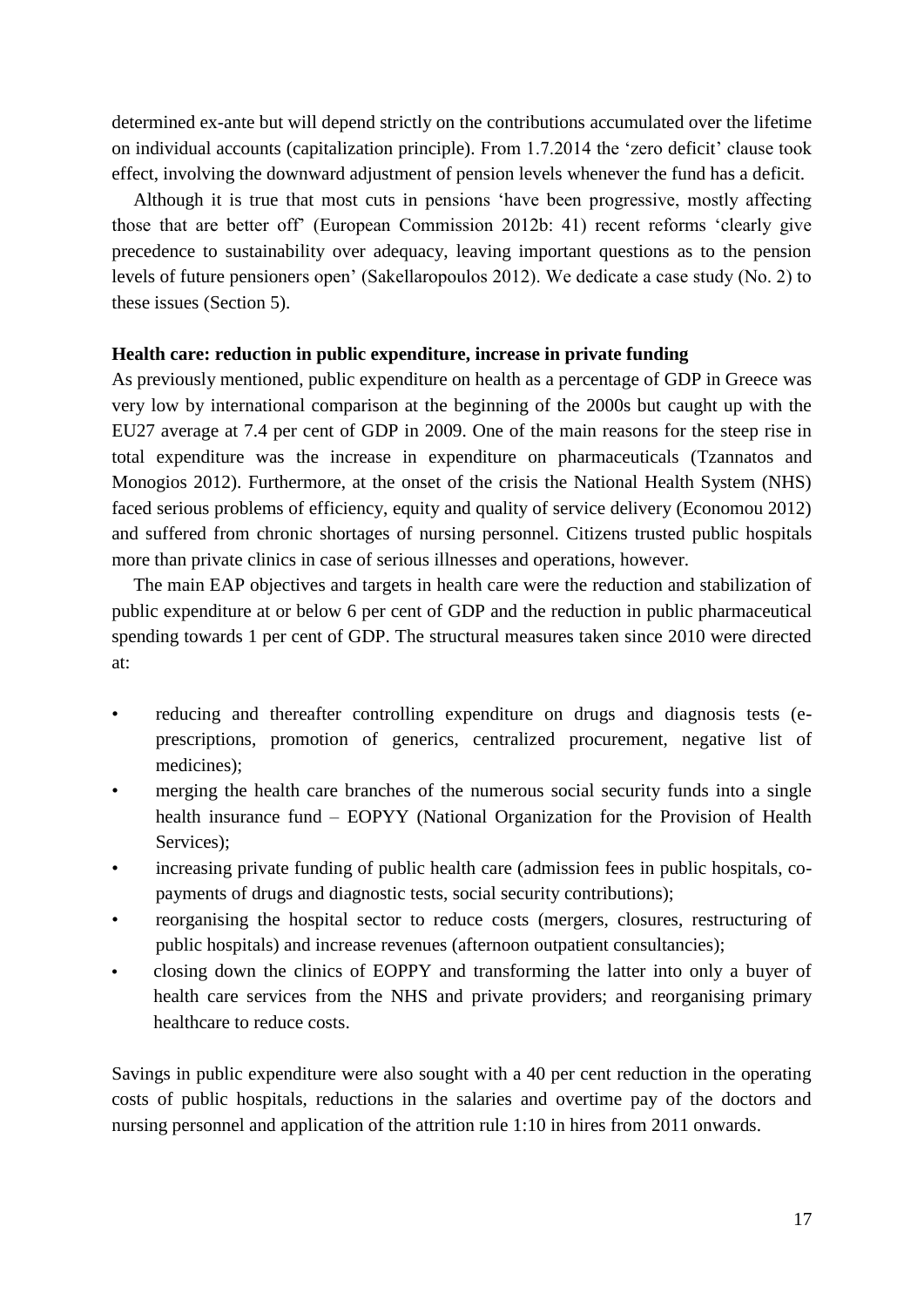### **Social welfare: towards residual but more universal protection**

Although the second EAP and its reviews by the European Commission and the IMF recognize the need to rationalize the social welfare system, correctly pointing to the fragmentation of social benefits, the inadequate coverage of the poorest and their poor targeting (Amitsis 2012), savings of public monies was set as an equally important goal in this field. This has led to measures that had contradictory effects on generosity and coverage.

The main changes concerning unemployment benefits are the reduction of the ordinary flat-rate benefit by 22 per cent in 2012, the introduction of caps to its cumulative duration over a four year period and the abolition of all special benefits. On the other hand, in 2012, unemployment insurance was extended to the self-employed but with stringent eligibility conditions for compensation, which restricts the number or beneficiaries. In the same year, the annual income threshold that serves as a means-test for the entitlement to unemployment assistance was raised from  $\epsilon$ 5,000 to  $\epsilon$ 12,000. In 2013, the threshold was reduced to  $\epsilon$ 10,000; public expenditure on unemployment assistance was capped but the latter, which previously covered the long-term unemployed aged 45-64 who had received an ordinary benefit for 12 months, was extended to cover those aged 20-66 from 1 January 2014 (Matsaganis 2013).

As for financial support to families with dependent children, all child tax allowances as well as the benefits for large families have been abolished and replaced by a single targeted benefit granted from the first child. Additionally, tax allowances for employees living in rented accommodation and rent subsidies for low income employees were also abolished.

A final proof of the contradictory measures taken in the field of social welfare is the following. While more stringent qualifying conditions are now applied to the means-tested supplement that is granted to low-income pensioners, thus curtailing the number of beneficiaries, in November 2014 started the pilot implementation of a Minimum Income Guarantee scheme in thirteen municipalities of the country.

The above measures constitute a mix of severe cuts in the level of untargeted benefits and entitlements and the redirection of public monies to flat-rate, targeted and means-tested benefits. On the other hand, the pilot implementation of a minimum guaranteed income scheme proves the government's intention to construct a universal safety net in the medium term. If this is accomplished, the above measures will represent a move towards more universal but residual protection.

### **Social care services: greater dependence on EU funding**

Since 2010 fiscal consolidation has entailed substantial cuts of about 60 per cent in state budget allocations to municipalities, which are the almost exclusive providers of social care in Greece. At the same time, private nurseries face a serious reduction in demand for their services due to the impoverishment of the middle class. An EU-funded voucher system enacted in 2008 saved both municipal and private crèches and nurseries from collapse in the following years. A voucher for free access to accredited childcare structures is granted to employed or unemployed mothers if their household income is below a certain ceiling, depending on the number of children. Having said that, the most important negative effect of fiscal consolidation can be seen in the deterioration of the quality of provision in municipal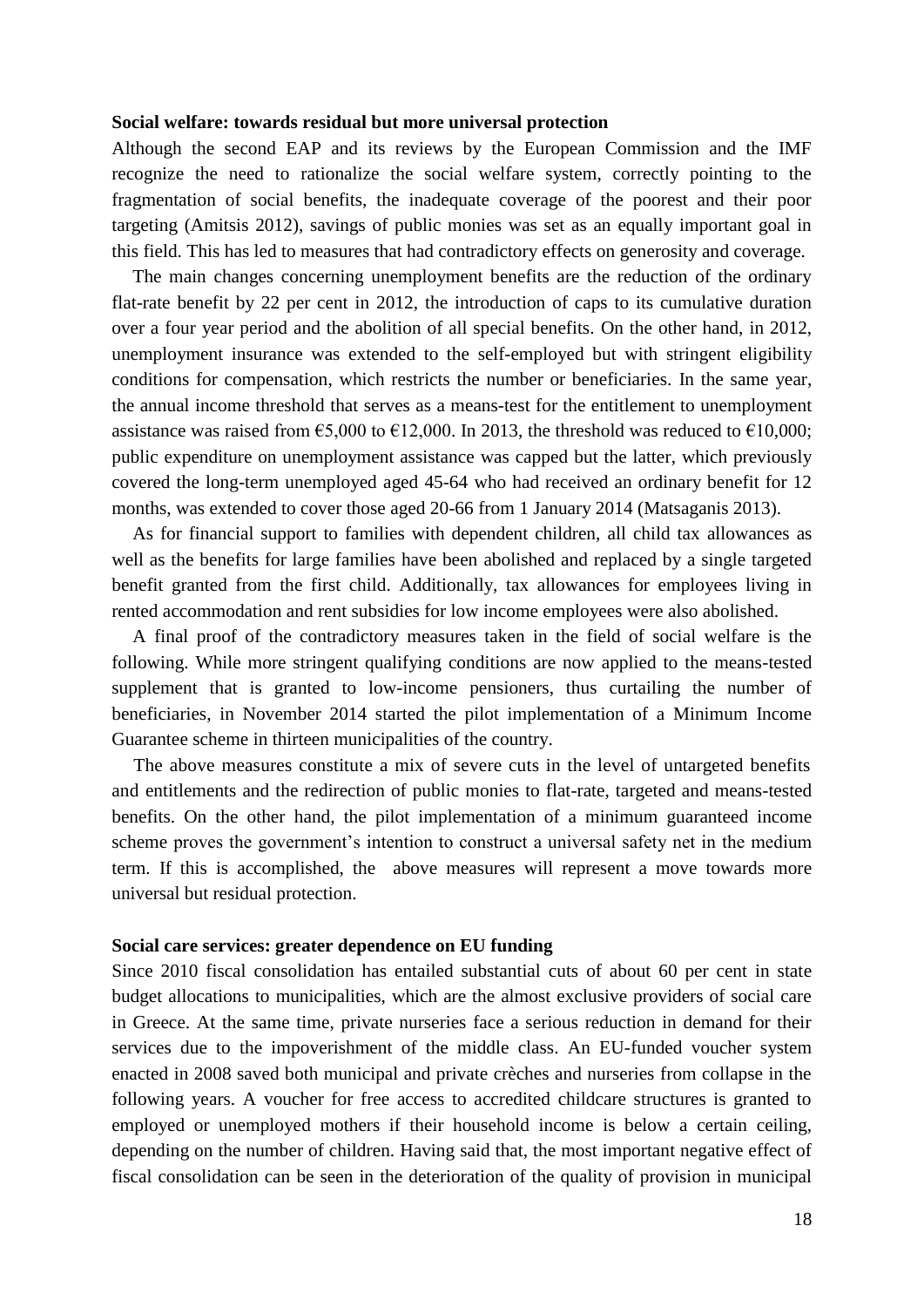crèches and nurseries, due mainly to understaffing. Temporary posts in crèches and nurseries, which made up an important part of all posts, have been eliminated, while permanent staff has also been reduced with the non-replacement of those exiting to retirement. The ratio of children per educator has thus increased considerably.

As for the EU-funded Home Help programme for elderly and disabled people, this was discontinued in 2009 and reintroduced in 2010 with different eligibility criteria that left 30 to 40 per cent of previous beneficiaries without cover (Matsaganis 2013). In 2012, a social contribution was introduced by law to cover the needs for home help of people retiring from 2015 onwards, but entitlement to services was limited to the most deprived elderly. This arrangement does not provide insurance for comprehensive long-term care and runs counter to insurance logic and fairness criteria (Petmesidou 2013a: 195).

# **Reinforcement of gender equality policy against the tide**

Ironically, the sovereign debt crisis and the turn to austerity in 2010 coincided with the launch of the ambitious National Programme for Substantive Gender Equality 2010–2013. This included all the prerequisites for the implementation of a full-fledged and all-embracing gender mainstreaming strategy at all levels of government for the first time in Greece, entirely co-financed by the European Social Fund. It also provided for the creation of a wide network of counselling centres for women and shelters for victims of domestic violence throughout the country. Most of the actions having been implemented, it is noteworthy that gender equality policy has not only survived but has been reinforced under austerity and recession against the tide (Karamessini 2014).

### **3.3 Labour Costs: The Adjustment Variable for Internal Devaluation**

Reducing labour costs in the business sector of the economy, to be achieved by 'structural labour market reforms', was one of the key goals of the first EAP, which became an explicit and quantified target under the second EAP. Structural reforms encompassed both the employment regime and the system of wage determination.

# *3.3.1 Employment Regime: Dismantling the Protection of Permanent Employees and Generalized Precariousness*

Both EAPs include a host of measures aimed at recasting the pre-crisis employment regime by significantly increasing employment and working-time flexibility in the formal labour market.

The most important measures adopted since May 2010 are those meant to ease dismissals. Private sector employees saw the reduction in the notice period for individual dismissals from a maximum of 24 to a maximum of 4 months and in the level of severance pay from 2–24 months to 1–6 months (with prior notice) or 2–12 (without prior notice); and the increase in the minimum threshold for collective dismissals from 2–3 per cent to 10 per cent. The employees of public enterprises saw the abolition of all clauses on tenure provided for by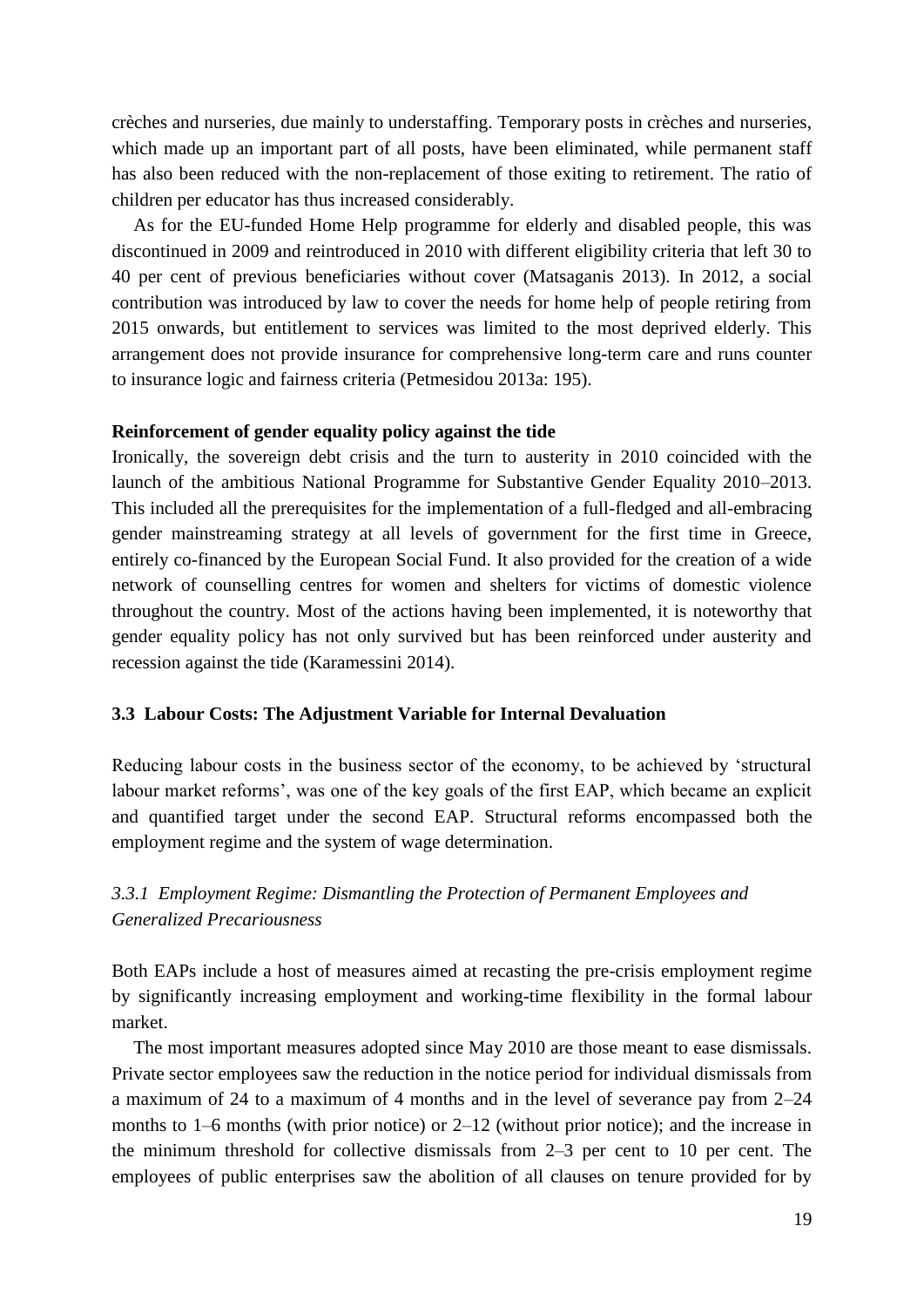collective agreements and their labour contracts transformed into open-ended ones. Finally, in public administration labour reserve and mobility schemes were created in order to receive personnel made redundant, of whom a certain number has been/ will be dismissed. The above measures entail the dismantling of a core feature of the Greek employment regime, namely strong employment protection of permanent employees.

Another group of measures were intended to ease recourse of employers to atypical contracts, make the latter more flexible by reducing protection of atypical employees, reduce the cost of overtime work and adapt working time to the needs of firms.<sup>6</sup>

The joint outcome of these measures is the blurring of segmentation lines between permanent and atypical employees, on one hand, atypical work and informal employment on the other, and the generalization of precariousness.

#### *3.3.2 Wage-setting System: Unprecedented Changes to Bring Wages Down*

Since mid-2010 the wage-setting system has seen unprecedented changes, meant to bring about substantial wage reductions in both public companies and agencies in which wages were set at the firm level through collective bargaining and the business sector.

Between May 2010 and February 2012, the measures of the first EAP gave priority to the dismantling of collective bargaining in state-owned enterprises and agencies, with the legislated reduction of nominal wages and, in the private sector, to the decentralization of collective bargaining to firm level where the employers' position is stronger than that of the unions. In late 2011 and early 2012 the government launched a tripartite dialogue in order to discuss with social partners national minimum wage developments compatible with boosting competitiveness and preserving employment. The results of this dialogue were considered by the troika to be unsatisfactory (European Commission 2012a: 38) and led in February 2012 to the decision on a legislative reduction of the national minimum wage and the dismantling of the collective bargaining system through a series of measures included in the second EAP. The decision was taken in order to allow a substantial reduction in nominal wages in a context of mass unemployment in which individual employees have very weak bargaining power, if any. All these unprecedented measures are analysed in detail in Section 5 (Case Study 1).

### *3.3.3 Workers' Rights under Attack in Contradiction of ILO Standards*

In line with what has been described in the previous paragraphs of this section, we may argue that workers' rights have suffered under austerity from both the severity and the scope of the measures borne by workers, as well as government intervention to limit the freedom of collective bargaining and the scope of collective agreements.

These adverse developments in workers' rights have been attested by two ILO expert missions, which found that austerity measures conflict with ILO Conventions. In a recent report<sup>7</sup> the Committee of Experts on the Application of Conventions and Recommendations (CEACR) expressed its serious concern at the cumulative effect of wage and pension cuts on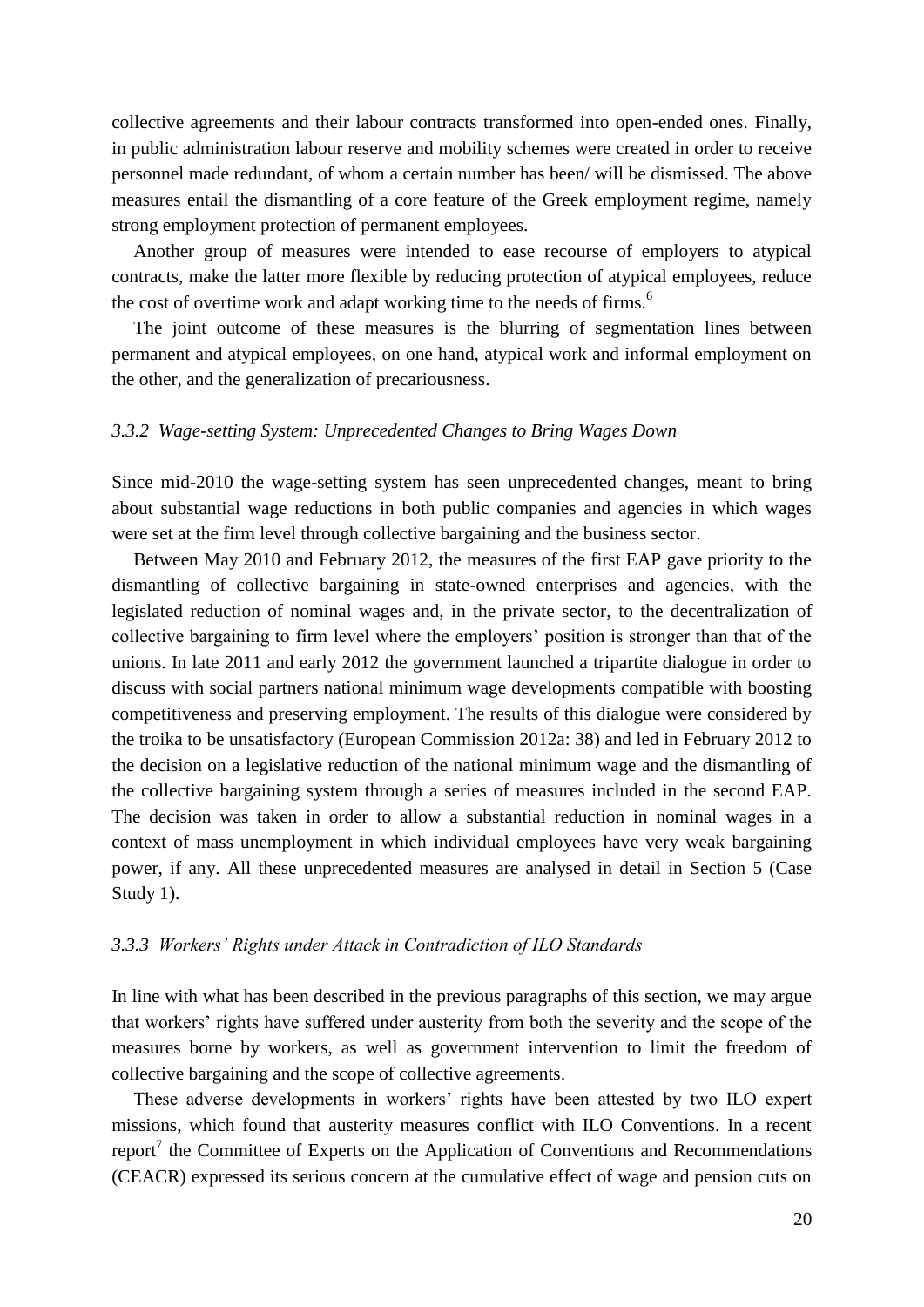workers' income levels and compliance with labour standards related to wage protection (Koukoulis-Spiliotopoulos 2013). In the same report the CEACR also deplored the growing delays in the payment of wages and the accumulation of arrears due to widespread insolvencies and lack of liquidity. Besides, in response to complaints by the GSEE, the ILO Committee on Freedom of Association found that the collective agreement system has been dismantled through repeated and extensive statutory interventions in free and voluntary collective bargaining (ibid.). $8$ 

Neither ILO report considered the recent repeated infringements of the right to strike, however. Since the beginning of 2013, the Greek government has used requisition, involving the compulsory performance of work by employees, in order to stop or prevent four strikes, namely those of refuse collectors, seamen in coastal shipping, Athens metro workers and high-school teachers. All of these strikes fall outside the emergency cases in which the Greek Constitution and law permit requisition as an extraordinary measure. Last but not least, the current round of negotiations with the troika (December 2014) regarding the disbursement of the last instalment of the financial assistance by Eurozone partners under the EAP includes, among other issues, the right of employers to lock-out, procedural prerequisites that make strikes more difficult, restriction in the justified absences of union leaders from work, and changes in union funding. The reforms under negotiation aim at further eroding union power.

### **3.4 Tax Squeeze on the Lower and Middle Classes**

A little less than half of fiscal consolidation has been scheduled to come from tax measures (OECD 2012b). Although the latter were meant to increase tax revenues by raising the tax burden and broadening the tax base, in fact tax revenues decreased by 10.1 per cent between 2009 and 2013 since GDP contracted by 20.8 per cent over the same period.

# *3.4.1 Large Increases in Indirect Taxes*

A number of severe tax measures were implemented in 2010, including increases in VAT and excise taxes by 20 and 30 per cent, respectively, and a number of new indirect taxes (eg. on electricity and natural gas consumption). Since 2010 VAT rates have been increased four times, the circulation tax twice while taxes on fuel three times (Parliamentary Budget Office 2014). A new round of hikes is currently (December 2014) negotiated between the government and the troika.

### *3.4.2 Regressive Income and Property Tax Measures*

A new series of tax measures concerning mainly income and property taxation were adopted at the end of June and in the autumn of 2011. They were clearly regressive, thus arousing major social protests against their unfair and unsustainable character for those on low or medium incomes and vulnerable social groups. These include the reduction in tax-free personal income thresholds from 12,000 to 5,000 euros; the abolition of tax exemptions for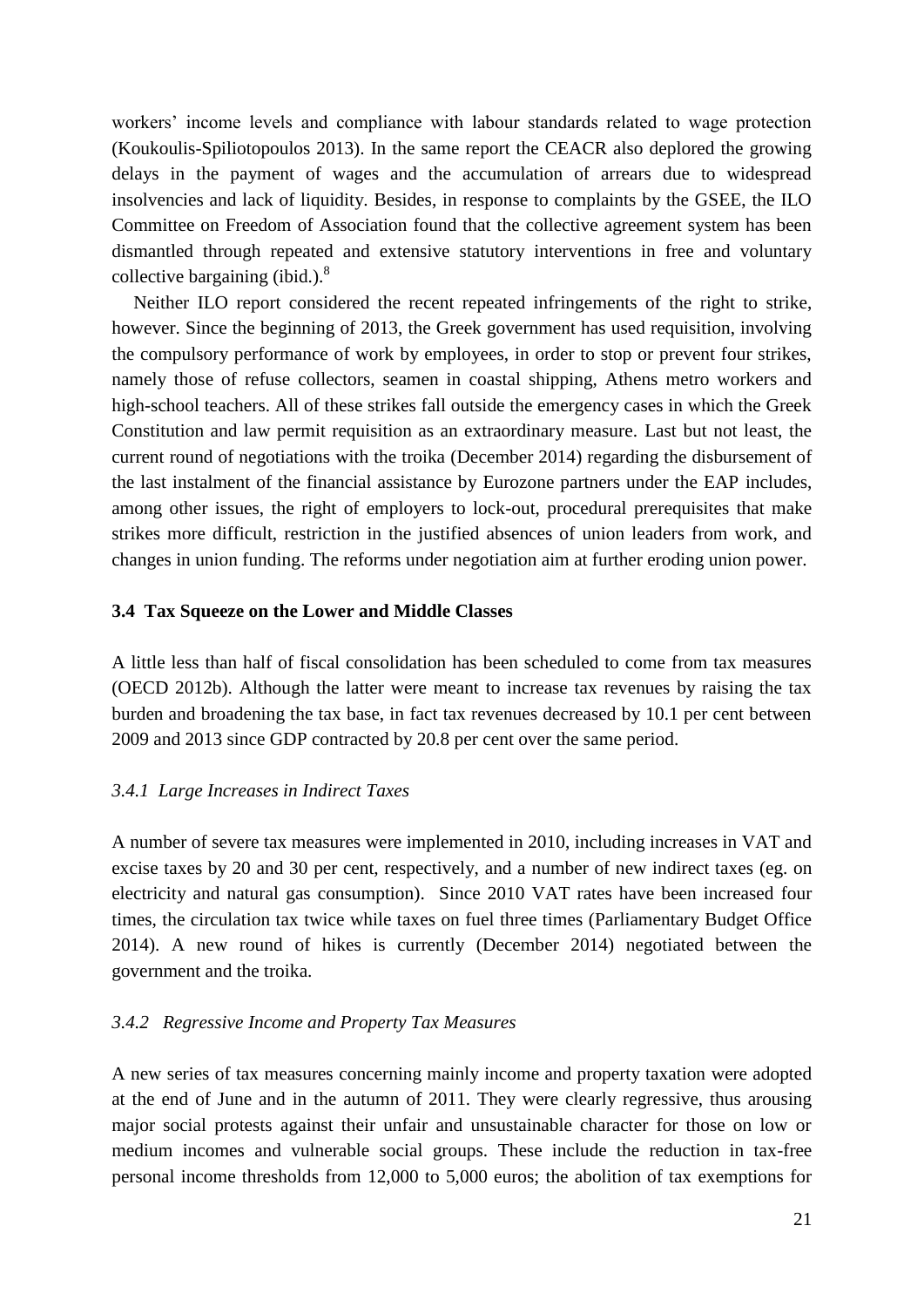disabled persons, parents of many children and so on; the elimination of tax deductions and invoice-based tax refunds; a 60 per cent increase in the criteria for presumptive taxation; the establishment of an extraordinary levy on all real estate without exception, collected through electricity invoices; the reduction of the threshold for the individual property tax and increase in the minimum tax rate. Furthermore, a permanent solidarity contribution of 1 to 4 per cent depending on the level of income was imposed on all physical persons with income above 15,000 euros and a permanent levy of 400 or 500 euros on professionals and the selfemployed. An unemployment solidarity contribution was imposed on the earnings of private sector employees and civil servants  $-1$  per cent and  $2-3$  per cent, respectively – while a monthly fee was imposed on the self-employed for insurance against unemployment.

# *3.4.3 High Incomes Less Affected than Those of the Lower and Middle Classes*

A comprehensive income tax reform was legislated in January 2013 whose main elements were: the reduction of income tax rate bands from eight to three; the elimination of selective tax credits (on mortgage interest payments, life insurance payments, student expenses and so on); tax allowances for children; the tax-free personal income threshold for the self-employed and professionals; the special tax regimes based on imputed income for farmers and seamen; and the restructuring of the tax regime for corporate profits resulting in a reduction of the gross tax rate on distributed profits from 40 per cent to 33.4 per cent. The above reforms once again reinforce the tax squeeze on the lower and middle classes. Particularly, given that tax evasion, especially among high earners and property owners, is difficult to tackle not only because of institutional inadequacies but also because of a lack of political will and corruption among the political and economic elites.

A new property tax was adopted in the end of 2013. This tax replaced the previous one and incorporated – thus making it permanent – the extraordinary real estate levy that was collected by the electricity company from 2011 to 2013. The new tax does not possess any tax-free threshold as the previous one, does not exclude from taxation property and land that is not being used or exploited while its amount does not vary with the level of income. It is thus accused for producing new social injustices regarding the distribution of the tax burden.

From the above analysis we can deduce that, despite rebalancing measures, tax policy and reforms since 2010 have not corrected the great fiscal injustices of the past and have even aggravated them. They have imposed a tax squeeze on the lower and middle classes, while high earners and property owners have retained their immunity vis-à-vis tax avoidance and evasion. The lack of political will on the part of all Greek governments since 2010 to check tax evasion through cross-border capital transfers became patent in the case of the 'Lagarde list' scandal.<sup>9</sup> It can also be traced in the reluctance of tax authorities to control the activities of the numerous offshore companies at home and the granting of new tax exemptions and favours to maritime capital (Law 4141/2013).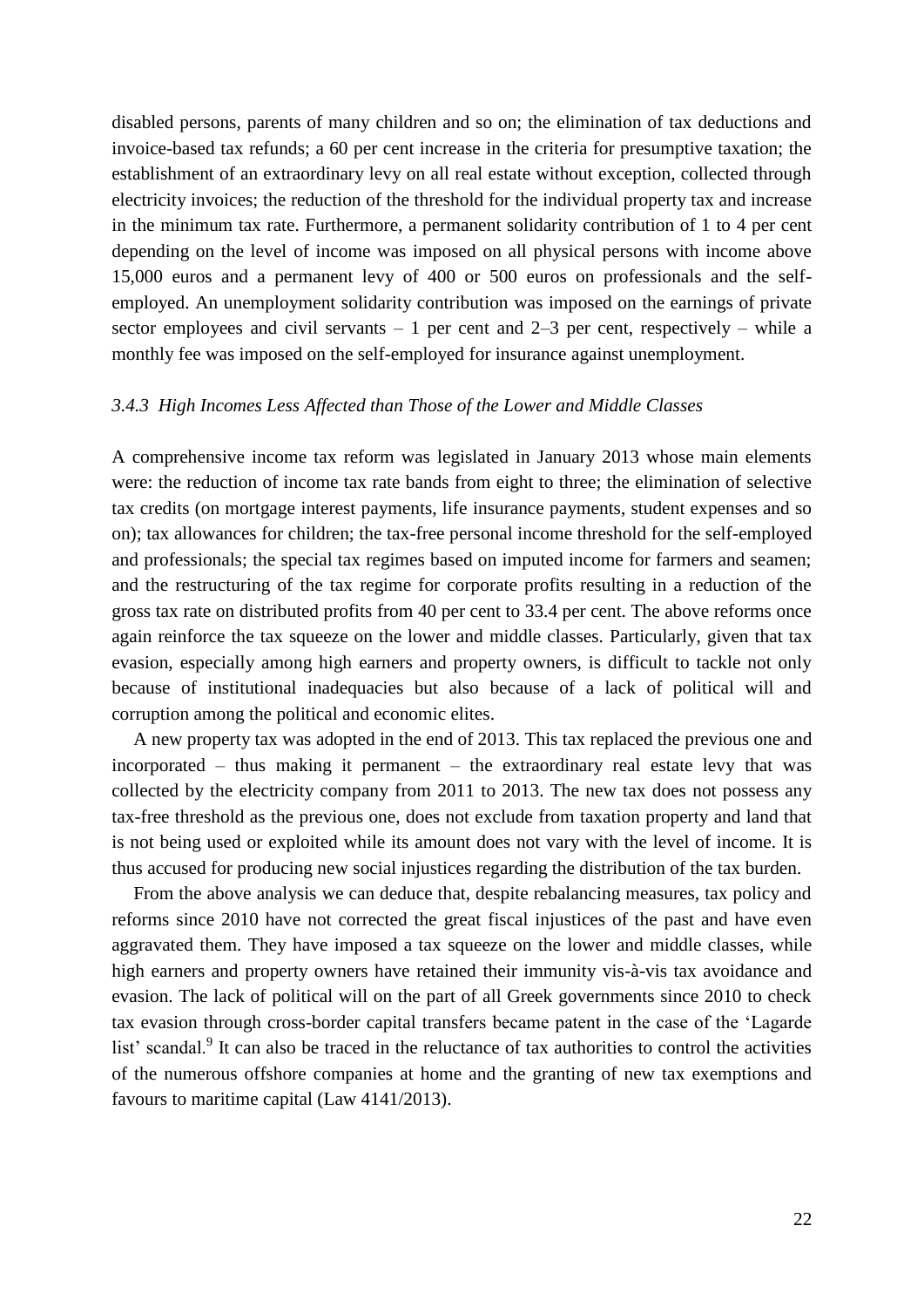|                                                   | Main developments/changes and dates                                                                                                                                                                                                                                                                                                                                                                                                                                                                                                                                                                                                                                                                                                                                                                                                                                                                                                                                                                                                                                                                                                                                                                                                                                                                                                                                                                                                                                                                                                                                                                                                                                                                                                                                                                                                                                                                                                                                                                                                                                                                                 | <b>Main objectives</b>                                                                                                                              |
|---------------------------------------------------|---------------------------------------------------------------------------------------------------------------------------------------------------------------------------------------------------------------------------------------------------------------------------------------------------------------------------------------------------------------------------------------------------------------------------------------------------------------------------------------------------------------------------------------------------------------------------------------------------------------------------------------------------------------------------------------------------------------------------------------------------------------------------------------------------------------------------------------------------------------------------------------------------------------------------------------------------------------------------------------------------------------------------------------------------------------------------------------------------------------------------------------------------------------------------------------------------------------------------------------------------------------------------------------------------------------------------------------------------------------------------------------------------------------------------------------------------------------------------------------------------------------------------------------------------------------------------------------------------------------------------------------------------------------------------------------------------------------------------------------------------------------------------------------------------------------------------------------------------------------------------------------------------------------------------------------------------------------------------------------------------------------------------------------------------------------------------------------------------------------------|-----------------------------------------------------------------------------------------------------------------------------------------------------|
| Workers' rights<br>(right to strike<br>and so on) | Collective agreement system dismantled through extensive<br>statutory interventions in free and voluntary bargaining.<br>Repeated infringements to right to strike through requisition<br>of employees (2013).                                                                                                                                                                                                                                                                                                                                                                                                                                                                                                                                                                                                                                                                                                                                                                                                                                                                                                                                                                                                                                                                                                                                                                                                                                                                                                                                                                                                                                                                                                                                                                                                                                                                                                                                                                                                                                                                                                      | Reduce wages                                                                                                                                        |
| <b>Social protection</b>                          |                                                                                                                                                                                                                                                                                                                                                                                                                                                                                                                                                                                                                                                                                                                                                                                                                                                                                                                                                                                                                                                                                                                                                                                                                                                                                                                                                                                                                                                                                                                                                                                                                                                                                                                                                                                                                                                                                                                                                                                                                                                                                                                     | Reduce public<br>expenditure and<br>open space for<br>private sector                                                                                |
| Pensions                                          | In March 2010, cuts in main pensions by 10.5 per cent and<br>introduction of a progressive 'social contribution' on<br>pensions. In October 2011, supplementary pensions cut by<br>15–30 per cent; 'solidarity contribution' depending on the<br>pension level and ranging from 3 to 10 per cent introduced<br>for pensions exceeding 300 euros; lump-sum pensions for<br>civil servants and some categories of banking and public<br>enterprise employees also reduced by 15–25 per cent; new<br>list of hazardous occupations and the payment of disability<br>pensions suspended until all cases re-examined. In February<br>2012, main pensions above 1,300 euros further cut by 12 per<br>cent and supplementary pensions by 15 per cent on average.<br>In November 2012, elimination of the flat-rate Easter,<br>summer and Christmas bonuses for main and supplementary<br>pensions; reduction of lump-sum benefits covering the period<br>back to 2010 by 23 per cent on average for different<br>categories of public employees and establishment of new<br>actuarial rules for lump sum pensions; progressive 5-20 per<br>cent reduction in monthly pension incomes above 1,000<br>euros.<br>Radical reforms in pensions entailed merger of funds.<br>Reform in main pensions has also raised retirement age to<br>67; equalized retirement age of women insured before<br>1.1.1993 with that of men; replaced the one-pillar pay-as-you<br>go system with a two-pillar system: quasi-universal means-<br>tested pension and earnings-related contributory pension;<br>introduced strong disincentives against early retirement, a<br>qualifying period of 40 years for full pensions that were<br>indexed to life expectancy; a new way of calculating the<br>pension level was introduced on the basis of lifetime instead<br>of five years of earnings and with lower accrual rates.<br>Moreover, pension benefits were indexed to prices from 2014<br>onwards. In supplementary pensions, the defined benefits<br>pay-as-you-go system will be replaced by a notional defined<br>contribution system. | Reduce public<br>expenditure<br>immediately and<br>contain its increase<br>until $2060$ – open<br>space for<br>occupational and<br>private pensions |
| Social security                                   | Reduction in employer contributions by 3.9 percentage                                                                                                                                                                                                                                                                                                                                                                                                                                                                                                                                                                                                                                                                                                                                                                                                                                                                                                                                                                                                                                                                                                                                                                                                                                                                                                                                                                                                                                                                                                                                                                                                                                                                                                                                                                                                                                                                                                                                                                                                                                                               | Cut labour costs                                                                                                                                    |

*Table 5.2 Main changes in the Greek social model*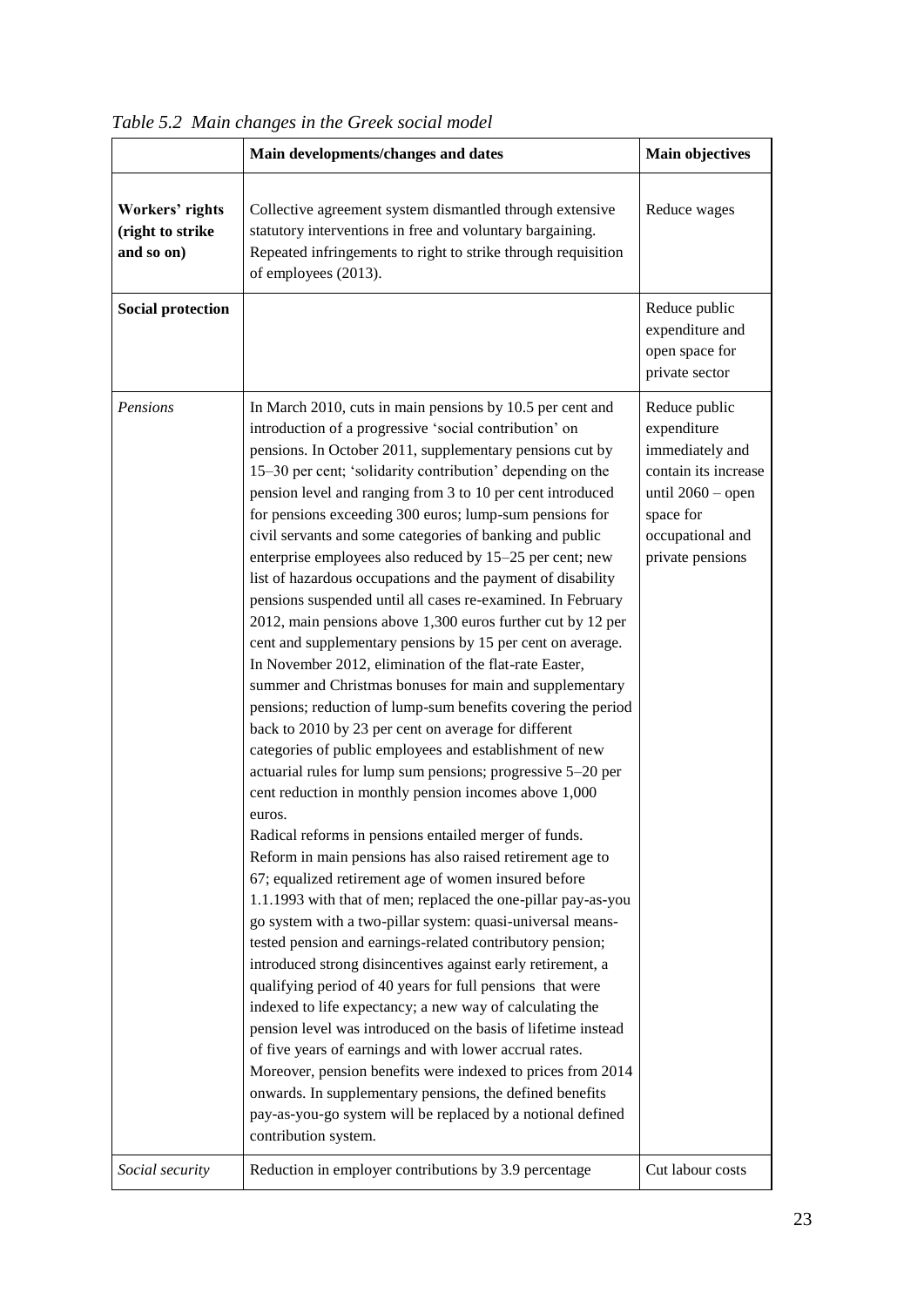|                                                               | points.                                                                                                                                                                                                                                                                                                                                                                                                                                                                      | and improve<br>competitiveness                                                           |
|---------------------------------------------------------------|------------------------------------------------------------------------------------------------------------------------------------------------------------------------------------------------------------------------------------------------------------------------------------------------------------------------------------------------------------------------------------------------------------------------------------------------------------------------------|------------------------------------------------------------------------------------------|
| Unemployment<br>benefits                                      | Flat-rate ordinary benefit reduced by 22 per cent, caps on<br>total duration of benefit over a four-year period, abolition of<br>special benefits, means-tested benefit for long-term<br>unemployed (2012).                                                                                                                                                                                                                                                                  | Cut social<br>expenditure but<br>also reinforce the<br>safety net                        |
|                                                               | Main developments/changes and dates                                                                                                                                                                                                                                                                                                                                                                                                                                          | <b>Main objectives</b>                                                                   |
| Social allowances                                             | Abolition of child tax allowances and family benefits for<br>large families - Replaced by single targeted family benefit<br>with extra amount for each child from the third onwards.<br>Means-tested supplement to low pensions now granted to<br>people aged 65 and over instead of 60 and over.<br>Pilot implementation of a Minimum Income Guarantee<br>(MIG) scheme in two areas of the country starting from 1<br>January 2014 and to be rolled out nationally by 2015. | Cut social<br>expenditure,<br>targeting the needy                                        |
| <b>Social dialogue</b>                                        |                                                                                                                                                                                                                                                                                                                                                                                                                                                                              |                                                                                          |
| Tripartite<br>consultations/pact<br>S                         | No tripartite dialogue/pacts. Outcome of dialogue between<br>social partners on minimum wage ignored by the troika.                                                                                                                                                                                                                                                                                                                                                          | Reduce wage<br>floors                                                                    |
| Collective<br>bargaining<br>(institutions/rules<br>and so on) | Suspension of bargaining on wages in public utilities,<br>derogations from sectoral agreements by firm level<br>agreements, suspension of administrative extension of<br>sectoral/occupational agreements, overhaul of mediation and<br>arbitration system, shortening of the period and reregulation<br>of 'after effects' of collective agreements                                                                                                                         | Weaken the power<br>of unions,<br>dismantle<br>collective<br>bargaining, reduce<br>wages |
| <b>Public sector</b>                                          | Downsize                                                                                                                                                                                                                                                                                                                                                                                                                                                                     | Fiscal<br>consolidation                                                                  |
| Privatization                                                 | All state companies and agencies and real estate passed to a<br>Privatization Fund. Slow pace of privatization due to<br>problems with tenders and legal obstacles.                                                                                                                                                                                                                                                                                                          | Collect revenues<br>to repay lenders of<br>loans                                         |
| <b>Closures</b>                                               | Closures of schools, clinics, hospitals, higher education<br>Reduce public<br>institutions and departments, broadcasting company and so<br>expenditure and<br>deficit<br>on.                                                                                                                                                                                                                                                                                                 |                                                                                          |
| Cuts (employment<br>and wages)                                | Employment reduction by 34 per cent; nominal cuts in<br>earnings by 25–45 per cent.                                                                                                                                                                                                                                                                                                                                                                                          | Immediate savings<br>to reduce public<br>deficit                                         |
| <b>Employment and</b><br>labour market<br>rules               | Labour market reforms; flexibilization and so on                                                                                                                                                                                                                                                                                                                                                                                                                             |                                                                                          |
| Work contracts                                                | Abolition of tenure clauses in contracts of employees<br>working in state agencies and public companies. Temporary<br>work, part-time work, rotating work, temporary agency work                                                                                                                                                                                                                                                                                             | Increase<br>productivity,<br>increase hiring                                             |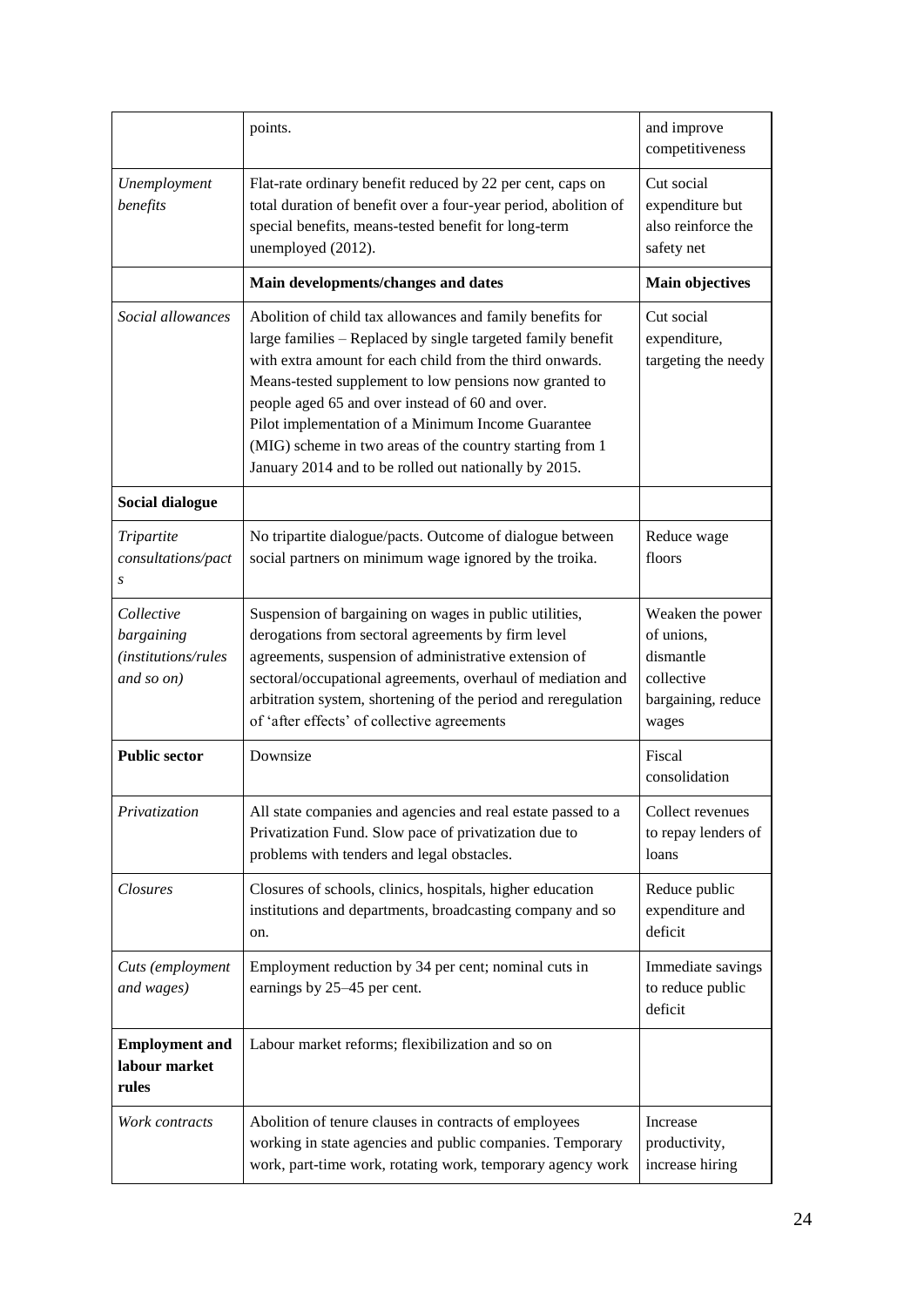|                                      | made easier. Extension of probation period.                                                                                                                                                                                                                                                                                                                                                               |                                                                                    |
|--------------------------------------|-----------------------------------------------------------------------------------------------------------------------------------------------------------------------------------------------------------------------------------------------------------------------------------------------------------------------------------------------------------------------------------------------------------|------------------------------------------------------------------------------------|
| Hire/fire rules                      | Shortening of notice periods and lowering pay for individual<br>dismissals. Facilitating collective dismissals. Attrition rule: 1<br>hire for every 5 exits in the public sector. Labour reserve and<br>mobility schemes.                                                                                                                                                                                 | Allow dismissals<br>in the<br>short/medium,<br>term, facilitate<br>hiring later on |
| Flexibility                          | Easing flexible working-time arrangements.                                                                                                                                                                                                                                                                                                                                                                | Lower labour costs                                                                 |
| <b>Wages and living</b><br>standards | Lowered.                                                                                                                                                                                                                                                                                                                                                                                                  | Lower labour costs                                                                 |
| Minimum wage                         | Cut in national minimum wage (2012).                                                                                                                                                                                                                                                                                                                                                                      | Allow reduction<br>over the whole pay<br>scale                                     |
| Wage inequality                      | Levelling down in the public sector - cuts are more<br>substantial the higher the level of pay.                                                                                                                                                                                                                                                                                                           | Make cuts more<br>fair and acceptable                                              |
| <b>Other working</b><br>conditions   |                                                                                                                                                                                                                                                                                                                                                                                                           |                                                                                    |
| Working time                         | Reduction in overtime pay; increase of maximum working<br>days per week; reduction in minimum daily rest.                                                                                                                                                                                                                                                                                                 | Extend working<br>time at lower cost<br>to the employer                            |
|                                      | Main developments/changes and dates                                                                                                                                                                                                                                                                                                                                                                       | <b>Main objectives</b>                                                             |
| Tax policy                           | Rises in VAT and indirect taxes; extraordinary levies on<br>profits of firms, real estate, the self-employed and<br>enterprises; establishment of various solidarity taxes,<br>reduction in tax-free personal income thresholds; elimination<br>of tax allowances for children, selective tax credits and<br>special tax regimes; new property tax; reduction in the tax<br>rates on distributed profits. | Increase the tax<br>burden and the tax<br>base                                     |
| Social expenditure                   | Dramatic fall in nominal terms. As a percentage of GDP, a<br>substantial fall in benefits in kind and stabilization of other<br>social benefits.                                                                                                                                                                                                                                                          | Savings in public<br>expenditure                                                   |

# 4. CHANGES IN THE SOCIAL MODEL: WHAT SOCIO-ECONOMIC EFFECTS?

In the previous section we showed that changes in the social model were due to fiscal consolidation and internal devaluation. One should distinguish between short/medium-term effects of changes in the social model that are linked with the recession from long-term effects that are structural in character. These are associated with the radical reforms in the wage-setting system, the employment regime and the welfare state and denote the recasting of the pre-crisis social model within the framework of deregulated labour markets and residual social protection, which is considered by the troika and all Greek governments since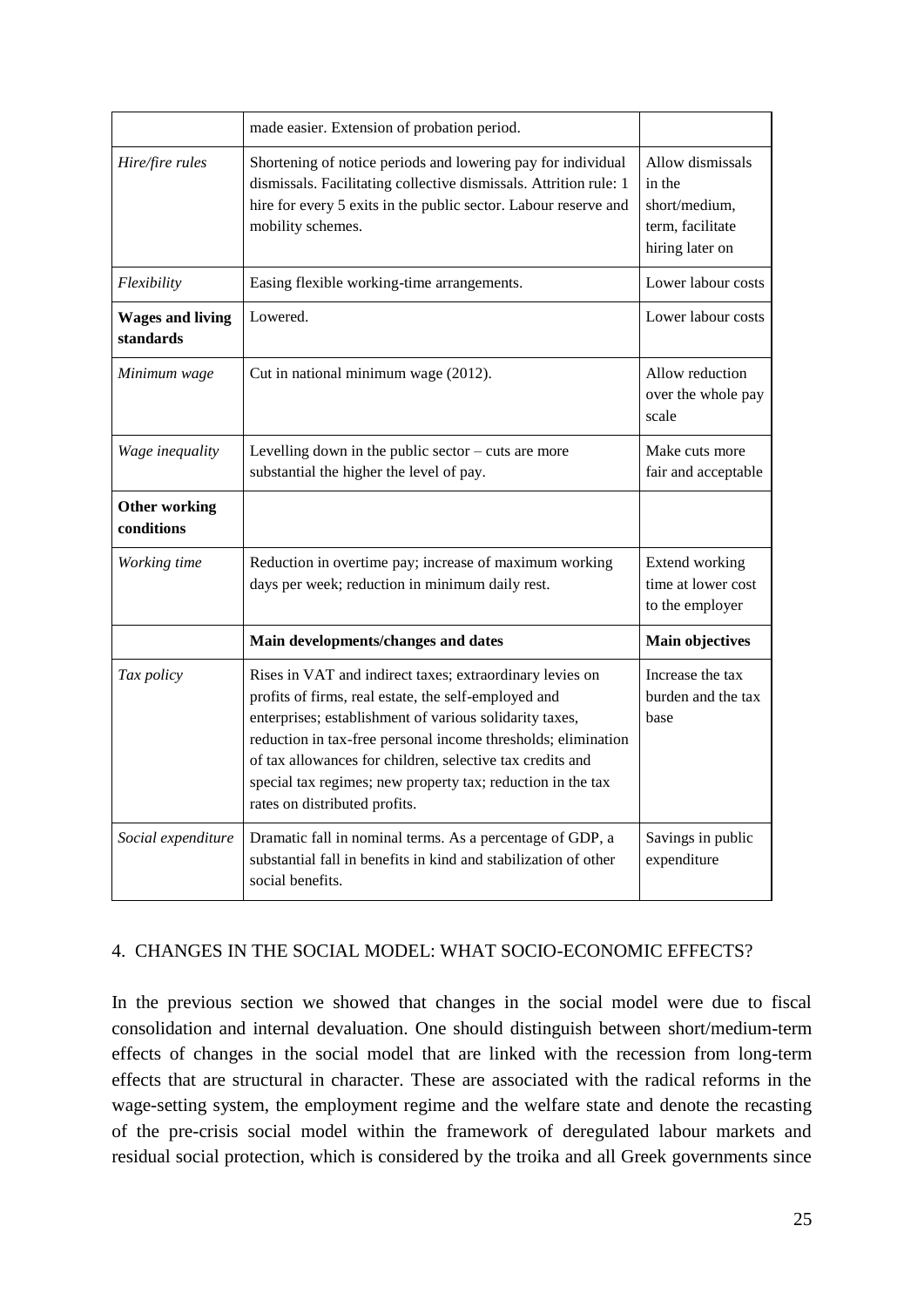2010 as the most appropriate exit strategy for Greece from the current structural crisis. Longterm effects will be identified in our two case studies.

It is important to underline in advance that mass unemployment for the troika is instrumental for the success of the neoliberal project since (a) it curbs resistance to structural labour market reforms involving a drastic fall in employees' rights and living standards and (b) radically modifies expectations about the future, thus ensuring that the reforms are irreversible.

### **4.1 Disastrous Effects on the Economy, Social Welfare and Social Cohesion**

Since the decisive turn of economic policy to austerity in 2010, the Greek economy has entered an ongoing recessionary spiral consisting in austerity/recession/more austerity. This is having disastrous effects on the economy, social welfare and social cohesion. Table 5.3 below provides an overview of the economic effects of the recessionary spiral while Table 5.5 summarizes the social effects of austerity, linked with the changes in the social model.

# *4.1.1 Fall in Demand and Output and Increased Unemployment*

Between 2009 and 2013 domestic demand fell by 28 per cent, GDP contracted by 20.5 per cent and employment decreased by 19.6 per cent. Depressed domestic demand and the credit crunch pushed thousands of firms and professionals out of business while investment decreased by 55.2 per cent. The figures are even higher if we add negative developments in 2008–2009. Unemployment exploded – peak rate: 28 per cent in September 2013 –, while the share of long-term unemployed rose to 74.4 per cent in 2014 (second quarter) from 40.9 per cent in 2009 (second quarter). The youth unemployment rate reached its highest level - 60.6 per cent – in 2013, while employment and working conditions drastically deteriorated and educated young people started migrating abroad in thousands every year. Fertility dropped sharply, with live births having declined by 18 per cent between 2009 and 2013.

Although by the end of 2010 the crisis had hit proportionally more male than female employment, austerity started to close the gap and reverse the trend by taking a heavier toll on employment in the female-dominated services, including personal services and services to households, education, health and social care (Karamessini 2014). Besides, the 'added worker effect' which prevailed among women during the crisis, as opposed to the 'discouraged worker effect' which proved dominant among men, kept the gender gap in unemployment rates steady (Karamessini and Koutentakis 2014). In the second quarter of 2014, the female unemployment rate stood at 30.4 per cent against a male rate of 23.6 per cent.

Finally, it is noteworthy that unemployment has massively hit male heads of households. As a result, the shares of jobless and female-breadwinner households have increased. In the first quarter of 2014, 11.7 per cent of all couple households with both spouses/partners aged 20–55 were jobless while in 9.2 per cent only the female spouse/partner was working. The figures were roughly the same for couples with at least one child under 18 years of age.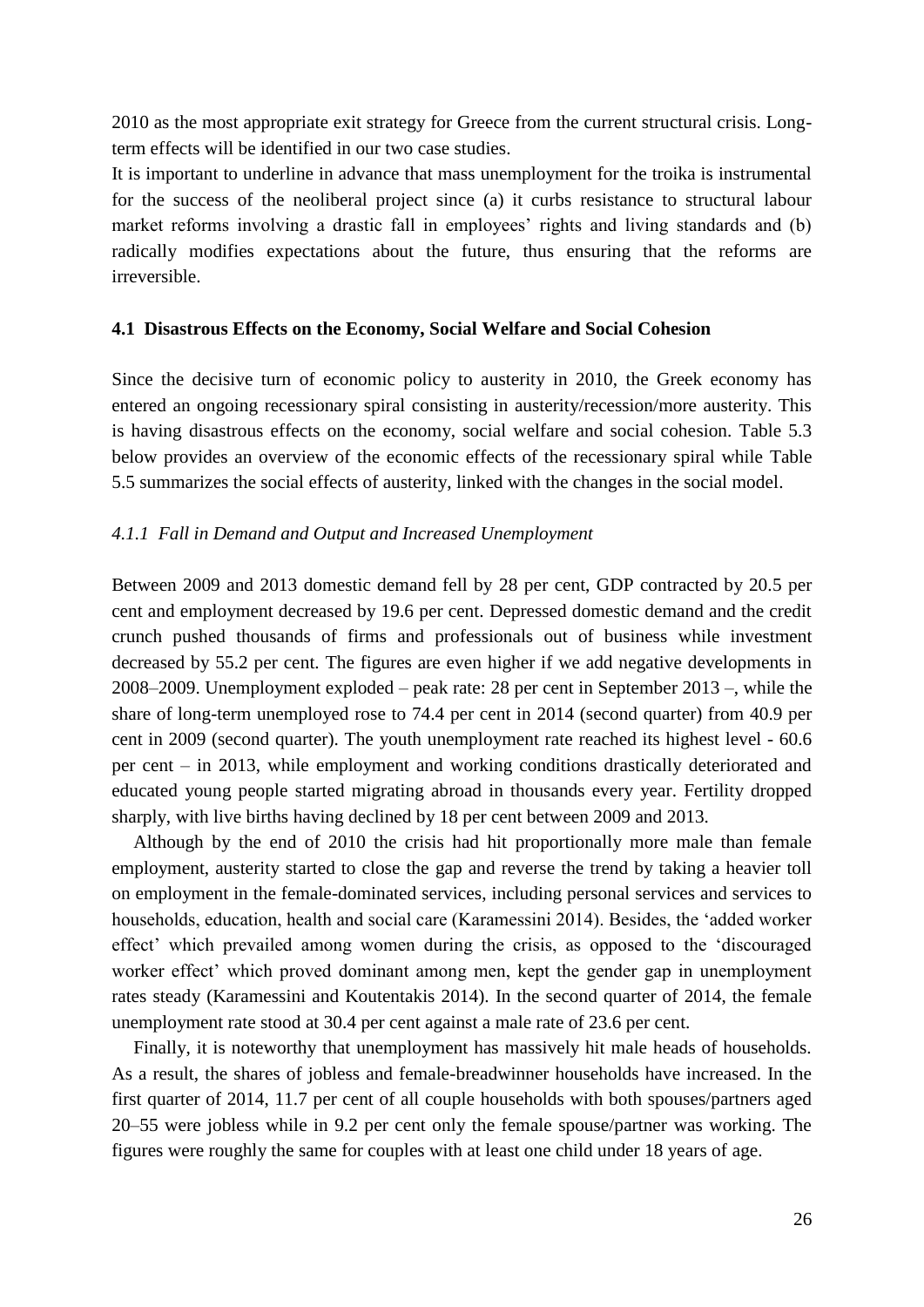|                                                                                                                                     | 2008    | 2009    | 2010    | 2011    | 2012    | 2013      |
|-------------------------------------------------------------------------------------------------------------------------------------|---------|---------|---------|---------|---------|-----------|
| Domestic economy (percentage change)                                                                                                |         |         |         |         |         |           |
| Real GDP                                                                                                                            | $-0.4$  | $-4.4$  | $-5.4$  | $-8.9$  | $-6.6$  | $-3.3$    |
| Government consumption                                                                                                              | $-2.1$  | 1.6     | $-4.3$  | $-6.6$  | $-5.0$  | $-6.5$    |
| Private consumption                                                                                                                 | 3.0     | $-1.0$  | $-7.1$  | $-10.6$ | $-7.8$  | $-2.0$    |
| Gross fixed capital formation                                                                                                       | $-6.6$  | $-13.2$ | $-20.9$ | $-16.8$ | $-28.7$ | $-4.6$    |
| <b>Exports</b>                                                                                                                      | 3.5     | $-18.5$ | 4.6     | 0.0     | $-1.2$  | 2.1       |
| Imports                                                                                                                             | 2.6     | $-19.6$ | $-5.5$  | $-9.0$  | $-9.1$  | $-1.6$    |
| Employment                                                                                                                          | 1.3     | $-0.6$  | $-2.7$  | $-6.9$  | $-7.8$  | $-3.8$    |
| Unemployment (percentage of labour force)                                                                                           | 7.7     | 9.5     | 12.7    | 17.9    | 24.5    | 27.5      |
| Nominal wages per head                                                                                                              | 3.3     | 3.2     | $-2.6$  | $-2.3$  | $-2.0$  | $-7.1$    |
| Private consumption deflator                                                                                                        | 4.3     | 1.0     | 3.7     | 2.4     | 0.7     | $-1.6$    |
| Real wages per head                                                                                                                 | $-0.9$  | 2.3     | $-6.1$  | $-4.6$  | $-2.7$  | $-5.6$    |
| Labour productivity                                                                                                                 | $-1.4$  | $-2.5$  | $-2.4$  | $-1.6$  | 1.5     | 0.2       |
| Profitability index (1961-1973=100)                                                                                                 | 62.5    | 54.1    | 53.1    | 45.9    | 41.9    | 41.5      |
| <b>Public finances (percentage of GDP)</b>                                                                                          |         |         |         |         |         |           |
| Overall balance                                                                                                                     | $-9.9$  | $-15.2$ | $-11.1$ | $-10.1$ | $-8.6*$ | $-12.2**$ |
| Primary balance                                                                                                                     | $-5.0$  | $-10.2$ | $-5.2$  | $-2.9$  | $-3.6*$ | $-8.2**$  |
| Gross debt (end of period)                                                                                                          | 109.3   | 126.8   | 146.0   | 171.3   | 156.9   | 174.9     |
| <b>Current account balance</b>                                                                                                      | $-16.3$ | $-13.2$ | $-12.0$ | $-10.5$ | $-4.3$  | $-2.7$    |
| $\mathbf{v}$ and $\mathbf{v}$ and $\mathbf{v}$ and $\mathbf{v}$ and $\mathbf{v}$ and $\mathbf{v}$ and $\mathbf{v}$ and $\mathbf{v}$ |         |         |         |         |         |           |

*Table 5.3 Selected economic indicators, Greece, 2008–2013*

Note: \* Including one-off costs for the resolution of three banks amounting to 2.7 per cent of GDP. \*\* Including bank recapitalization cost of about 10.6 per cent of GDP and transfers by euro-zone central banks of about 1.5 per cent of GDP.

Source: European Commission (2014).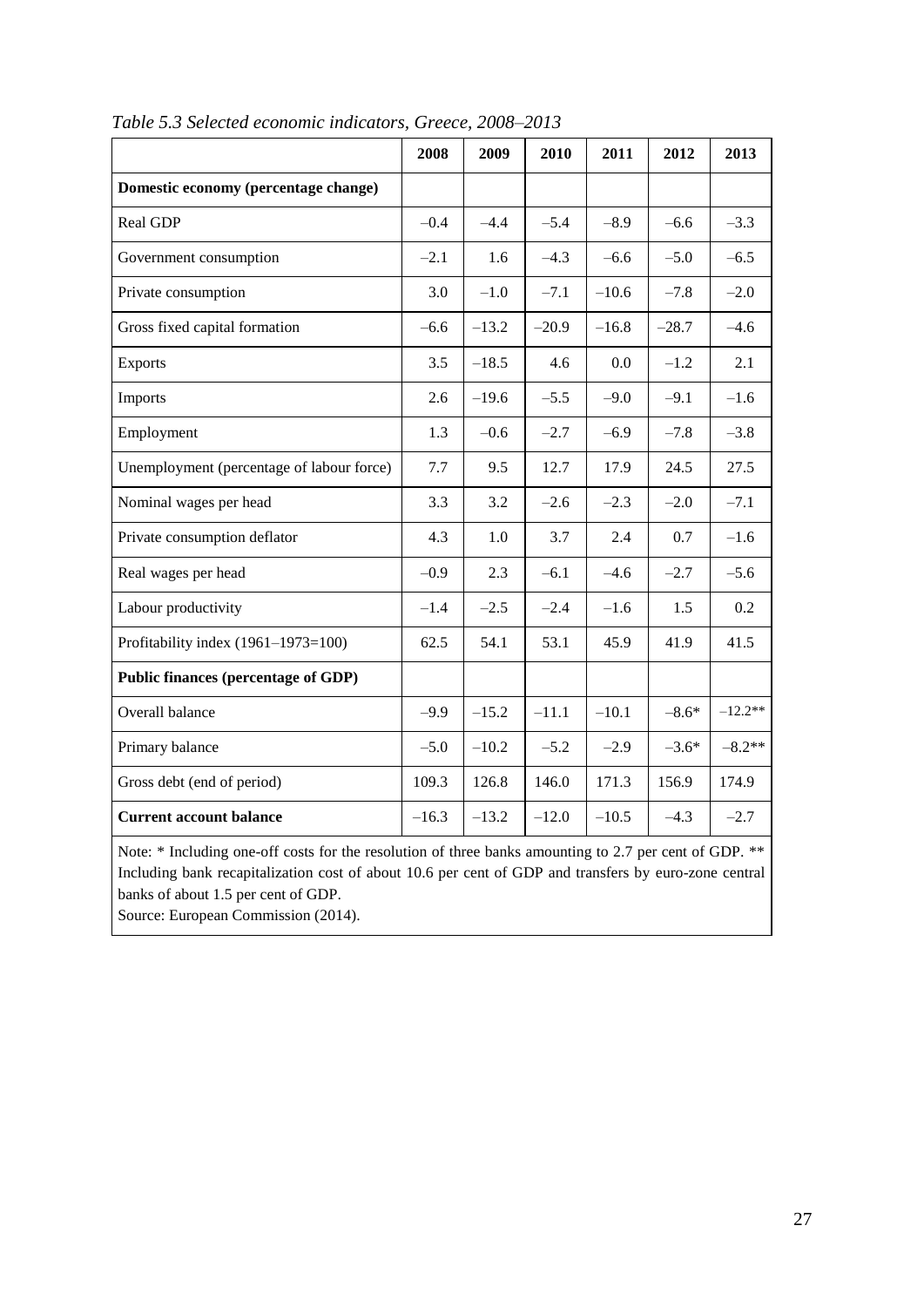

*Figure 5.6 Unemployment rate, Greece, 2008–2013 (%)*

*Source: ELSTAT Labour Force Survey, August 2008, 2009, 2013.*

# *4.1.2 Fall in Wages and Living Standards*

Reforms in the employment regime and wage-setting system have led to a major fall in wages, accompanied by the expansion of flexible labour contracts and informal work. The undermining of collective wage determination and the drastic reduction of wage floors in the private sector by state intervention have led to a fall in wages that is fuelling the recession. Between 2009 and 2013 nominal wages per head in the economy as a whole declined by 18.9 per cent while real wages fell by 25.2 per cent (Bank of Greece 2014a, p. 78). Moreover, Family Budget Survey data indicate that the monthly expenditure of households on goods and services declined by 27.4 per cent in real terms over the same period (32 per cent since 2008) pointing to a dramatic deterioration of living standards.

# *4.1.3 New wage floors and wage arrears make reproduction of employees precarious*

The new wage floors for unskilled workers and youth do not ensure independent living for employees paid at the (sub)minimum wages. Below-subsistence wages are expanding inwork poverty and discourage young people from forming their own family and having children. Wage arrears now affect more than half of private sector employees, making the reproduction of employees and their families precarious.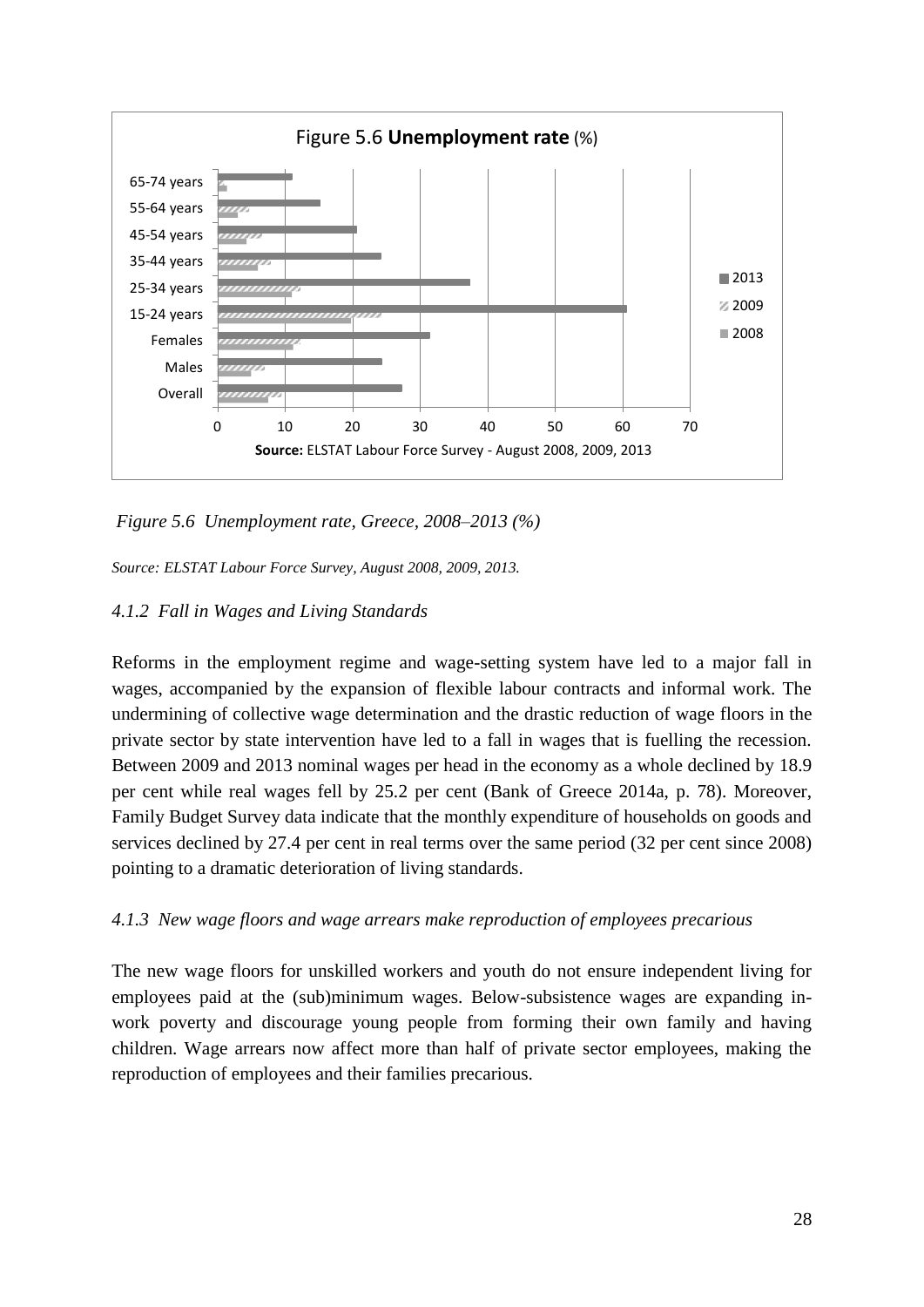### *4.1.4 Hiring and Firing Little Influenced by Deregulation Thus Far*

Concerning the measures taken to increase employment and working-time flexibility in the formal labour market, it is difficult to assess their impact, especially in a context of depression. For instance, it is hard to assess how the easing of dismissals has influenced the evolution of hires and dismissals, since these are determined mainly by the level of economic activity. Official flow statistics tell us that, contrary to the anticipations of both the proponents and opponents of the measure, hires decreased by 11.3 per cent, while dismissals fell by 2.2 per cent in the year following the reduction of protection against dismissals (2011).

# *4.1.5 Increase in Part-time, Uninsured Work and Precariousness*

As for the measures enabling recourse to flexible labour contracts, a recent report by the Labour Inspectorate shows that, between 2009 and 2012, the number of full-time work contracts converted into part-time or rotating work contracts increased fivefold, while the share of part-time or rotating work contracts in new hires increased from 21 per cent in 2009 to 45 per cent in 2012 (SEPE 2013: 55–56). Uninsured work has also expanded as a result of firms' difficulties with continuously falling demand and a credit crunch; the readiness of employees to accept such work due to mass unemployment; and the incapacity of the Labour Inspectorate to effectively supervise the enforcement of labour law due to staff shortages. Regular controls by the Labour Inspectorate have revealed that the rate of uninsured work in the sample of controlled enterprises increased from 25 per cent in 2010, to 30 per cent in 2011 and 36.2 per cent in 2012 (SEPE 2013: 67, table 19).<sup>10</sup> Even highly educated young people are suffering from very long unemployment spells and are offered only precarious jobs with below-subsistence wage rates and no connection with their studies.

Precariousness of employment combines with extensive wage precariousness (belowsubsistence wage rates and wage arrears) to destabilize living conditions and social reproduction, especially among the most vulnerable strata of the working class.

# *4.1.6 Drastic Retrenchment in Social Expenditure*

The welfare state has been seriously impaired by fiscal consolidation (Table 5.4). According to Eurostat forecasts, social transfers in kind will drop from 11 per cent of GDP in 2009 to 9.6 per cent of GDP in 2014 against an EU27 average of 13.1 per cent. Social benefits other than social transfers in kind will return to 19.1 per cent of GDP in 2014, after having increased from 16.1 per cent in 2009 to 19.8 per cent in 2012. Given the estimates on the cumulative fall in GDP, social transfers in kind will have declined by 30.1 per cent and social benefits other than social transfers in kind by 5.1 per cent over 2009–2014.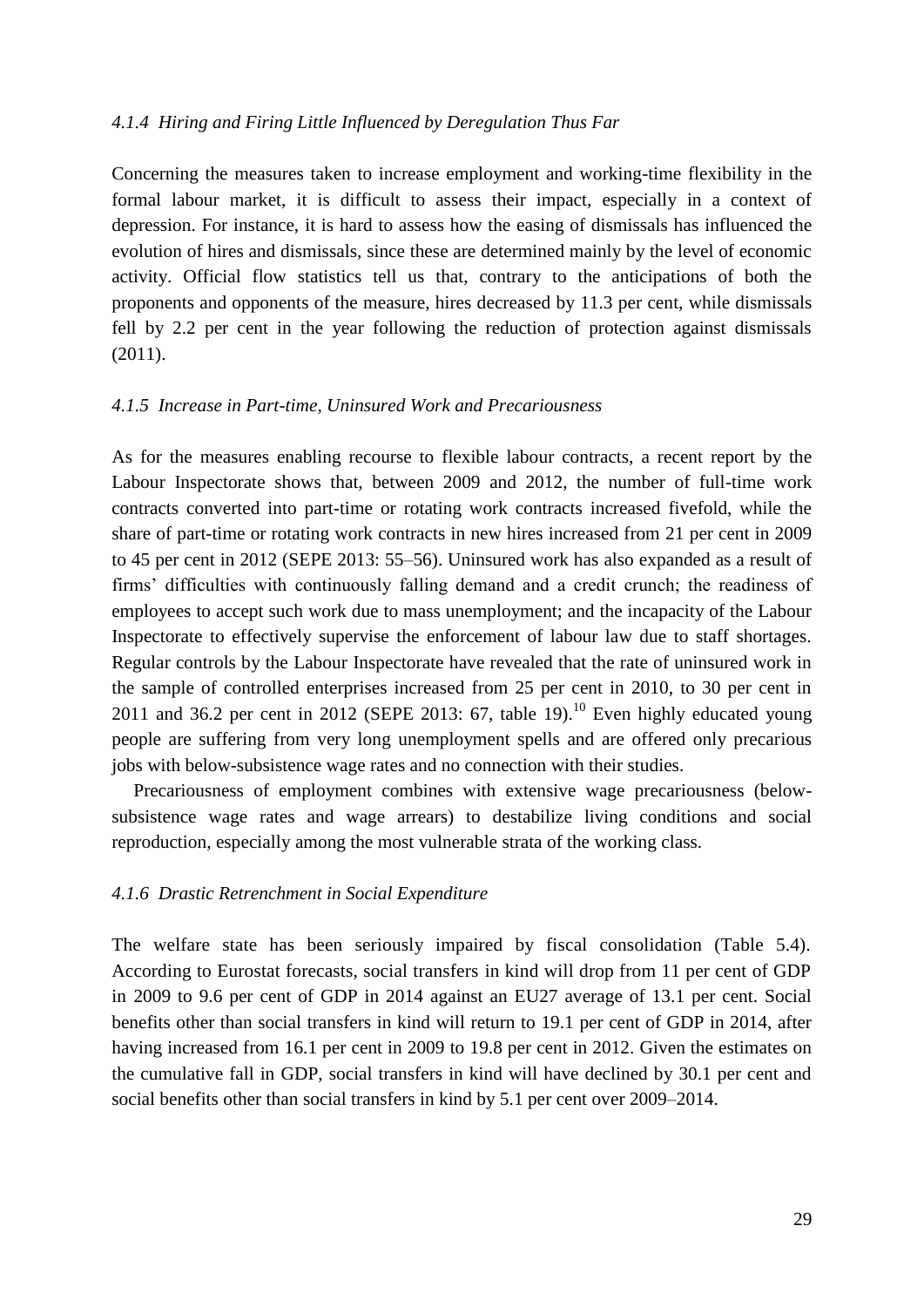|                                                                                                         | Social transfers in kind |             | <b>Other social benefits</b> |             |  |
|---------------------------------------------------------------------------------------------------------|--------------------------|-------------|------------------------------|-------------|--|
|                                                                                                         | <b>Greece</b>            | <b>EU27</b> | <b>Greece</b>                | <b>EU27</b> |  |
| 2007                                                                                                    | 9.8                      |             | 14.0                         |             |  |
| 2008                                                                                                    | 10.2                     |             | 14.6                         |             |  |
| 2009                                                                                                    | 11.0                     |             | 16.1                         |             |  |
| 2010                                                                                                    | 10.9                     | 13.4        | 17.6                         | 16.3        |  |
| 2011                                                                                                    | 10.8                     | 13.1        | 19.3                         | 16.1        |  |
| 2012                                                                                                    | 10.2                     | 13.1        | 19.8                         | 16.4        |  |
| 2013                                                                                                    | 9.5                      | 13.1        | 18.5                         | 16.5        |  |
| 2014                                                                                                    | 9.6                      | 13.1        | 19.1                         | 16.5        |  |
| Note: Figures for 2013 and 2014 are forecasts.<br>Source: European Commission (2014), Tables 61 and 64. |                          |             |                              |             |  |

*Table 5.4 Social expenditure by type, Greece and EU27, 2007–2014 (% of GDP)*

# *4.1.7 Substantial Reduction in Public Expenditure on Health Care*

Between 2009 and 2012, public expenditure on health care contracted by 32 per cent. Much of the reduction was achieved by positive rationalization measures (lower prices of drugs, eprescriptions, computerization of hospitals and so on) but the remaining part fell due to (i) the deterioration of access to quality health care, especially on the part of the most vulnerable groups and (ii) lower remuneration and worsening of the working conditions of the medical and nursing personnel. Indeed, 51 per cent of the savings in public expenditure on NHS hospitals during the first year of EAP implementation was accounted for by wage reductions and retirement (IOBE 2011).

# *4.1.8 Access to Quality Health Care Impaired*

Access to quality health care is impaired in various ways. Many drugs and diagnostic tests are not reimbursed by social security anymore; co-payments have increased for those reimbursed and there is a lack in basic medicines in the market after the reduction in prices imposed by the Ministry of Health. Besides, the closure of many smaller units and hospitals increases the cost of access to the NHS for large parts of the population, especially for the most vulnerable groups and those residing in remote areas. Moreover, for 2014 the Greek government and the troika are planning further increases in co-payments and the downsizing of EOPYY's benefit package.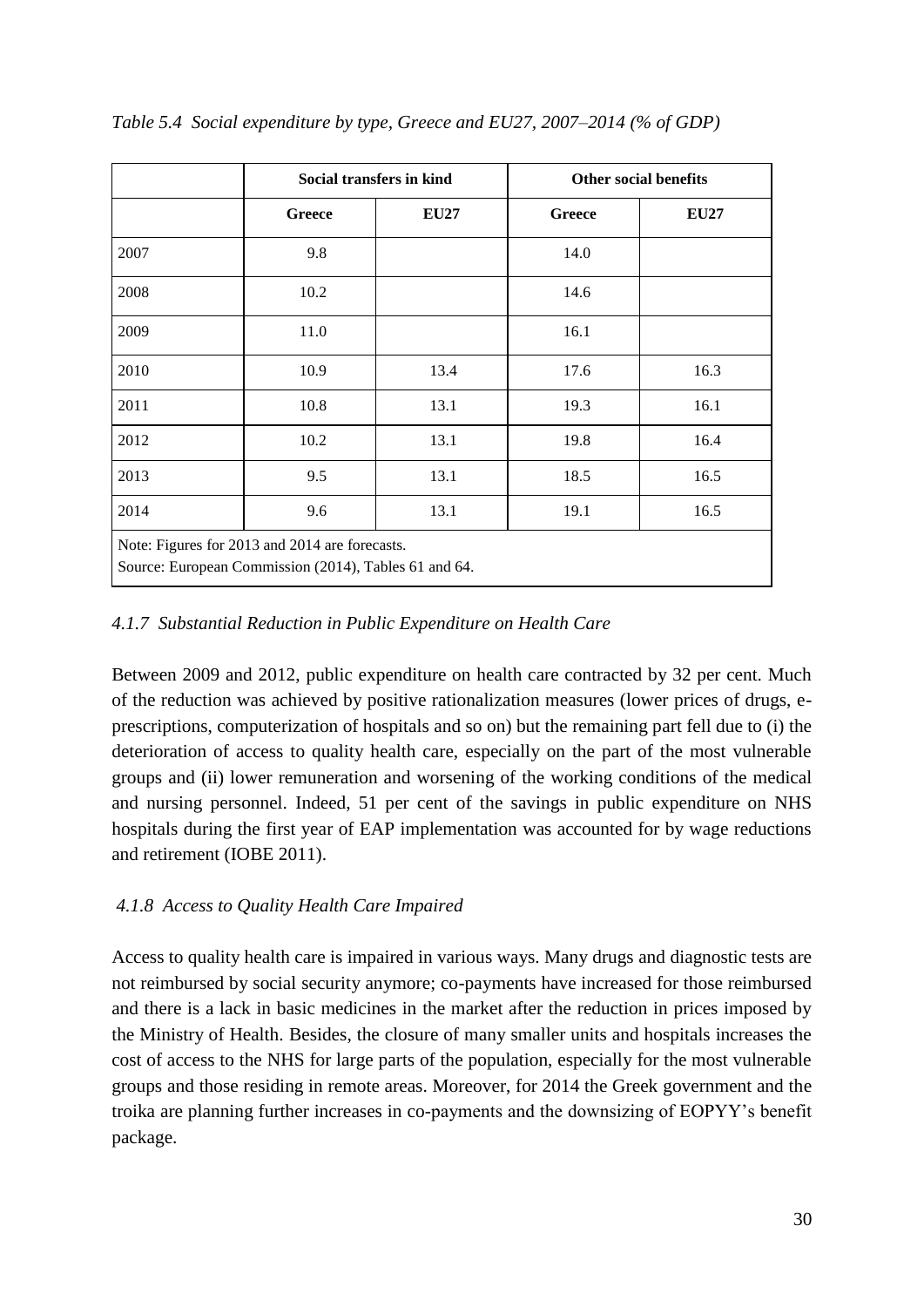Moreover, 'just like the social security funds prior to EOPYY, [the latter] continues to pay NHS hospitals with a large delay and potentially less than the overall treatment costs. This in turn impacts negatively on hospitals ability to pay suppliers, thus generating arrears on the hospital side' (European Commission 2013a: 35). Arrears combined with delayed state budget transfers lead to great shortages of medicine, materials and consumables and reductions in the number of beds. If to these inadequacies one adds staff reductions in hospitals and health centres, one understands why the NHS is increasingly unable to deliver the same quantity and quality of care as before the crisis.

### *4.1.9 Deficient Health Insurance Leading to a Humanitarian Crisis*

Last but not least, a large share of the population is no longer covered by insurance against sickness because it is unable to pay or dependent on persons unable to pay social security contributions to EOPYY. In September 2013, 33.2 per cent of those registered with EOPPY no longer had insurance coverage, leaving aside those not insured and not registered with EOPYY. The non-insured population has free access only to emergency treatment and consultancies in the casualty departments of public hospitals. Unsurprisingly, increased costs of access and the large gaps in health insurance coverage have led to a humanitarian crisis.

# *4.1.10 Increased Inequality and Alarming Levels of Poverty and Social Exclusion*

Inequality fell during the first two years of the crisis and increased substantially during the austerity period. According to EU-SILC data, the S80/S20 index declined from 5.9 to 5.6 between 2008 and 2010; it had risen to 6.6 by 2013. The Gini coefficient followed the same trend: it decreased from 33.4 to 32.9 between 2008 and 2010 and reached 34.4 in 2013.

Official statistics on poverty and social exclusion are alarming. According to Eurostat, the share of the Greek population at risk of poverty or social exclusion remained stable during the first two years of the crisis but climbed from 27.7 per cent in 2010 to 35.7 per cent in 2013, that is during the austerity phase of the crisis. The rise should be attributed mainly to mass unemployment; that is, to the rising share of the population living in households with very low work intensity (18.2 per cent in 2013 against 6.6 per cent in 2009). Statistics on child poverty are even more alarming: 38.1% of children and young people less than 18 years were living in poor households or were at risk of social exclusion in 2013.

 EU-SILC figures on material deprivation are equally alarming. In 2013, 13.8 per cent of the population in Greece could not afford a meal with protein every second day, 29.5 per cent were unable to pay for heating, 49 per cent could not take one week of holidays, 45.3 per cent faced difficulties in paying for accommodation (arrears on rent, mortgage, utility bills or hire purchase), and 47.1 per cent could not financially cope with an emergency situation.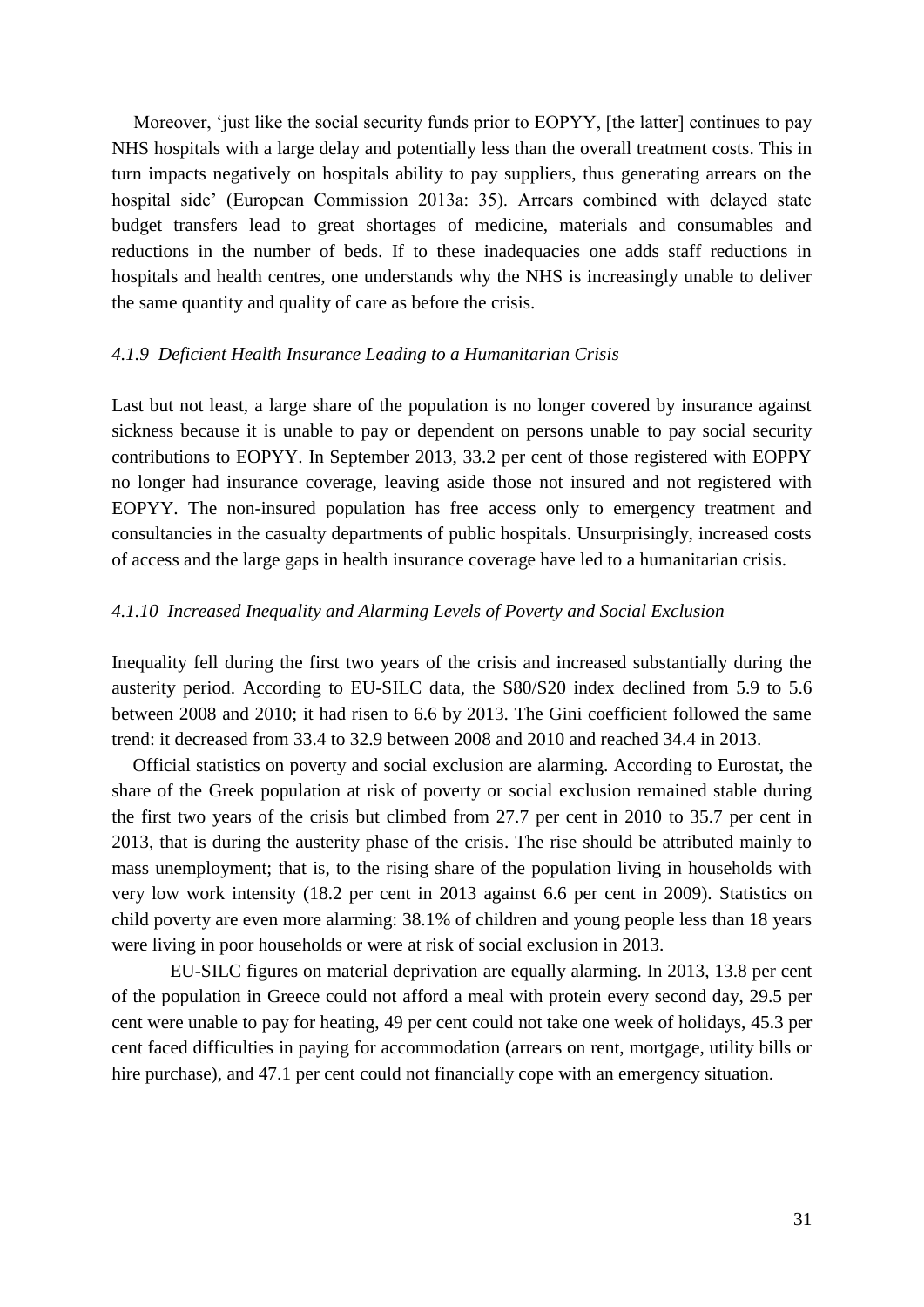| Table 5.5 Effects of changes in the Greek social model |                                                                                                                                                                                                                                                                                                                                                                                                                                                                                                                                                                                  |                                                                                                                                                                |                                                                               |  |  |
|--------------------------------------------------------|----------------------------------------------------------------------------------------------------------------------------------------------------------------------------------------------------------------------------------------------------------------------------------------------------------------------------------------------------------------------------------------------------------------------------------------------------------------------------------------------------------------------------------------------------------------------------------|----------------------------------------------------------------------------------------------------------------------------------------------------------------|-------------------------------------------------------------------------------|--|--|
|                                                        | <b>Social</b>                                                                                                                                                                                                                                                                                                                                                                                                                                                                                                                                                                    | Economic                                                                                                                                                       | Other (political and so<br>on)                                                |  |  |
| Inequality                                             | In 2009-2012 the poorest decile of<br>the population saw a very<br>substantial reduction in income<br>(56.5 per cent of 2009 income)<br>relative to the average loss in real<br>terms (28.4 per cent).<br>Wage inequalities increased despite<br>pervasive wage cuts, mainly<br>because of the severe cut in<br>minimum wages and the spread of<br>part-time work. Slight increase in<br>the gender pay gap.<br>Tax evasion continues unabated<br>among those with high incomes.<br>Unemployment and precarity in<br>younger generation will lead to<br>very low pensions later. | Lower purchasing<br>power of lower<br>income groups with<br>direct effect on<br>consumption.                                                                   | Long-term unemployment<br>leads to lost generations.                          |  |  |
| Vulnerability/pr<br>ecarity/poverty                    | Rise in poverty or social exclusion<br>rate since 2009. In-work poverty<br>has increased as well. Joblessness<br>in the household, spreading part-<br>time work and low wages lead to<br>poverty. Vulnerability to poverty of<br>those who have fallen behind: long-<br>term unemployed, low wage and<br>precarious workers, male<br>breadwinner families and<br>unemployed spouses.                                                                                                                                                                                             | Greater economic cost<br>in the future for<br>bringing back to<br>employment people<br>who have been<br>distanced from the<br>labour market or lost<br>skills. | Impoverishment of large<br>middle-class strata.                               |  |  |
| Quality of<br>working<br>conditions                    | Deterioration of working conditions<br>for the great majority of workers:<br>payment arrears, non-enforcement<br>of rights, for example, overtime<br>pay, rise in uninsured work.                                                                                                                                                                                                                                                                                                                                                                                                | Reduced productivity.                                                                                                                                          |                                                                               |  |  |
| Quality of<br>employment                               | Generalization of flexibility and<br>less dualism in the labour market.<br>Extremely high and increasing<br>youth unemployment.                                                                                                                                                                                                                                                                                                                                                                                                                                                  | Migration of higher<br>educated.                                                                                                                               | No future for young<br>people makes<br>involvement in crime<br>more probable. |  |  |
| Wages and low<br>pay                                   | Great fall in the minimum and<br>average wage. Subminimum wage<br>for young people by law; reduced<br>role for mediation and arbitration;                                                                                                                                                                                                                                                                                                                                                                                                                                        | Migration (especially<br>among the well-<br>educated). Brain<br>drain.                                                                                         | Lack of institutions<br>associated with values of<br>a democratic society.    |  |  |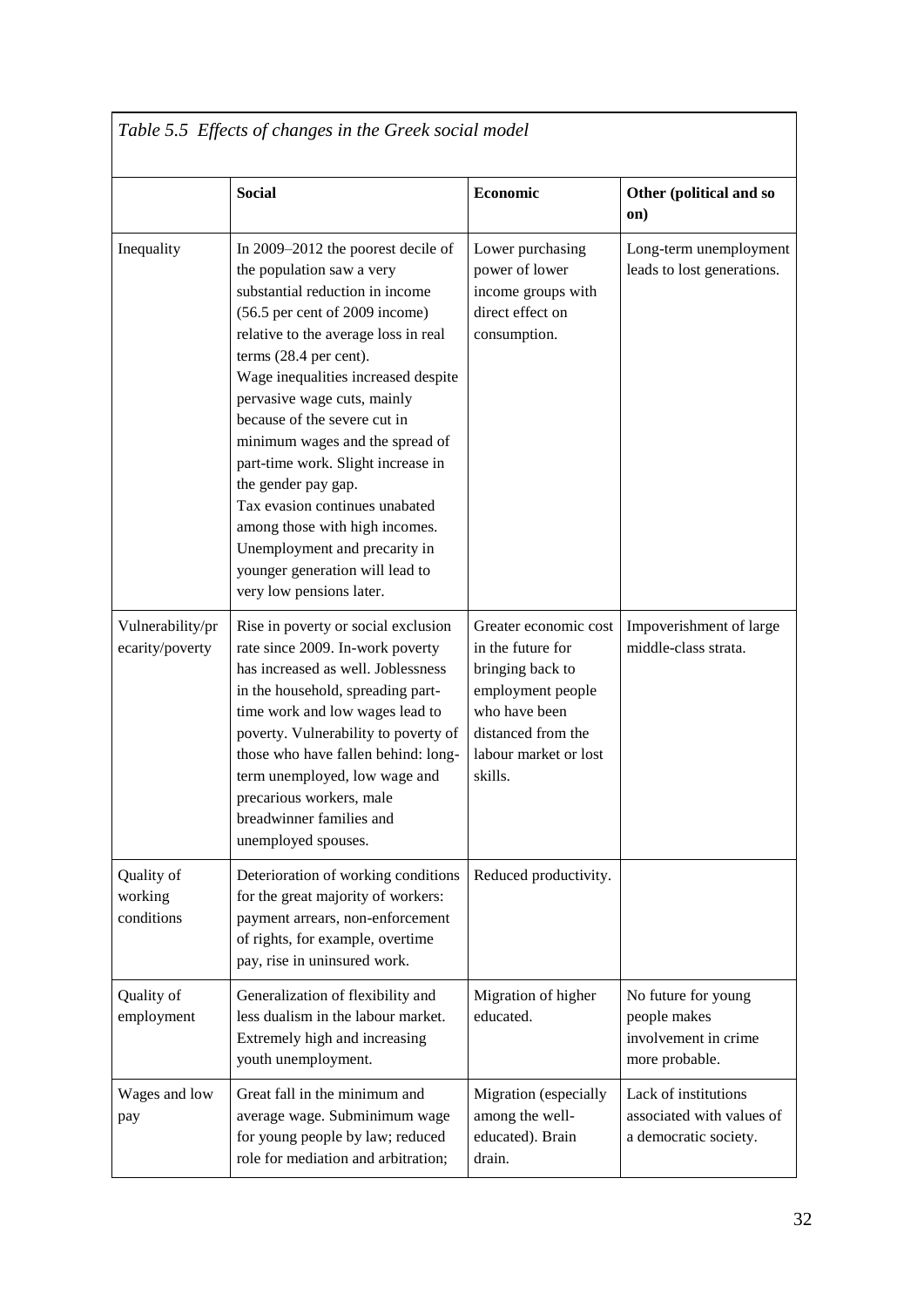| Table 5.5 Effects of changes in the Greek social model |                                                                                                                                                                                                                                                                                                                                                                            |                                                                                                                                                                                                               |                                                                            |  |  |
|--------------------------------------------------------|----------------------------------------------------------------------------------------------------------------------------------------------------------------------------------------------------------------------------------------------------------------------------------------------------------------------------------------------------------------------------|---------------------------------------------------------------------------------------------------------------------------------------------------------------------------------------------------------------|----------------------------------------------------------------------------|--|--|
|                                                        | <b>Social</b>                                                                                                                                                                                                                                                                                                                                                              | <b>Economic</b>                                                                                                                                                                                               | Other (political and so<br>on)                                             |  |  |
|                                                        | pay grid of public servants now<br>applies to all white-collar<br>employees in the public sector.                                                                                                                                                                                                                                                                          |                                                                                                                                                                                                               |                                                                            |  |  |
| Social coverage                                        | A high and increasing rate of the<br>population is not covered by health<br>insurance and does not pay pension<br>contributions (long-term<br>unemployed, self-employed people,<br>uninsured and precarious workers,<br>migrants). Deterioration of public<br>health. Long gaps of coverage<br>during the life course cause reduced<br>pension entitlements in the future. | Poor health means<br>low productivity.<br>Great financial cost<br>for hospitals or the<br>state budget because<br>people make intensive<br>use of casualty<br>departments to<br>receive medical<br>treatment. | Impoverishment of<br>middle classes.                                       |  |  |
| Wages and low<br>pay                                   | Great fall in the minimum and<br>average wage. Subminimum wage<br>for young people by law; reduced<br>role for mediation and arbitration;<br>pay grid of public servants now<br>applies to all white-collar<br>employees in the public sector.                                                                                                                             | Migration (especially<br>among the well-<br>educated). Brain<br>drain.                                                                                                                                        | Lack of institutions<br>associated with values of<br>a democratic society. |  |  |
| Social coverage                                        | A high and increasing rate of the<br>population is not covered by health<br>insurance and does not pay pension<br>contributions (long-term<br>unemployed, self-employed people,<br>uninsured and precarious workers,<br>migrants). Deterioration of public<br>health. Long gaps of coverage<br>during the life course cause reduced<br>pension entitlements in the future. | Poor health means<br>low productivity.<br>Great financial cost<br>for hospitals or the<br>state budget because<br>people make intensive<br>use of casualty<br>departments to<br>receive medical<br>treatment. | Impoverishment of<br>middle classes.                                       |  |  |
| Public sector's<br>role, quality and<br>so on          | Downsizing of public sector and<br>deterioration of the quality of social<br>services.                                                                                                                                                                                                                                                                                     | Privatizations cause<br>loss of state control<br>over strategic<br>industries.                                                                                                                                | Legitimation through<br>clientelism is weakened.                           |  |  |
| Social conflicts                                       | High number of strikes.                                                                                                                                                                                                                                                                                                                                                    | Increase in number of<br>days lost.                                                                                                                                                                           | Unstable governments.                                                      |  |  |

Beyond the figures, there is evidence of rising numbers of people who cannot afford food, electricity, heating, shelter and health care (see above). Social solidarity initiatives and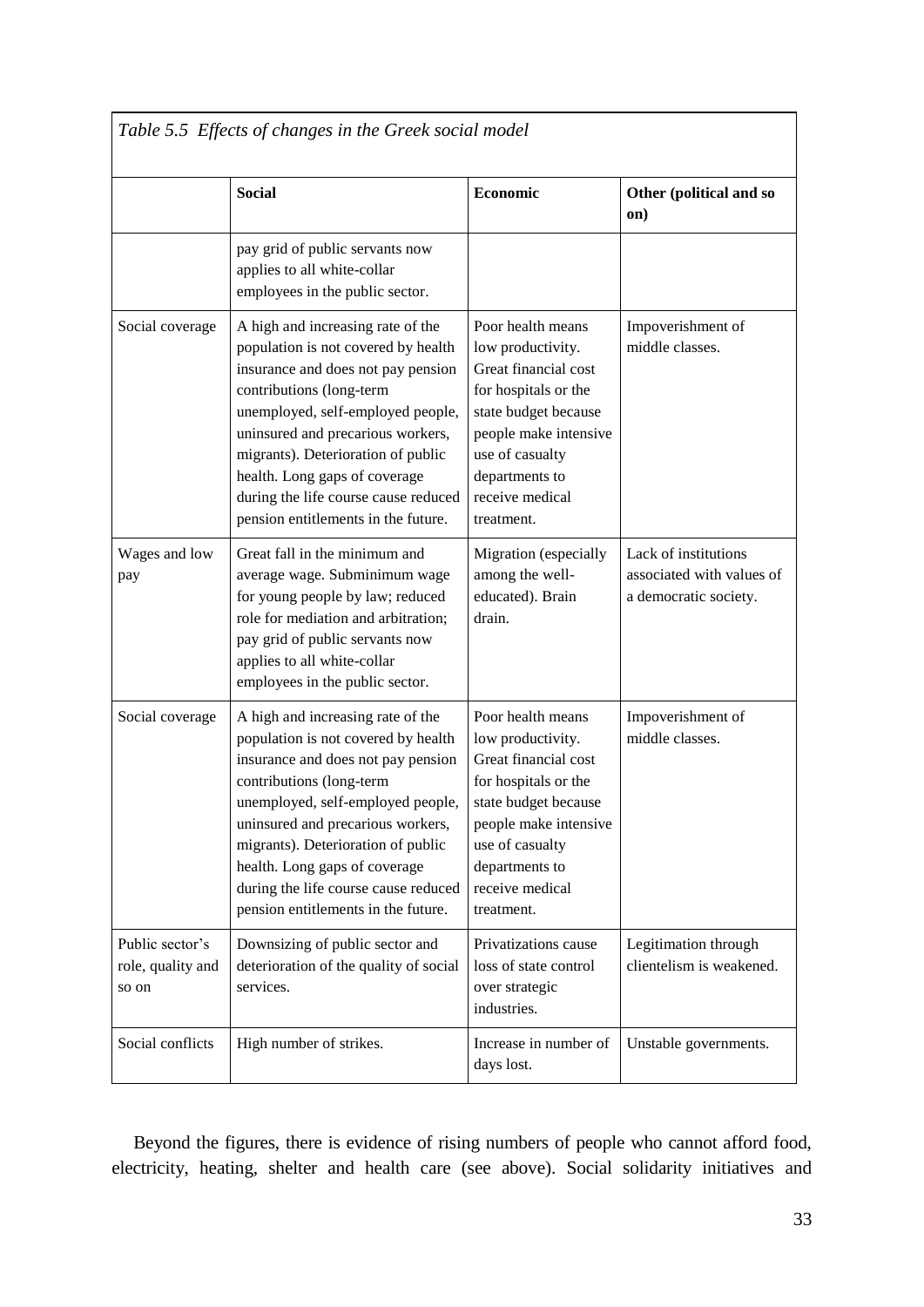networks based on volunteers (social kitchens, social health centres, social pharmacies, food supply networks without intermediaries, social groceries and so on) and similar support schemes run by municipalities, the Church of Greece and NGOs have spread all over the country to provide free food and clothes to the needy, meals at schools to malnourished pupils, medical treatment and drugs to people without health insurance and so on.

Finally, the scenario of enduring immiseration, even if and when growth resumes, creates the spectre of debilitating poverty and deprivation to extend over the life course of the current young generation, to be transmitted to their children (Petmesidou 2013c).

# **4.2 Distributional Effects: The Poorest Hardest Hit**

The distributional effects of 'austerity' are not easy to capture. Avram et al. (2012) have used EUROMOD to study the effects on disposable household income of different policy mixes implemented until mid-2012 to achieve fiscal consolidation in nine EU countries. They have found a progressive distribution of income loss in Greece since the better off have lost a higher proportion of their disposable household income than the poor. However, their analysis has not considered the distributional effects of reductions in public employment and cuts in in-kind benefits and services for households. It has not taken into account the distributional effects of recession and unemployment caused by fiscal consolidation and of reforms in the wage-setting system and the labour market, either.

Also using EUROMOD, Leventi and Matsaganis (2013) have tried to quantify the impact of austerity and the recession on the distribution of incomes in Greece in 2009–2012. They found that 'when deciles are recalculated each year (in other words, allowing for re-ranking), those in the poorest decile in 2012 had lost as much as 56.5 per cent of their 2009 income, that is, much more than the average loss of 28.4 per cent in real terms' (ibid.: 37). The authors suggest that this finding reflects substantial changes in the composition of the population in poverty during the crisis. Mass unemployment has hit male breadwinners, who have become the new poor. Furthermore, the authors argue that, while the impact of austerity on inequality can be described as moderate, the EAPs have not only failed to correct the inequality-increasing effects of rising unemployment but also to prevent poverty from rising by enhancing the social safety net.

Last but not least, in order to assess the distributional effect of tax measures since 2010 one has to make a number of hypotheses about the evolution of tax evasion by income decile. As already mentioned, all governments since 2010 have tried to reduce tax evasion among the middle classes (self-employed, liberal professions and petty entrepreneurs) and preserve the immunity of high income and property owners.

## **4.3 What Future for the Middle Class?**

Impoverishment during the crisis and under austerity does not concern only low-income individuals and households but also the various social strata that are vaguely defined as the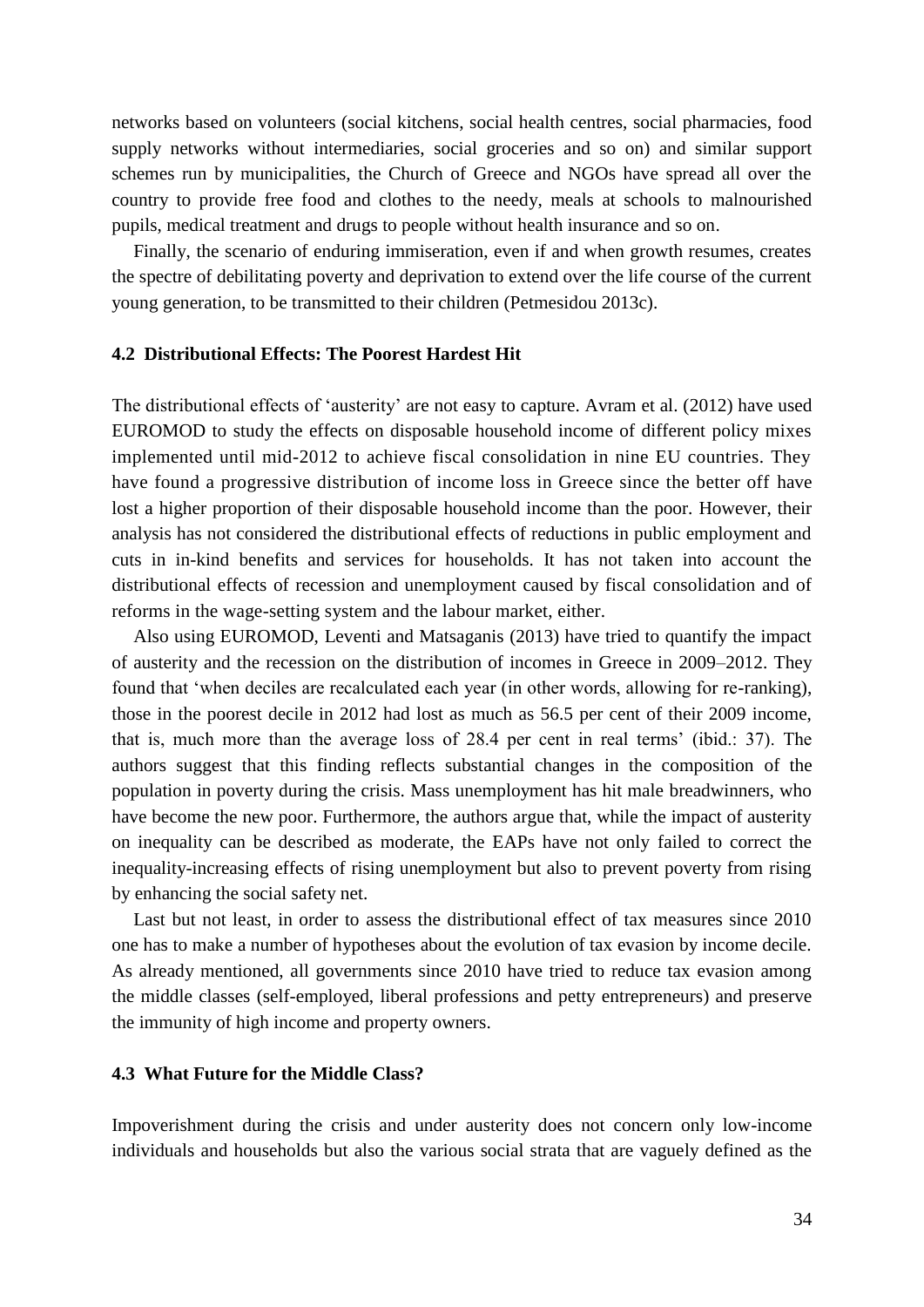'middle class'. These are affected by recession and austerity in various ways, the tax squeeze mentioned earlier being only one of them.

To start with, thousands of self-employed and owners of small businesses have ceased trading because of the protracted recession and depressed demand or are keeping their books open despite low activity.<sup>11</sup> As a result, a large number of self-employed people are unable to pay their social security contributions and do not have health insurance (see Case Study 2). It is thus no surprise that, in 2011, 'a significant number of people in the third income quintile, which constitutes the backbone of the middle class, stated that they were unable to meet medical needs' (Petmesidou 2013c: 3).

Impoverishment is also the fate of previously well-paid public and private sector employees in their forties or fifties who have seen their real earnings fall by 30 to 40 per cent and their taxes increase steeply; who have been dismissed or pushed to early retirement/voluntary exit and seen their income drastically fall due to non-entitlement to benefits or to the very low rate of unemployment benefit (360 euros) or the low amounts of pension benefits; who have children in education or grown-up children who need financial support because they are unemployed or working for very low pay; who owe banks large sums relative to their monthly disposable income; who are menaced by foreclosure of their main dwelling after the effect of the protective legislation that had expired at the end of 2013.

Overindebtedness is a major problem for many middle-class families and has grown very rapidly in recent years. The fall in disposable income between 2009 and 2011 nearly doubled the debt-to-disposable-income ratio to 96 per cent, higher than the peak observed in Latvia (IMF 2013b). According to the Bank of Greece (2014b), at the end of December 2013, 26 per cent of all mortgage loans and 47.3 per cent of all consumption loans were non-performing. Unofficial data illustrate that these figures increased in 2014. This means that over-indebted middle-class families increasingly find it difficult to make ends meet.

# 5. CASE STUDIES

In this section we present two case studies to illustrate the changes in the Greek social model after the crisis and under austerity and discuss their social and economic effects. In the first case study we deal with the radical recasting of the wage-setting system and its impact on wage protection, living standards and social cohesion, on one hand, and on competitiveness and the current account deficit, on the other. In the second case study we examine the combined effects of social security reforms and the recession on the sustainability of pensions and health care and the adequacy of benefits and services.

# **5.1 Case Study 1: Effects of Deregulating Wage Setting and Lowering Wage Floors**

For the troika: (i) wage cuts in the public sector serve not only fiscal consolidation but also the aim of removing the wage premium of public sector employees over those in the private sector and breaking the transmission chain of wage increases from the non-tradable to the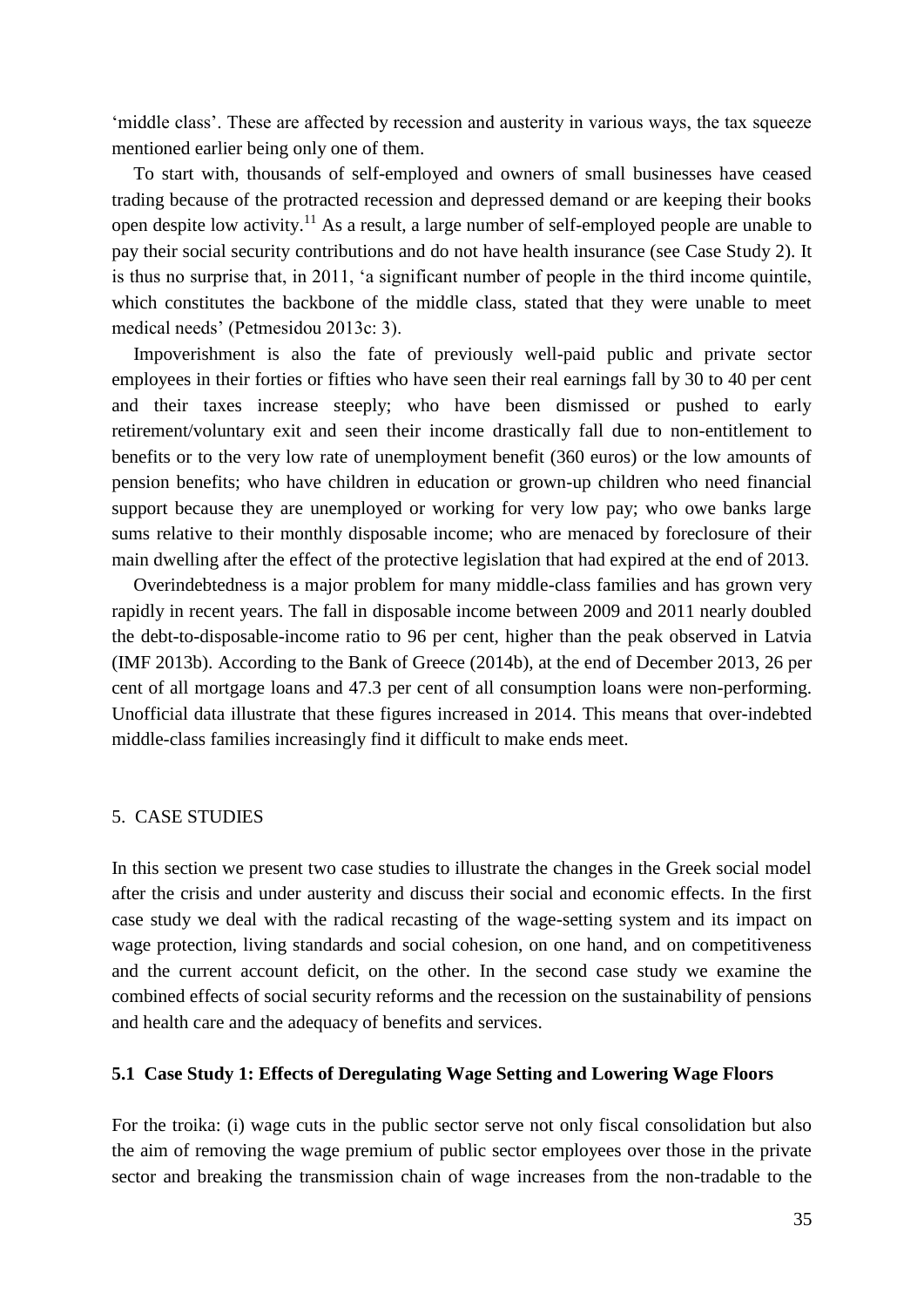tradable economic sectors; (ii) the devaluation of nominal wages in the business sector of the economy is central to the process of internal devaluation intended to boost price competitiveness and reduce the external deficit. To achieve this, most of the measures related to wage-setting under the first EAP were aimed at decentralizing collective bargaining, while those under the second EAP were intended to bring about its dismantling while maintaining a state-determined national minimum wage as a wage floor. Let us examine these changes and their effects in greater detail.

# *5.1.1 From Decentralization to Individualization of Bargaining*

One of the first aims of the reforms under the EAP was to end collective bargaining on wages for public sector employees – outside public administration and excluding civil servants – where union power has been concentrated for decades. Collective bargaining on wages was suspended in all public utilities, agencies and undertakings where cuts in nominal wages were imposed by law in 2010 and 2011. Most importantly, in February 2012 a law imposed the civil servants' wage grid on the employees of all private-law legal entities that belong to or are subsidized by the central and local state. This fundamental pillar of the pre-crisis wagesetting system was thus neutralized.

# **Weakening of sectoral and occupational collective bargaining**

This has been one of the central but not admitted aims of the reforms in the wage-setting system in recent years. This was first sought in 2011 by encouraging the decentralization of collective bargaining and allowing derogations from collective agreement provisions at the firm level (see below) and by suspending for 2012–2013 the extension of nationwide occupational and sectoral collective agreements to non-signatory firms by the Minister of Labour. This last measure operated as a strong incentive for firms to quit employers' organizations in order to have more freedom to determine employment and working conditions, either unilaterally or after negotiation with an enterprise union.

Later on, in February 2012, the government made important changes in the maximum duration and 'after effects' of collective agreements, officially meant to give a big push to their renegotiation but in practice opening the way to the dismantling of collective bargaining and its individualization. Collective agreements can now be concluded for a maximum of three years, while those that expire remain in force for a maximum of three months (previously six) and – until a new collective agreement or new individual contract is agreed – total remuneration is curtailed, as a number of allowances paid by firms are no longer applicable. The only allowances applicable are those for studies, unhealthy work conditions and children. This is not an incentive for employers to sign a new collective agreement.

According to the authors of the EAP, decentralization of bargaining at the firm level was meant to ease the downward adjustment of wages and working hours in line with the needs of firms. Two important measures were adopted in 2011 to encourage firm-level bargaining. First, the 'favourability clause' in case of overlapping provisions of collective agreements was suspended, allowing firm-level agreements to prevail over occupational and sectoral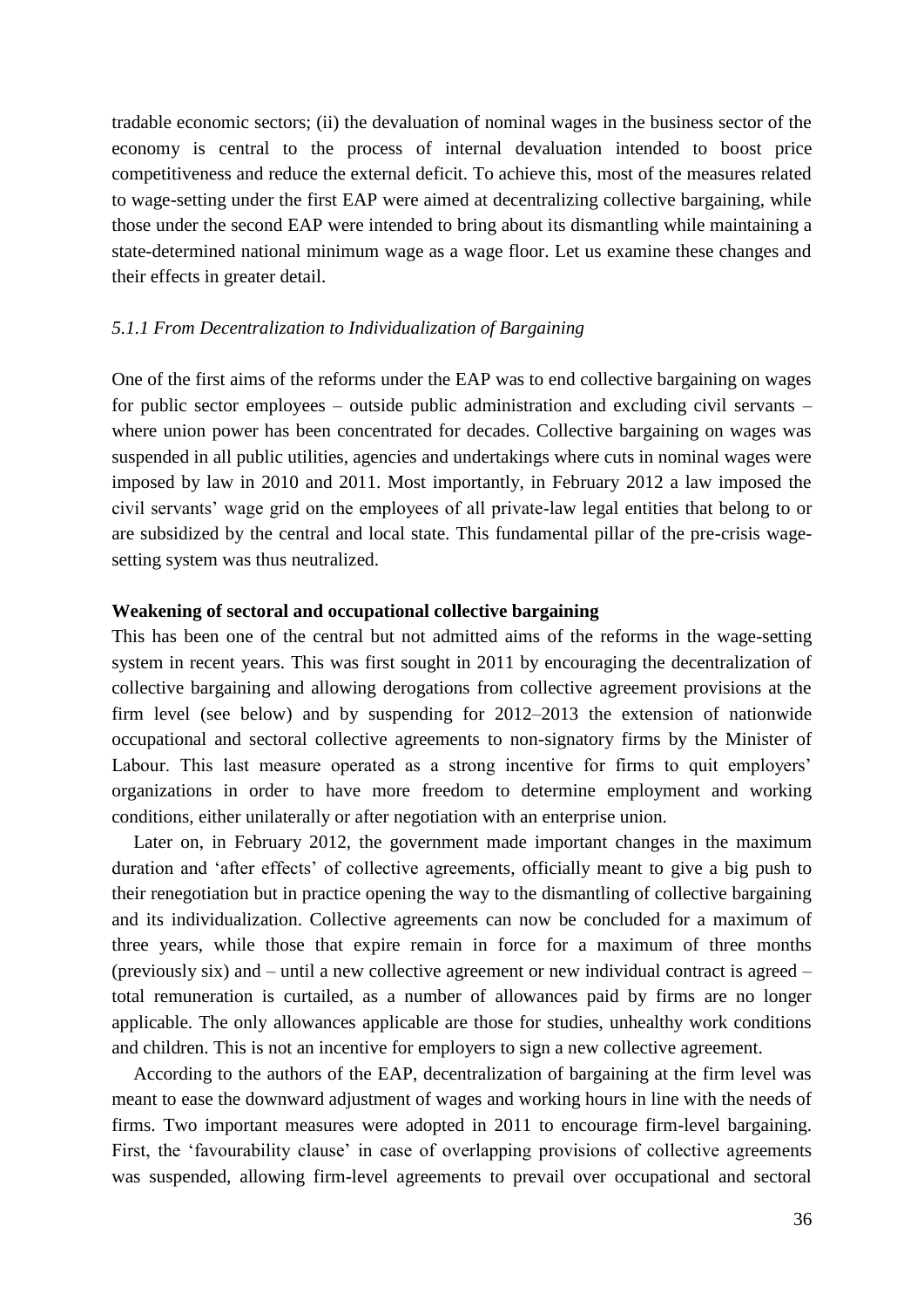agreements; second, firm-level agreements were allowed to be negotiated in firms with at least five and fewer than 50 employees by workers' associations representing at least threefifths of the workforce (in addition to trade unions), thus potentially bypassing the trade union through possible employer manipulation.

### **Mediation and arbitration less supportive for unions**

A number of legislative changes were intended to make the mediation and arbitration system less supportive for unions. For example, new legislation passed in December 2010 required recourse to arbitration only when agreed by both parties. Before the reform, unions could have recourse unilaterally, provided that employers had rejected the outcome of mediation. Moreover, since February 2012 arbitration only applies to the basic wage and not other remuneration. With these reforms of arbitration, weak unions have lost their most powerful negotiating instrument against intransigent employers.

### **Changes in legally binding wage floors**

Very important changes also took place with regard to legally binding wage floors. In February 2012, by an act of cabinet, the government established 22 per cent lower wage floors than the national minima set by the NGCA, introduced a subminimum floor for those below 25 years of age (32 per cent lower than the minimum wage set by the NGCA) and froze both floors until the end of the Economic Adjustment Programme. The Act was not only meant to give employers freedom to adjust minimum wages downwards. It was also expected to give a strong signal to collective bargaining on sectoral and firm-level wages. To assist this process, the same act of cabinet suspended all legal and collective agreement clauses on seniority bonuses until the unemployment rate reaches 10 per cent.

In November 2012 a new law completely reformed the nationally binding floors for wagesetting, which had been determined by the NGCA since 1958. It stipulated that from 1 April 2013 onwards the minimum wage rate and a subminimum wage for those below 25 years of age will be legislated by the government after consultation with the social partners, other stakeholders and independent experts, taking into account the economic and employment situation and prospects, as well as the need to preserve labour income.

#### **Combined effects improving employers' position**

The combined effect of the above-described reforms is the deregulation of the wage-setting system through the dismantling of collective bargaining and the downward adjustment of wage floors through the legislated reduction of the minimum wage and the introduction of a subminimum wage for young people below 25 years of age. The direction of change is the individualization of wage bargaining which, in a period of mass unemployment, is equivalent to unilateral wage determination by firms.

In a recent opinion on collective bargaining in the new legal context, produced after three years of reforms, the Greek Economic and Social Committee (2013: 21) summarizes the factors that now discourage collective bargaining. First, employers do not have any incentive to participate in employer organizations to benefit from sectoral or occupational collective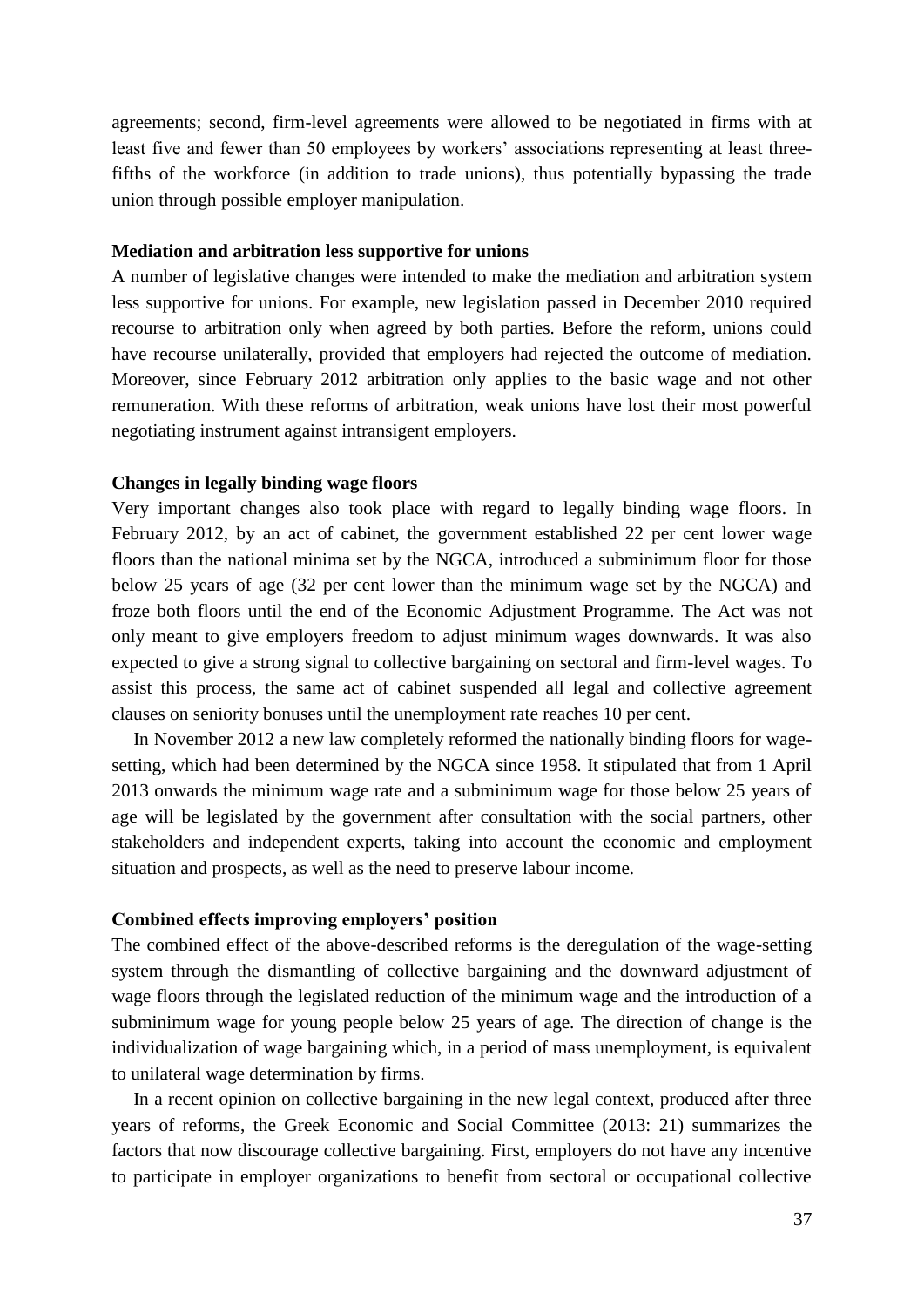agreements, not even the NGCA. This is because they can unilaterally impose their firm's wage policy after the expiration or renunciation of collective agreements, while the legislated wage floor provides a wide margin for the conclusion of individual contracts with low wages. Second, there is no room for bona fide negotiations since unions are not encouraged to exert their right to collective bargaining in an effective way and, lastly, there is no negotiating balance between the parties, which would allow the convergence of interests and views, because recourse to arbitration is possible only after the agreement of both parties, while arbitration awards can regulate only the basic wage.

Given the dismantling of collective bargaining, we can anticipate that the increasing freedom of employers to set wages unilaterally in a context of mass employment will not only generate a generalized downward wage trend, but will also lead to the concentration of wages around the minimum wage. As a result, the latter will tend to become the average of the overwhelming majority of wage earners (Kapsalis 2012).

## *5.1.2 Adverse Effects on Wages, Social Dialogue and Social Cohesion*

The deregulation of the wage-setting system and the reduction of wage floors, in a context of alarming and ever-increasing rates of unemployment, undeclared work, delays in the payment of wages and accumulation of arrears,<sup>13</sup> are already having sizeable adverse effects on labour remuneration. These effects will be sweeping in the near future.

#### **Collective agreements now leading to wage decreases**

A recent study on collective bargaining in Greece in 2011 and 2012 (Ioannou and Papadimitriou 2013) confirms the forecasts deduced from the previous analysis of the nature and aims of the reforms. It has shown that (i) the renewal of sectoral and occupational collective agreements has retreated, while the number of firm-level collective agreements has multiplied, leading to a substantial fall in employee coverage by collective agreements in the labour market; (ii) 48.2 per cent of sectoral and occupational collective agreements provided for wage reductions, while 24.1 per cent provided for wage stability; and (iii) firm-level agreements represent a mechanism for reducing wages more than 15 per cent, while the main trend in their wage provisions consisted in the adjustment to the minimum daily and monthly wages of the NGCA. Tables 5.6 and 5.7 summarize these findings.

According to estimates by the Bank of Greece (2013b: 51), from the end of October 2011 (when Law No. 4024 promoted the decentralization of collective bargaining) until mid-April 2013 about 27 per cent of private-sector employees experienced nominal wage reductions through firm-level collective agreements or individual contracts, while another 20–25 per cent experienced such reductions through sectoral collective agreements. However, the full impact of reforms in the wage-setting system remains to be seen.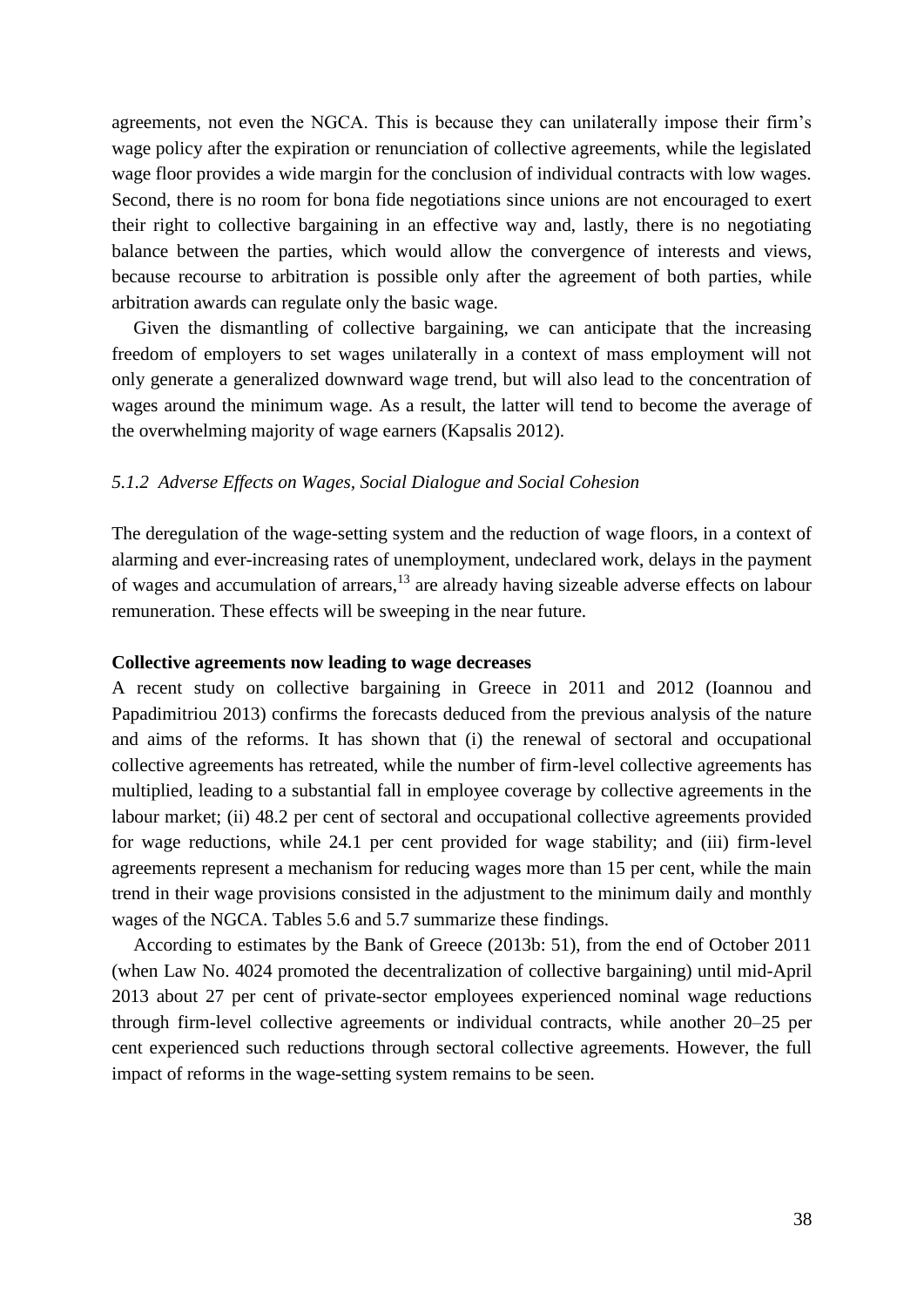| Table 5.6 Annual flow of collective agreements and arbitration awards, Greece, 2010-2012 |  |  |  |  |
|------------------------------------------------------------------------------------------|--|--|--|--|
|                                                                                          |  |  |  |  |

|                                                                                                                                  | Sector/occupational |    | <b>Firm level</b> |    |  |
|----------------------------------------------------------------------------------------------------------------------------------|---------------------|----|-------------------|----|--|
|                                                                                                                                  | <b>CA</b>           | AA | <b>CA</b>         | AA |  |
| 2010                                                                                                                             | 78                  | 35 | 227               | 11 |  |
| 2011                                                                                                                             | 45                  | 18 | 170               | 9  |  |
| 2012                                                                                                                             | 29                  | 8  | 976               |    |  |
| Note: CA=collective agreements, AA=arbitration awards.<br>Source: Ioannou and Papadimitriou (2013), extract from table 1, p. 47. |                     |    |                   |    |  |

*Table 5.7 Collective agreement provisions on wages, Greece (concluded in 2012)*

|                             | Sector/occupational |                  | <b>Firm level</b> |               |
|-----------------------------|---------------------|------------------|-------------------|---------------|
|                             | <b>Number</b>       | $\frac{0}{0}$    | <b>Number</b>     | $\frac{6}{6}$ |
| Wage increase               | $\boldsymbol{0}$    | $\boldsymbol{0}$ | $\overline{7}$    | $0.7\,$       |
| Wage stability              | $\overline{7}$      | 24.1             | 157               | 16.1          |
| Wage reduction              | 14                  | 48.3             | 664               | 68.0          |
| $5 - 9\%$                   | $\overline{4}$      |                  | 10                |               |
| $10 - 14%$                  | 3                   |                  | 40                |               |
| 15-19%                      | 6                   |                  | 38                |               |
| 20% or more                 | $\mathbf{1}$        |                  | 98                |               |
| Adjustment to<br>NGCA or to |                     |                  | 478               |               |
| legislated<br>minimum wages |                     |                  |                   |               |
| Non-relevant*               | 8                   | 27.6             | 148               | 15.2          |
| Total                       | 29                  | 100              | 976               | 100           |

Notes: CA=collective agreements.

\* Provisions unrelated to wages or regulation of wages for the first time.

Source: Author's elaboration of data from Ioannou and Papadimitriou (2013), Table 9, p. 61 and Table 12, p. 64.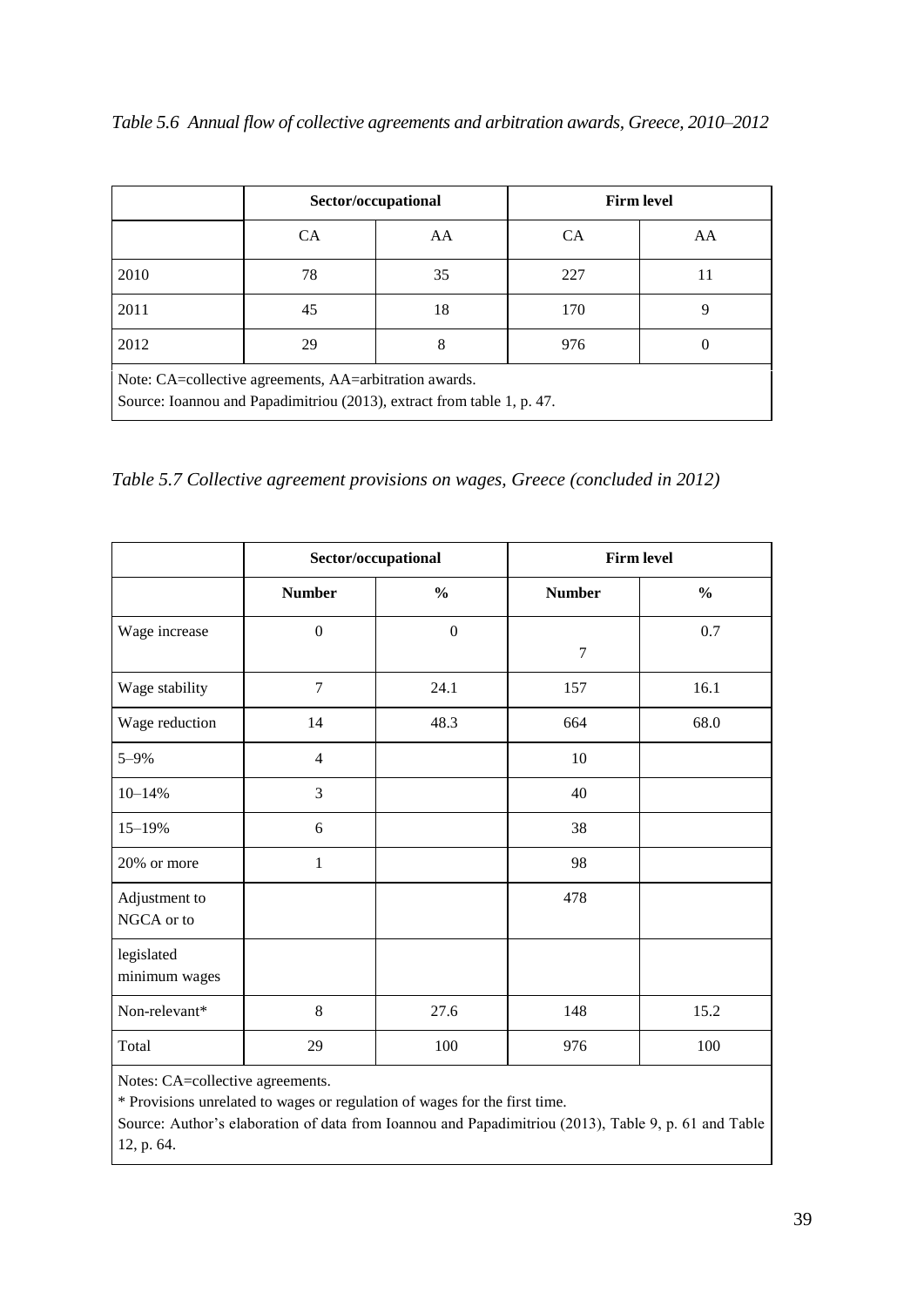# **Drastic fall in real wages and new (sub)minima leading to destitution**

As a result of the overhaul of the wage-setting system, real gross wages declined by 25.6 per cent between 2009 and 2013 but wage reductions have varied by sector (Table 5.8). Although average wage reductions are important for gauging the impact of the measures on employee living standards, it is even more important to stress that the new legislated minimum wage and, even more, the sub-minimum wage for young people is below the poverty line and, therefore, does not provide protection from poverty.

# *Table 5.8 Wage developments during the crisis and austerity, Greece, 2009–2013*

|                                                                                                                 | 2009 | 2010   | 2011   | 2012    | 2013    |  |
|-----------------------------------------------------------------------------------------------------------------|------|--------|--------|---------|---------|--|
| Mean gross wages (nominal)                                                                                      |      |        |        |         |         |  |
| Total economy                                                                                                   | 4.6  | $-4.6$ | $-1.7$ | $-6.6$  | $-7.4$  |  |
| Public utilities                                                                                                | 7.7  | $-5.5$ | $-7.9$ | $-9.5$  | $-10.0$ |  |
| <b>Banking</b>                                                                                                  | 3.7  | $-1.8$ | 0.1    | $-7.5$  | $-10.0$ |  |
| Private sector,<br>excluding<br>banking                                                                         | 2.8  | $-2.9$ | $-1.7$ | $-9.3$  | $-8.0$  |  |
| Mean gross<br>wages (real)                                                                                      | 3.3  | $-8.9$ | $-4.7$ | $-7.6$  | $-6.7$  |  |
| Nominal unit labour costs                                                                                       |      |        |        |         |         |  |
| Total economy                                                                                                   | 6.4  | $-2.1$ | $-1.1$ | $-8.1$  | $-8.1$  |  |
| <b>Business</b><br>sector**                                                                                     | 4.4  | $-1.1$ | $-3.5$ | $-12.3$ | $-9.0$  |  |
| Notes: * Figures for 2013 are estimates.<br>** The business sector includes private and public firms and banks. |      |        |        |         |         |  |

Source: Bank of Greece (2014a). Extract from Table V.10, p.78

# **Long-term effects on trade unions and social dialogue**

Last but not least, the seismic changes in the wage-setting system are having destructive effects on unions and social dialogue. By shrinking or abolishing the role of unions in wage determination, which is crucial for collective action, the recent reforms are undermining collective organization in a period in which the unions are also losing members and bargaining power because of dismissals and mass unemployment. Moreover, the dismantling of collective bargaining represents a substantial regression with regard to social dialogue, which is a factor in social cohesion in democratic societies.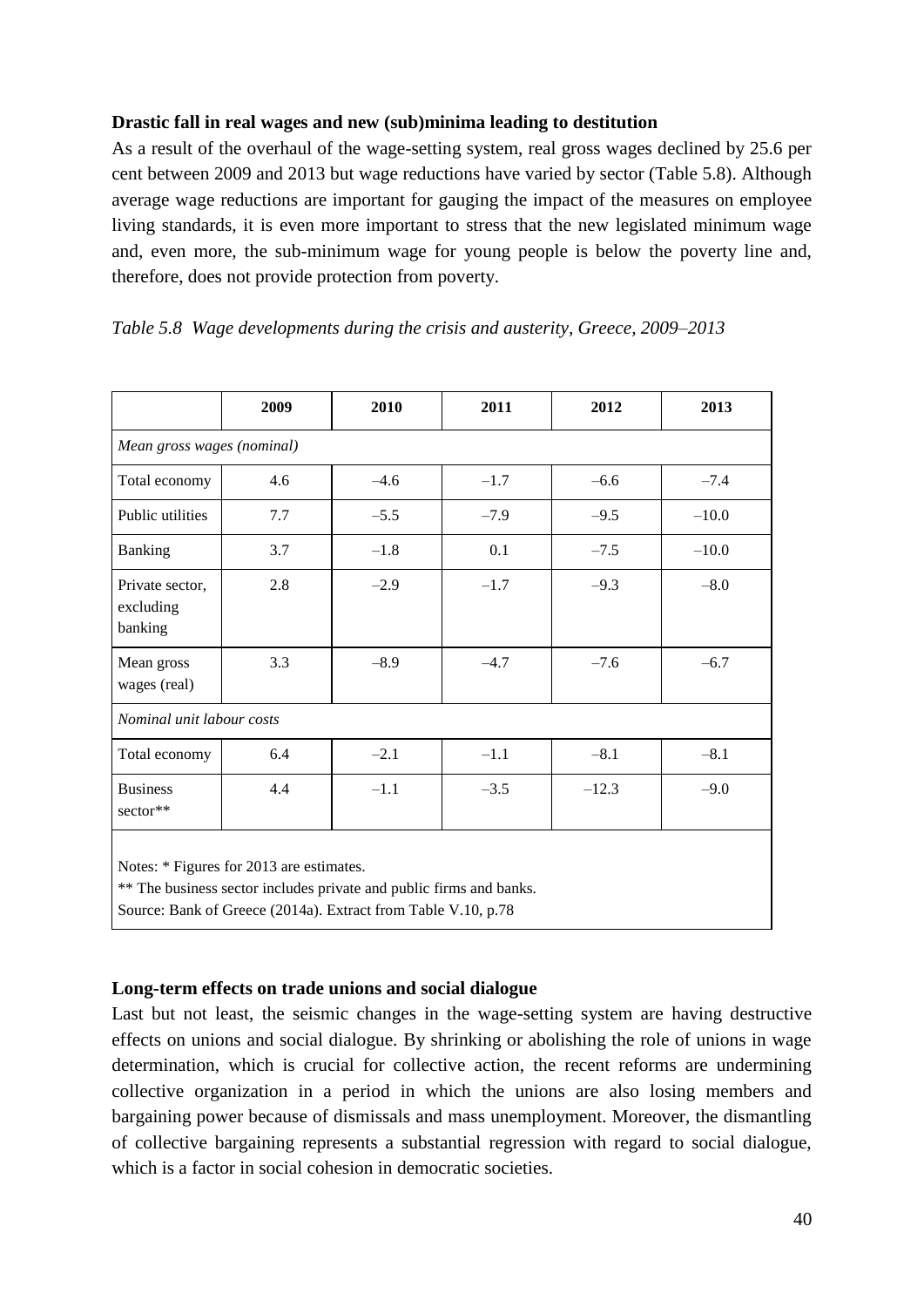### *5.1.3 Wage Devaluation, Price Competitiveness and External Deficit*

As already mentioned, according to the rationale of the first EAP, a 20–30 per cent wage devaluation that would translate into analogous price reductions and gains in price competitiveness is the core economic process by which Greece is supposed to tackle its current account deficit. After a fall of private sector nominal wages equal to 1.7 per cent in 2011, 'reducing nominal unit labour costs in the business economy by 15 per cent in 2012– 14' became an explicit target and was incorporated in the second EAP (European Commission 2012b: 147).

### **Fall in unit labour costs not leading to enhanced competitiveness**

In its latest annual report of the Governor, the Bank of Greece has estimated that nominal unit labour costs will have fallen by 22 per cent during 2012-2014, exceeding the 15 per cent target of the second EAP (Bank of Greece 2014: 79). The Bank of Greece also claims that the loss of competitiveness during 2001–2009, measured by the real effective exchange rate on the basis of relative unit labour costs, has been recovered. In its latest survey on the Greek economy, the OECD confirms these estimates. The real effective exchange rate based on nominal unit labour costs dropped by 26.5 per cent in Greece between the last quarter of 2009 and the third quarter of 2013. In the latter quarter unit labour costs were 4.6 per cent lower than at the beginning of 2000 (OECD 2013b, figure 2, p. 16). However, another report by the Bank of Greece mentions that the fall in unit labour costs is not being translated into price reductions but is being used by firms to cover tax obligations and the lack of bank credits and to compensate for the high cost of energy due to substantial increases in excise taxes to reduce the public deficit (Bank of Greece 2013a: 94). In other words, labour cost improvements are not being converted into gains in price competitiveness. Austerity-led recession has thus broken the link between labour costs and competitiveness.

Furthermore, by engendering idle productive capacity and disinvestment, austerity-led recession hampers productivity gains and the technological upgrading of the production system that would improve structural competitiveness, which is the structural problem behind the external deficit. Labour productivity has decreased since 2010 and its cumulative decline since 2008 is 6.5 per cent (INE GSEE-ADEDY 2013).

#### **Fall in domestic demand not compensated by higher exports**

The current account deficit has shrunk from 12 per cent of GDP in 2010 to 2.7 per cent in 2013. But the outcome is mainly driven by the huge reduction in imports over the period (– 23.2 per cent) than the rise in exports (5.5 per cent). The rebalancing of the external deficit has thus been achieved through depressed private consumption (-25 percent change from 2010 to 2013), and the colossal fall in investment (-63.7 percent change from 2007 to 2013) (see Table 5.3). The external deficit is thus being tackled through impoverishment and not through internal devaluation (INE GSEE-ADEDY 2013).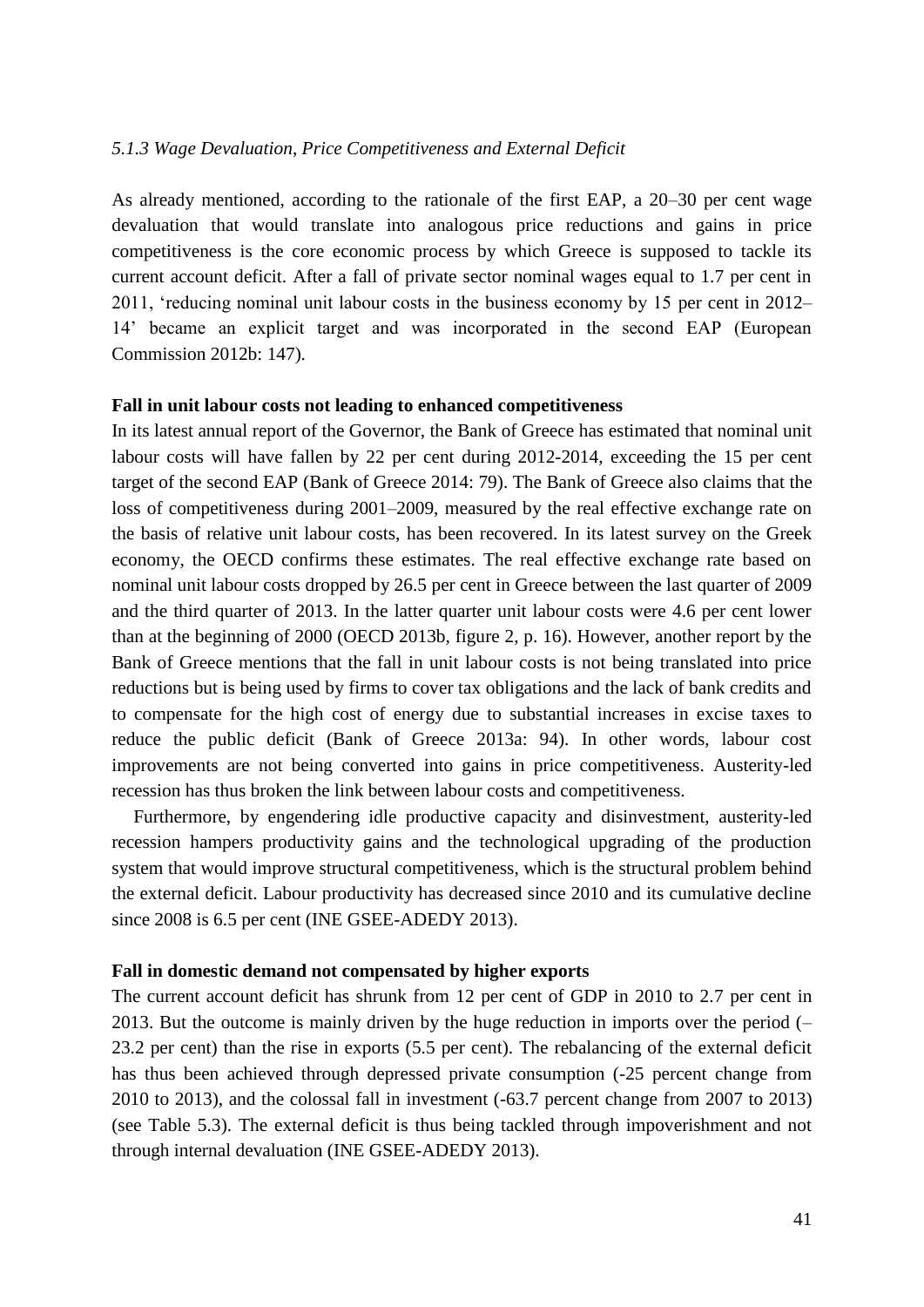Recent econometric analysis carried out by Papadimitriou et al. (2013) on the basis of a macroeconomic model of the Greek economy confirms that the external deficit has structural causes. The researchers have found a high elasticity of goods exports to the income of Greece's trading partners, a higher elasticity for services exports and no short-term impact of relative prices. From these findings they deduce that 'achieving growth in exports through internal devaluation will take a very long time while declining fortunes of Greece's major trading partners do not bode well for the country's exports' (p. 12).

# *5.1.4 Concluding Remarks*

Case study 1 illustrates the dismantling of a fundamental pillar of the ESM, namely collective bargaining and social dialogue. Both have been sacrificed in the name of competitiveness, which underlies the troika's insistence on sharply cutting wages in order to attract investment and redirect production towards exports. The dismantling of collective bargaining alongside depression-level unemployment and generalized employment insecurity has not only undermined union power. Unions have suffered a major blow that may prove fatal.

The target for wage devaluation has been achieved but this has not been passed on to prices and the economic gains are insignificant. On the other hand, the sharp decline in nominal wages and wage floors has led to a collapse of the living standards of employees and their families and the destitution of those receiving the new minimum wage. Young people paid the sub-minimum wage are unable to live independently of their parents. They are even more unable to hope of starting a family of their own.

In conclusion, the deregulation of wage setting and the lowering of wage floors have caused great social suffering and will have long-term adverse effects on the social model without bringing about any significant economic gain that would create hope for the future.

# **5.2 Case Study 2: Erosion of Social Security Leading to Residual Social Protection**

Thus far we have presented and analysed changes in pensions and health care under the EAPs, focusing mainly on benefits, both monetary and in-kind. In this case study we turn to the funding of social protection against sickness and poverty in old age. We focus on the changes that substantially reduce social security funding in the short and long terms and argue that, together with institutional reforms in the benefit package and the organization of service delivery, they are leading to social protection that is merely residual and to privatization.

# *5.2.1 Funding of Social Protection and Recent Changes*

# **Funding structure before the crisis**

Until the beginning of the 1990s, social security in Greece was financed mainly by social contributions and by numerous special taxes on third parties established in favour of the social security funds of different occupational categories, especially those for supplementary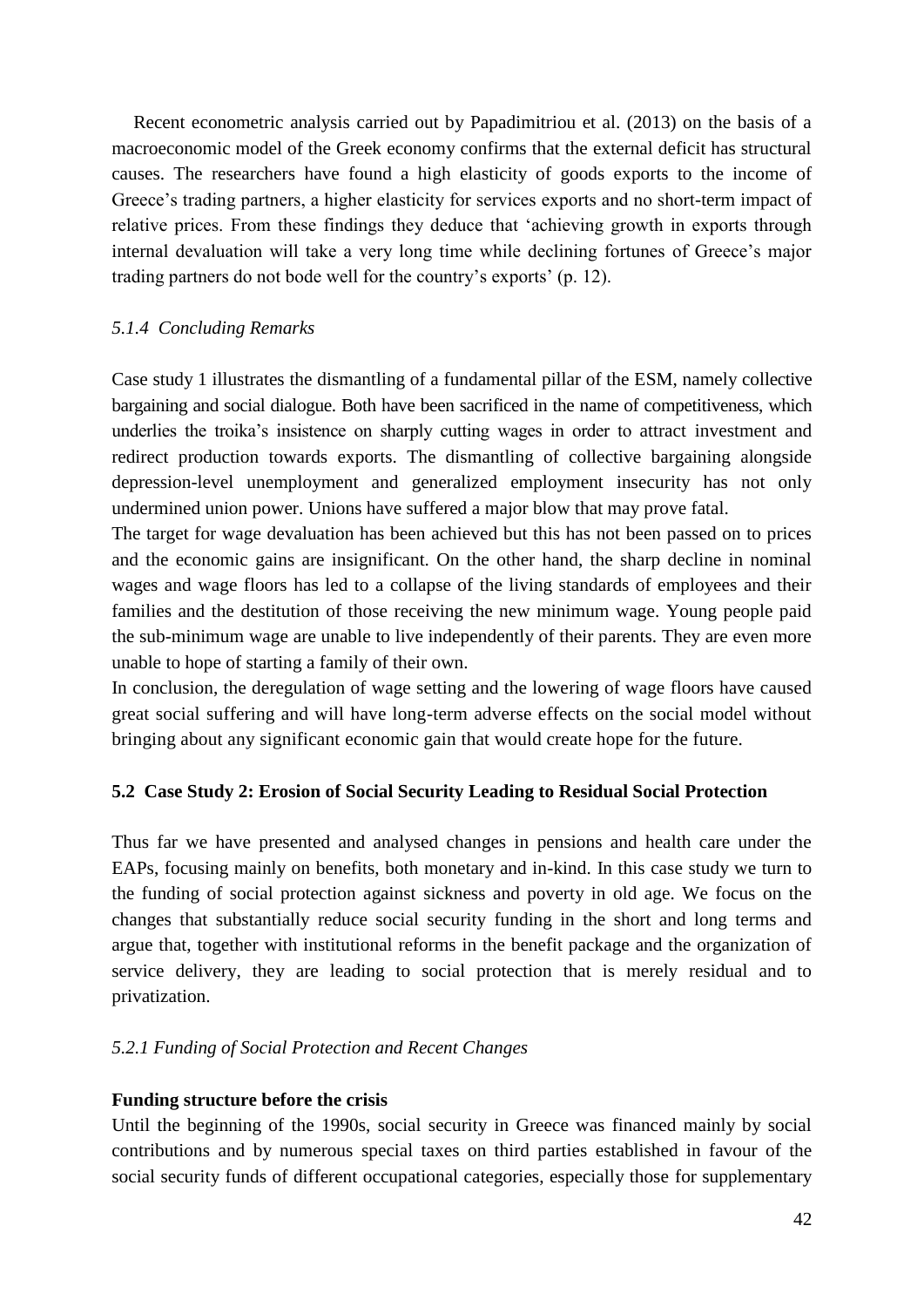or lump-sum pensions and those of liberal professions and seamen for main pensions. In the 1980s appeared the first deficits at IKA, the social insurance agency of private sector employees, which initially were covered by loans and exceptional state budget transfers. Social security reforms in the 1990s established the general government's obligations to fund by one-third the contributions to the social insurance agencies of private sector employees, the self-employed and liberal professions and by two-thirds the contributions to the social insurance of farmers. In 2002 the government committed itself by law to annual transfers to IKA equal to 1 per cent of GDP. Government also financed through taxation NHS staff salaries and NHS deficits.

|  | Table 5.9 Social protection receipts by type, Greece, 2008 (as a percentage of total receipts) |  |  |  |
|--|------------------------------------------------------------------------------------------------|--|--|--|
|  |                                                                                                |  |  |  |

| Type of receipt                                                                                                                                                                                     | <b>EU27</b> | <b>Greece</b>                            |
|-----------------------------------------------------------------------------------------------------------------------------------------------------------------------------------------------------|-------------|------------------------------------------|
| General government<br>contributions                                                                                                                                                                 | 38.2        | 34.6                                     |
| Social contributions, of which:                                                                                                                                                                     | 57.5        | 53.8                                     |
| Employers                                                                                                                                                                                           | 37.1        | 32.0                                     |
| Protected persons                                                                                                                                                                                   | 20.4        | 21.0                                     |
| Other receipts                                                                                                                                                                                      | 4.3         | 11.5                                     |
| Total receipts                                                                                                                                                                                      | 100         | 100                                      |
| Source: Extract from Eurostat, Social Protection - Main Indicators, Table 3. Available at:<br>http://epp.eurostat.ec.europa.eu/statistics_explained/index.php/Social_<br>(accessed on $17.9.2014$ ) |             | protection <sub>-</sub> -main_indicators |

In 2008 the share of social contributions in total social protection receipts was lower than the EU27 average by 3.8 percentage points; that of general government contributions was also below the EU27 average by 3.7 percentage points; while other receipts – proceeds from special taxes imposed on third parties – represented 11.5 per cent of total receipts in Greece as against 4.4 per cent in the EU17 (Table 5.9).

# **Institutional changes concerning funding since 2010**

The 2010 reform of main pensions has not only introduced a two-pillar system (basic and earnings-related pension), but also limited the financial obligation of the state after 2015 to funding only the basic means-tested pension. This entails a considerable reduction in state budget transfers to social security funds in the coming years. Moreover, under the second EAP, social contributions are to be reduced by 5 percentage points<sup>14</sup> and the special taxes that contribute to the funding of social security agencies of the liberal professions abolished.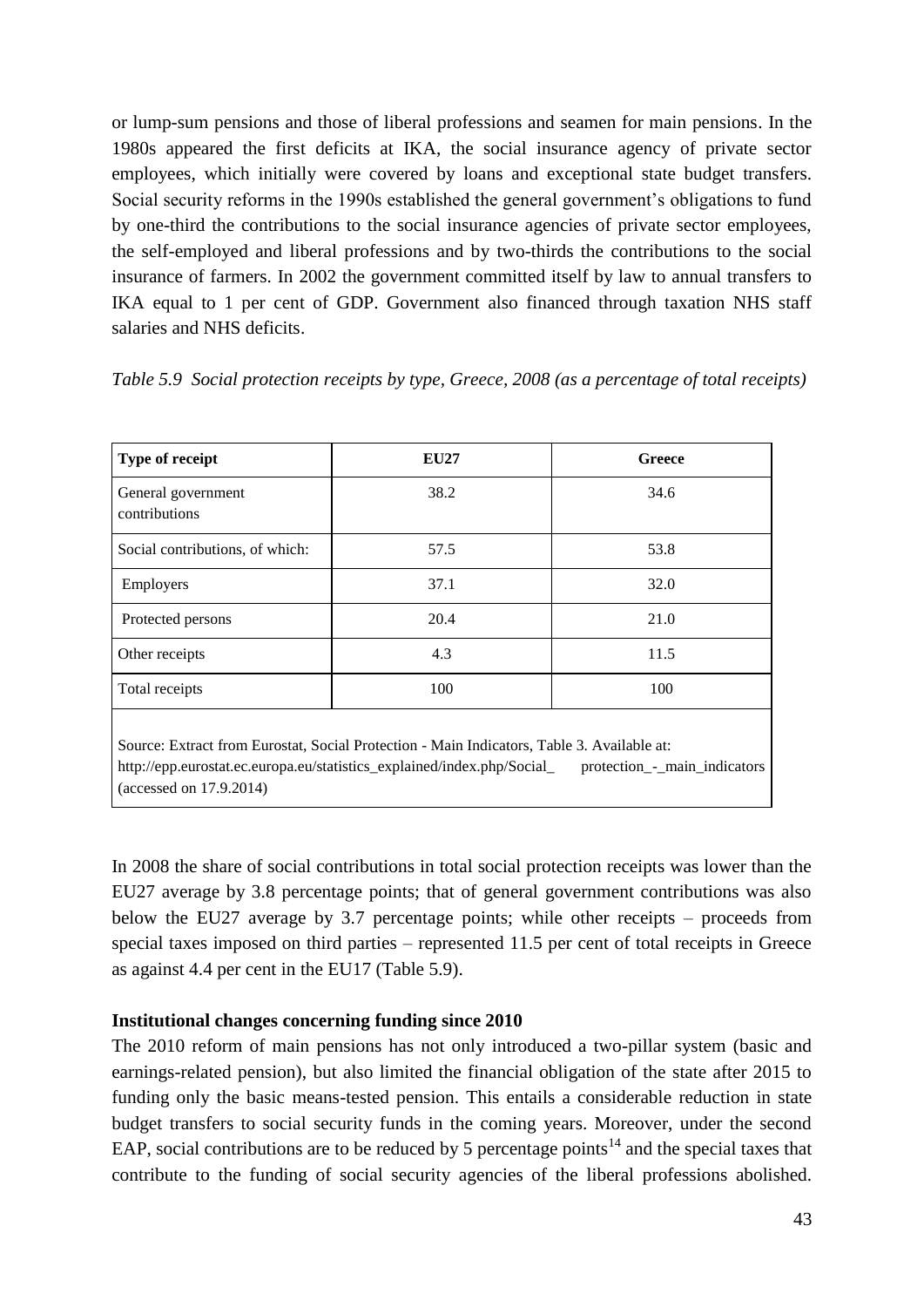These changes will surely erode the financial basis of social security, adding to the disastrous impact of the recession on social security receipts (see below). Besides, by enlarging deficits they will certainly entail more benefit cuts.

One might also say that the 2010 reform introduced a state guarantee of the system's sustainability. However, this was accompanied by a safeguard clause whereby if actuarial estimates fall short of the final objective of reducing increases in future pension costs by 2.5 percentage points of GDP by 2060 the government will introduce further measures to lower pension expenditure by ministerial decree (Sakellaropoulos 2012). This clause opened the way for the benefit cuts that took place in the following years and those still pending. Further cuts seem inevitable also in the long term given that, according to actuarial projections, the number of pensioners will increase by 27.2 per cent between 2010 and 2060, while the number of contributors will decline by 6.1 per cent, pushing the support ratio from 1.8 to 1.3 (National Actuarial Authority 2012: 29, table 10).

#### *5.2.2 Collapse of Social Security Receipts and Reserves*

It has been widely acknowledged since the publication of Beveridge's famous post-war reports that full employment is the fundamental prerequisite for the financial sustainability of social insurance. The protracted and deep recession Greece has been undergoing for six years now, alongside ongoing internal devaluation, is undermining the foundations of the social security system, causing a dramatic collapse in its revenues.

### **Dramatic fall in receipts from contributions and abolition of special taxes**

Social security receipts have collapsed due to the unprecedented contraction of economic activity and the skyrocketing of unemployment. The insured-to-retired ratio has declined due to net job destruction, the expansion of uninsured work and the increase in exits to retirement. Wage cuts and the inability or unwillingness of the self-employed to pay social security contributions are equally important reasons for the dramatic fall in receipts.

According to data from IKA, between 2009 and 2013 the number of insured employees dropped by 24 per cent, while the amount of revenues from contributions fell by 28.4 per cent.<sup>15</sup> Arrears of active firms to IKA amount to about 8 billion euros, while another 4.5 billion are due from firms that have closed down. The situation is even more alarming for the insurance agencies of the self-employed. The social budget of OAEE (insurance agency for the self-employed) for 2013 indicates that 25 per cent of its registered members have interrupted their insurance, another 48.9 per cent have arrears because they are unable to pay their contributions, while the average pension granted by OAEE dropped by 33.3 per cent between 2009 and 2013 (IME-GSEVEE 2013). The situation is equally critical at ETAA (insurance agency of professionals) which recently announced increases in contribution rates to compensate for revenue losses. Lower revenues than expected led EOPYY to an accruals deficit of 1 billion euros in 2012. They stem mainly from the dramatic fall in health insurance coverage.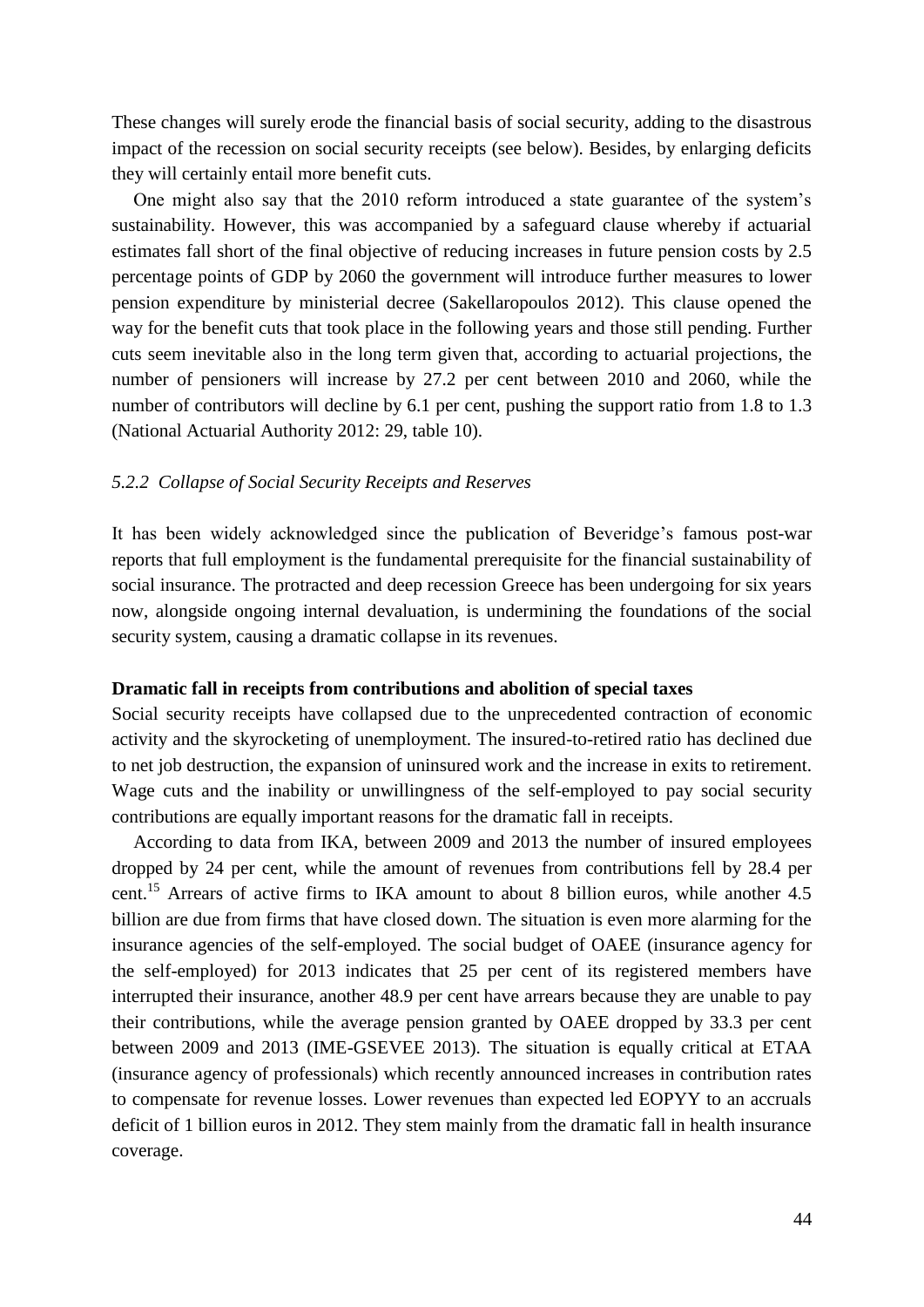Receipts were also undermined by a law passed in 2014 which abolished from 1.1.2015 most of the special taxes on third parties in favour of the social security funds.

# **Huge loss in reserves from debt restructuring**

Finally, the 53.5 per cent 'haircut' imposed in March 2012 on the value of sovereign debt held by private sector investors entailed a loss in the reserves of social security funds placed in sovereign bonds of about 12.5 billion euros. The funds were treated as private investors and not exempted from the 'haircut'.

# **Vicious circle of more and more cuts**

The legislated budget transfers to social security have to date proved insufficient to cover the deficits created by the substantial fall in the receipts of social contributions, while the state subsidy to EOPYY (0.6 per cent of GDP annually) has so far been unable to cover past arrears to private suppliers and NHS hospitals alongside current funding needs. Given its commitment under the EAP to contain public expenditure, the Greek government is currently (December 2014) negotiating a number of reforms and cuts in the state subsidy to EOPYY and Social Security Funds (see State Budget for 2015) required by the troika The reforms include parametric changes in main pensions (increase in the minimum contribution period from 15 to 20 years, increase in the minimum age for early retirement from 60 to 62 years) as well as the merge of all main pension funds (except the one for peasants - OGA) into a single fund (IKA) and the incorporation of the single fund for supplementary pensions and all lumpsum pension funds into the latter. The unification process is not neutral with respect to the level of benefits. It aims to level down the generous pensions granted to the pensioners of "rich" funds and use the reserves of the latter to replace state subsidies in covering the current funding needs of the funds in deficit. Its ultimate goal is to merge the main and supplementary pensions into one benefit and transform the rationale and funding principles of this new and unified first pillar of the pension system from a pay-as-you-go into a notional defined contribution system.

# *5.2.3 Long-term Effects: Residual Social Protection and Privatization*

What will be the future of social protection, taking into account the long-term impact of both institutional reforms and the recession? Even if the recession stopped immediately and the economy started to create jobs at the same pace as in the 25 years before the crisis, employment would return to its 2008 level only in about 20 years. The Greek economy will thus remain for many years – even decades – beset by mass unemployment, precariousness, low wages and great numbers of long-term unemployed. The disruptive effects of the crisis on the careers, employment continuity and level of pay of working age people will certainly affect the accumulation of pension rights and pension levels in the long term. Because, with the recent reform, the level of pensions will depend from 2015 onwards on lifetime earnings it is reasonable to expect that a great share of future pensioners will be entitled to the basic means-tested pension established by the 2010 reform.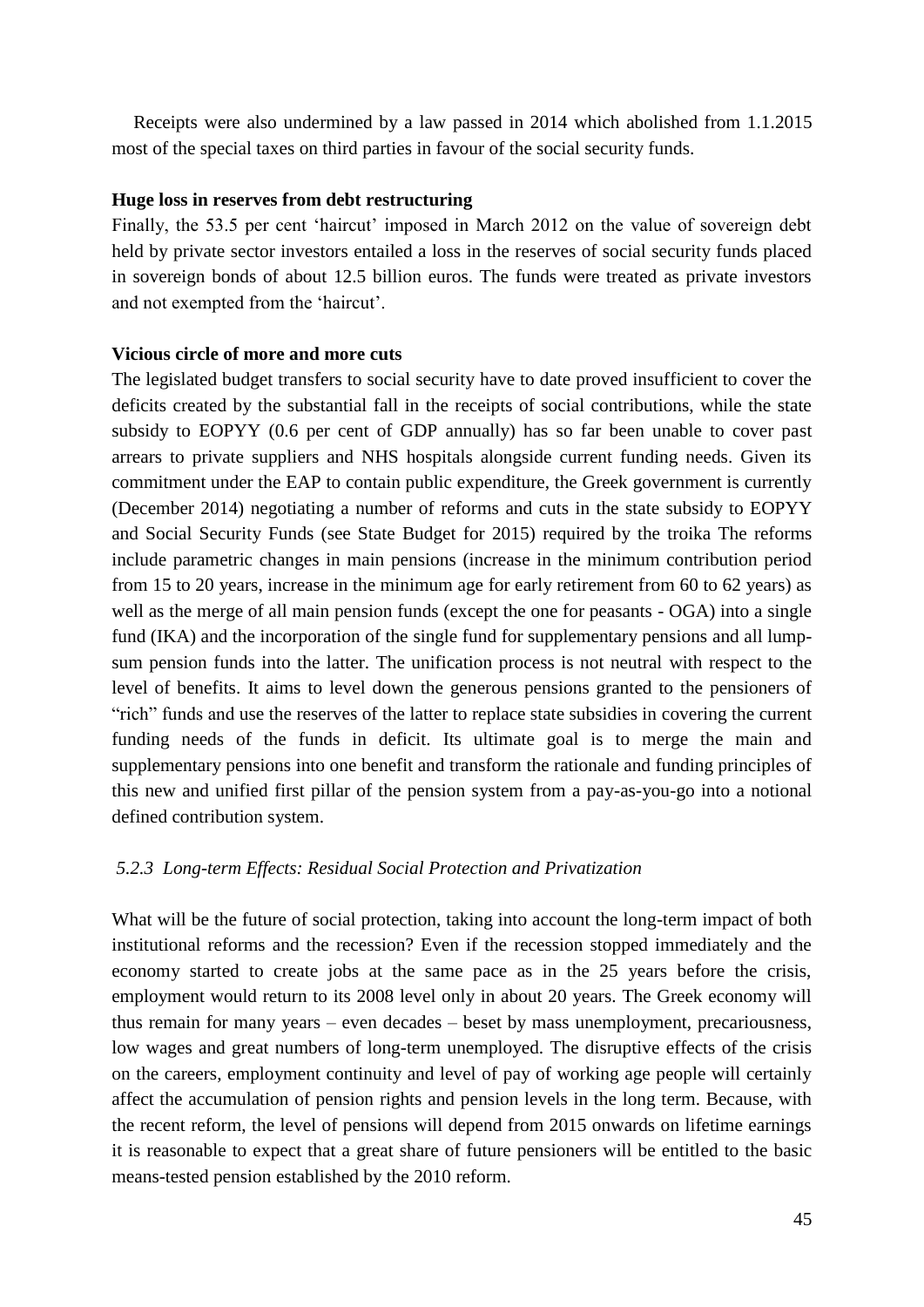In a recent report, the Bank of Greece (2013b: 75–76) repeats the estimates by the National Actuarial Authority that the replacement rate of first-pillar old age pensions will be significantly reduced during the period 2020–2060 (Table 5.10), while all pensioners that will have received in their lifetime up to 1.2 times the median income will be entitled to firstpillar pensions below the poverty line. On this basis, the Bank recommends the development of the second and third pillars of the pension system, in other words, occupational and private pensions.

|                                                                                             | 2020 | 2030 | 2040 | 2050 | 2060 |  |
|---------------------------------------------------------------------------------------------|------|------|------|------|------|--|
| Main and auxiliary schemes<br>$(RR)^*$                                                      | 48.1 | 46.1 | 46.2 | 52.4 | 49.6 |  |
| Main schemes (RR)                                                                           | 42.0 | 38.1 | 39.1 | 45.2 | 43.1 |  |
| Auxiliary schemes (RR)                                                                      | 14.1 | 13.2 | 11.8 | 10.8 | 11.2 |  |
| Note: * Excluding loadings.<br>Source: National Actuarial Authority (2012), table 9, p. 18. |      |      |      |      |      |  |

|  |  | Table 5.10 Replacement rate at retirement, Greece, 2020–2060 (%) |  |  |  |
|--|--|------------------------------------------------------------------|--|--|--|
|--|--|------------------------------------------------------------------|--|--|--|

We can thus deduce that the pension reforms under the EAPs, along with the long-lasting effects of the recession, lead in the long term to residual social protection against poverty in old age and open a space for private insurance companies to develop and fill the gap. These companies are already very active in promoting low-cost private health insurance packages for all those with no social insurance coverage. Recent legislation has also allowed for a number of beds, medical equipment and laboratories in public hospitals to be rented to such companies, who can use their own medical personnel. Although private health care expenditure has contracted during the crisis due to the impoverishment of the middle class, any retreat of the NHS caused by austerity under the EAPs favours the development of the private health sector. This is more than evident in a recent government decision to downsize EOPYY's primary health care provision.

### *5.2.4 Concluding Remarks*

Case study 2 indicates that austerity is seriously harming social security, a basic pillar of the ESM in Greece. The steep fall in activity, mass unemployment, wage reductions and spreading informal work are undermining its financial sustainability and have gravely eroded current health care coverage and future pension entitlements.

Greece is thus rapidly heading towards merely residual social protection with regard to poverty in old age and sickness, not only because of initial cuts and reforms in benefit levels,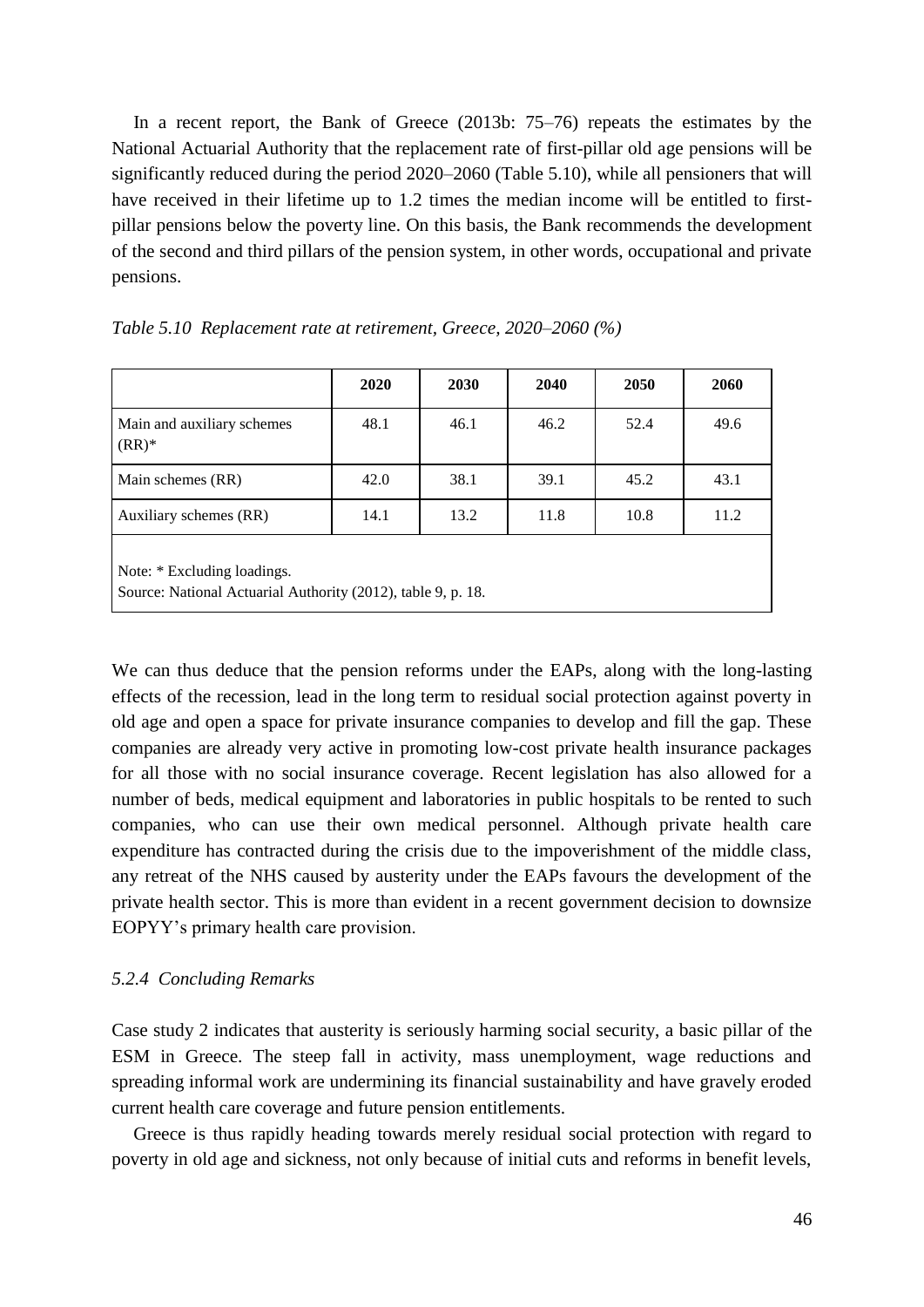entitlements and funding, but equally because of social security deficits that are being created by the collapse in receipts from social contributions, bringing about more and more benefit cuts. We may consequently deduce that the recessionary context in which institutional reforms in pensions and health care are being undertaken is codetermining the move towards residual social protection, to be followed by privatization, particularly in the post-recession era.

## 6. CONCLUSIONS

Since 2010, structural reforms in the public sector, the labour market and the welfare state have been dismantling and radically recasting all the pillars of the pre-crisis Greek social model. The main outcomes of these reforms are a lean public sector, a deregulated labour market, the erosion of social security and welfare state retrenchment. Although many of the reforms have contributed to fiscal consolidation and are still doing so, their main aim is to pave the way for a profit-driven export-led growth model and to assist in its consolidation. The way has been paved thus far by a drastic reduction in labour costs, which will continue in the coming years. Public sector downsizing, privatizations and welfare state retrenchment will provide new investment opportunities to private capital, while a deregulated labour market ensures that wage development remains well below productivity growth to constantly boost profits.

The scale of fiscal consolidation and internal devaluation carried out by the Greek governments under the EAPs in recent years is huge, while the results of the endeavour have been, to date, disastrous and outrageous for any country during peacetime. The austerity 'cure' has led the economy into a depression comparable to that of the US economy in the 1930s and a recessionary spiral that has increased the burden of sovereign and private debt. Depression is destroying the economy's endogenous capacity for sustainable recovery. The production system has been weakened by the closure of thousands of firms and disinvestment, big industrial firms are relocating, know-how is being destroyed, thousands of educated young people are emigrating, and population and fertility are falling.

At the same time, internal devaluation has not produced any significant growth in exports. Adjustment of the external balance is realized through the impoverishment of the lower and middle classes, leading to a fall in imports. Structural competitiveness, the real cause of external deficits, has deteriorated as a result of disinvestment.

Economic depression is accompanied by exploding unemployment, a dramatic fall in living standards, decimation of employees' and social rights, impoverishment among the lower and middle classes, a humanitarian crisis affecting the most vulnerable groups, major disruptions in social cohesion, generalized precariousness and uncertainty about the future. The main structural changes in the social model – in other words, labour market deregulation and welfare state retrenchment – are contributing to precariousness and uncertainty. Moreover, the recessionary context in which these changes are taking place is actively helping to shape their long-term outcomes. That is, due to recession and mass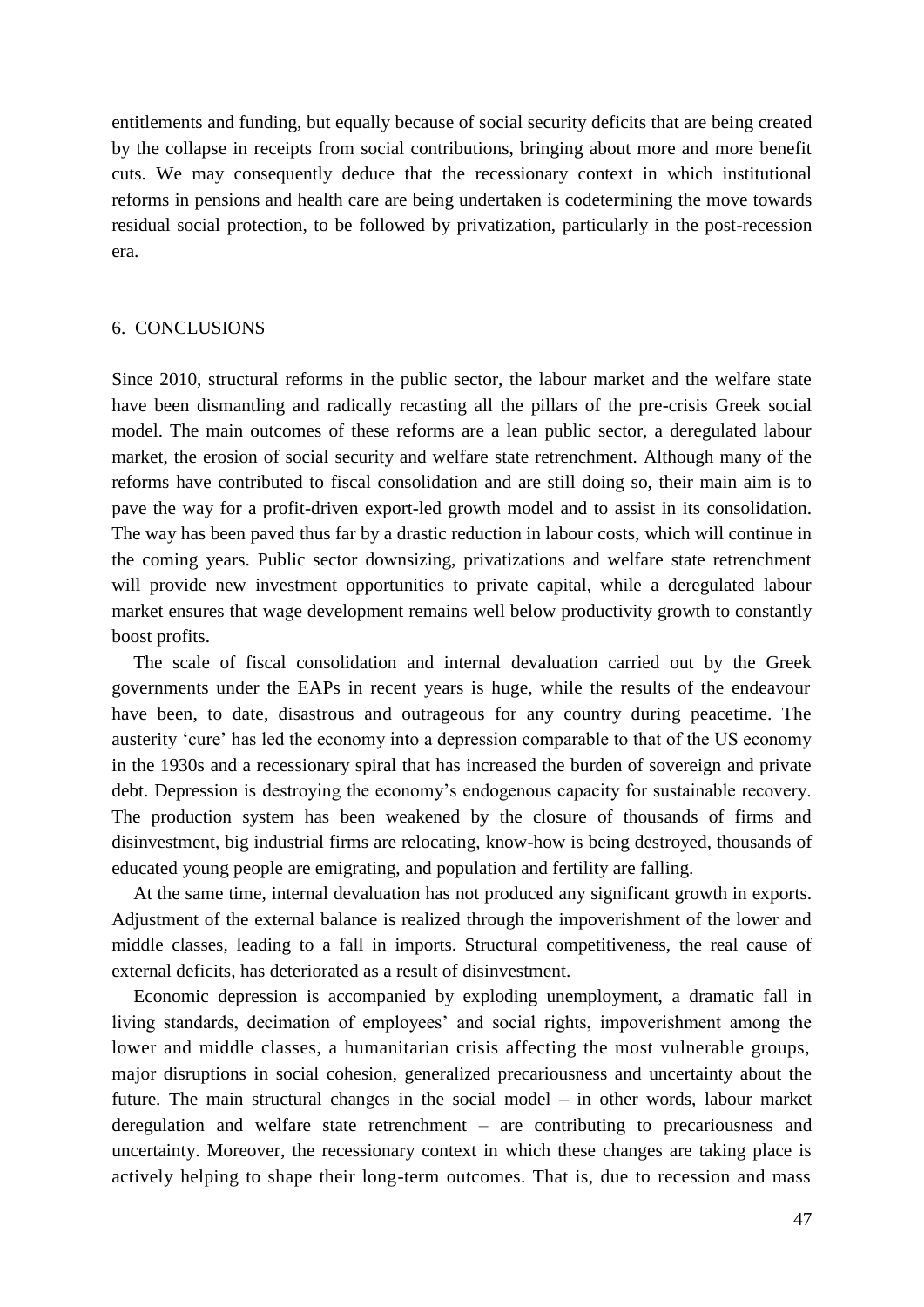unemployment, pension reforms are caught up in a downward spiral of benefit cuts and entitlements, leading to merely residual social protection; while mass unemployment modifies expectations and renders permanent the fall in wages and living standards and the low levels of employee protection brought about by labour market deregulation.

Last but not least, the evidence provided in this chapter runs counter to expectations that the crisis may represent an opportunity for the positive reconfiguration of the Greek welfare state, addressing its pre-crisis weaknesses and failures and leading to 'a more stringent welfare state overall but [one that is] more equitable and more effective at the low end of the income scale' (Matsaganis 2013, p. 173). The erosion of social security and the reduction in state budget transfers point to merely residual social protection in old age and sickness in the coming years; this is already a reality in the case of unemployment compensation. The eventual establishment of the right to a guaranteed minimum income in the coming years – to follow from the current pilot implementation of a guaranteed minimum income programme is in itself a positive measure, but only to compensate for the mass and extreme poverty created by austerity, internal devaluation and the dismantling of the social model.

The above remarks underline the need to halt the recessionary spiral and the downgrading of living standards, employee and social rights and to seek alternative exit strategies that opt for re-launching growth as a way of fiscal adjustment and promote a growth pattern that respects the right of workers to a living wage and decent working conditions and the right of all people to adequate social protection. However, the troika has no intention of doing anything of the sort. Conversely, it is currently negotiating with the Greek government for 2015-16 an Enhanced Conditionality Credit Line from the European Stability Mechanism. This presupposes a new Economic Programme to ensure the repayment of Greece's lenders through increasing primary surpluses and public revenues from privatizations. From what we know until now, it should be taken for granted that the new programme will include further 'structural reforms' of the social model in the direction pointed to in this chapter.

# BIBLIOGRAPHY

Avram, S. F. Figari, C. Leventi, H. Levy, J. Navicke, M. Matsaganis, E. Militaru, A. Paulus, O. Rastrigina and H. Sutherland (2012), 'The distributional effects of fiscal consolidation in nine EU countries', Research note 01/2012, Social Situation Observatory – Income Distribution and Living Conditions, European Commission, Directorate General for Employment, Social Affairs and Inclusion.

Amitsis, G. (2012), 'Developing activation discourses in an era of fiscal constraints – policy challenges for the rudimentary Greek welfare state', European Social Policy Network, 10th Annual Conference 2012, Paper for Stream No. 7, Edinburgh, 6 – 8 September 2012. Bank of Greece (2013a), *Annual Report of the Governor for 2012*, Athens. -- (2013b), *Monetary Policy 2012-2013*, Athens. Bank of Greece (2014a), *Annual Report of the Governor for 2014*, Athens. Bank of Greece (2014b), *Monetary Policy 2013-2014,* Athens.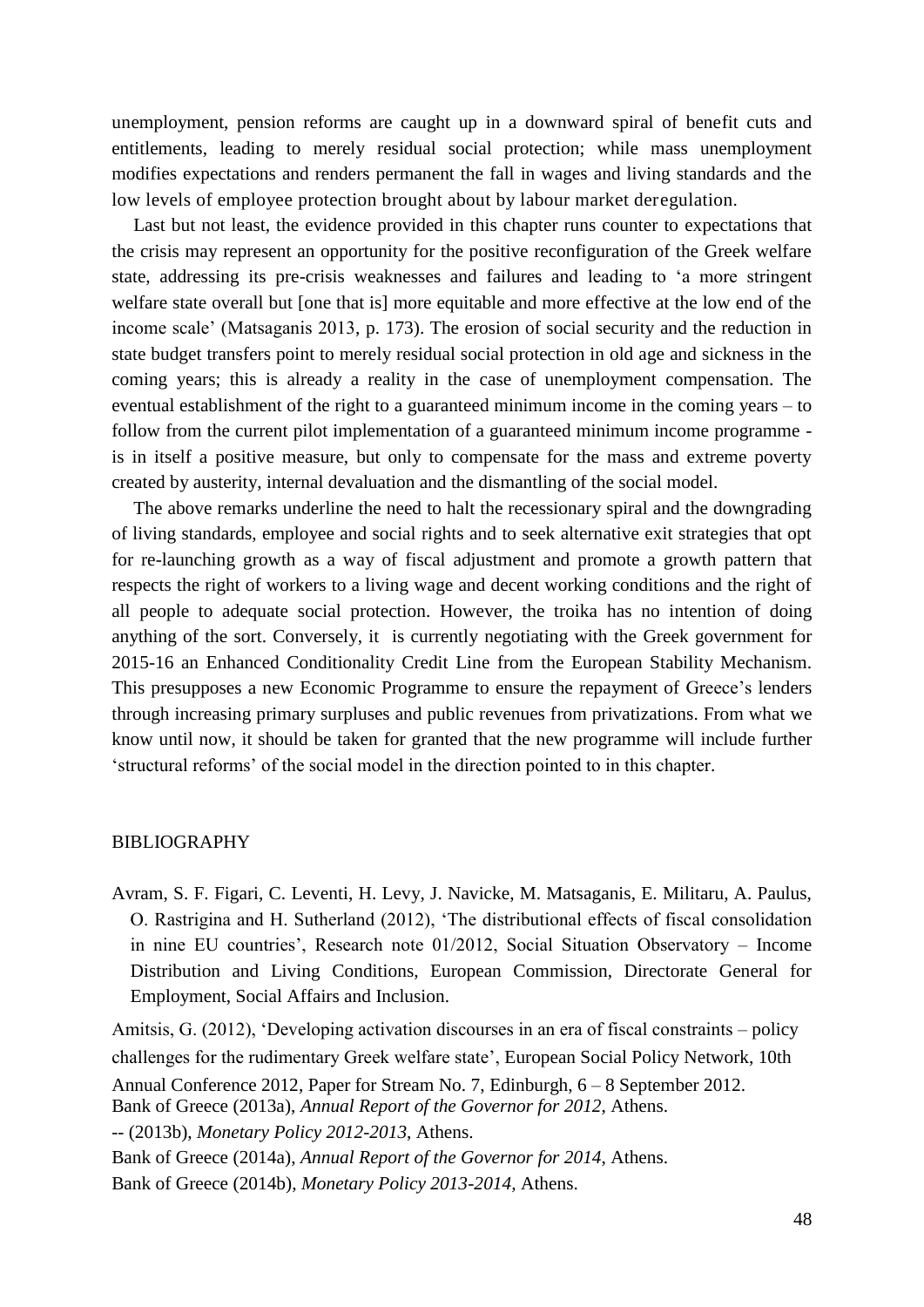- Blanchard, O. and D. Leigh (2013), 'Growth Forecast Errors and Fiscal Multipliers', IMF Working Paper, WP/13/1. Available at: <http://www.imf.org/external/pubs/ft/wp/2013/wp1301.pdf> (accessed on 17.9.2014)
- Dafermos Y. and C. Papatheodorou (2010), *Macroeconomic environment, inequality and poverty. Emprical investigation of the effects of growth and social protection in Greece*, Studies 3, INE-GSEE Observatory on Social and Economic/Fiscal Developments, Poverty and Inequality.
- Davaki K. and E. Mossialos (2006), 'Financing and Delivering Health Care', in M. Petmesidou and E. Mossialos (eds.), *Social Policy Developments in Greece*, Aldershot: Ashgate, pp. 286-318.
- Economic and Social Committee (2013), *National General Collective Agreement and Collective Bargaining as Determinants of Social Cohesion*, Initiative Opinion No. 287, OKE: Athens.
- Economou C. (2012), *The Institutional Framework for the Provision of Health Services in Greece. The role and functioning of the National Health System*, Reports no 7, Athens: INE GSEE Observatory of Economic and Social Developments.
- Esping-Andersen, G. (1999), *Social Foundations of Postindustrial Economies*, Oxford: Oxford University Press.
- European Central Bank (2006), 'Monetary policy and inflation differentials in a heterogeneous currency area', *ECB Monthly Bulletin*, July, pp. 61–77.
- European Commission (2007), *European Economy*, No. 6/2006, Luxembourg: Office for the Official Publications of the European Communities.
- -- (2012a), *The Second Economic Adjustment Programme for Greece*, European Economy Occasional Papers No. 94, Brussels: Directorate-General for Economic and Financial Affairs **Publications.** Available at: ec.europa.eu/economy\_finance/publications/occasional\_paper/2012/pdf/ocp94\_en.pdf
- -- (2012b), *The Second Economic Adjustment Programme for Greece – First Review – December 2012*, European Economy Occasional Papers No. 123, Brussels: Directorate-General for Economic and Financial Affairs Publications. Available at: ec.europa.eu/economy\_finance/publications/occasional\_paper/2012/pdf/ocp123\_en.pdf
- -- (2013a), *The Second Economic Adjustment Programme for Greece – Second Review – May 2013*, European Economy Occasional Papers No. 148, Brussels: Directorate-General for Economic and Financial Affairs Publications. Available at: ec.europa.eu/economy\_finance/publications/occasional\_paper/2012/pdf/ocp123\_en.pdf
- -- (2014), *Statistical Annex of European Economy – Autumn 2014*, European Commission, DG Economic and Financial Affairs. Available at http://ec.europa.eu/economy\_finance/publications/european\_economy/2014/2014-saautumn\_en.htm
- Featherstone K. and P. Tinios (2006), Facing Up to the Gordian Knot: The Political Economy of Pension Reform, in M. Petmesidou and E. Mossialos (eds.), *Social Policy Developments in Greece,* London: Ashgate, pp. 174-193.
- Ferrera, M. (1996), 'The "southern model" of welfare in social Europe', *Journal of European Social Policy*, 6(1), pp. 17-37.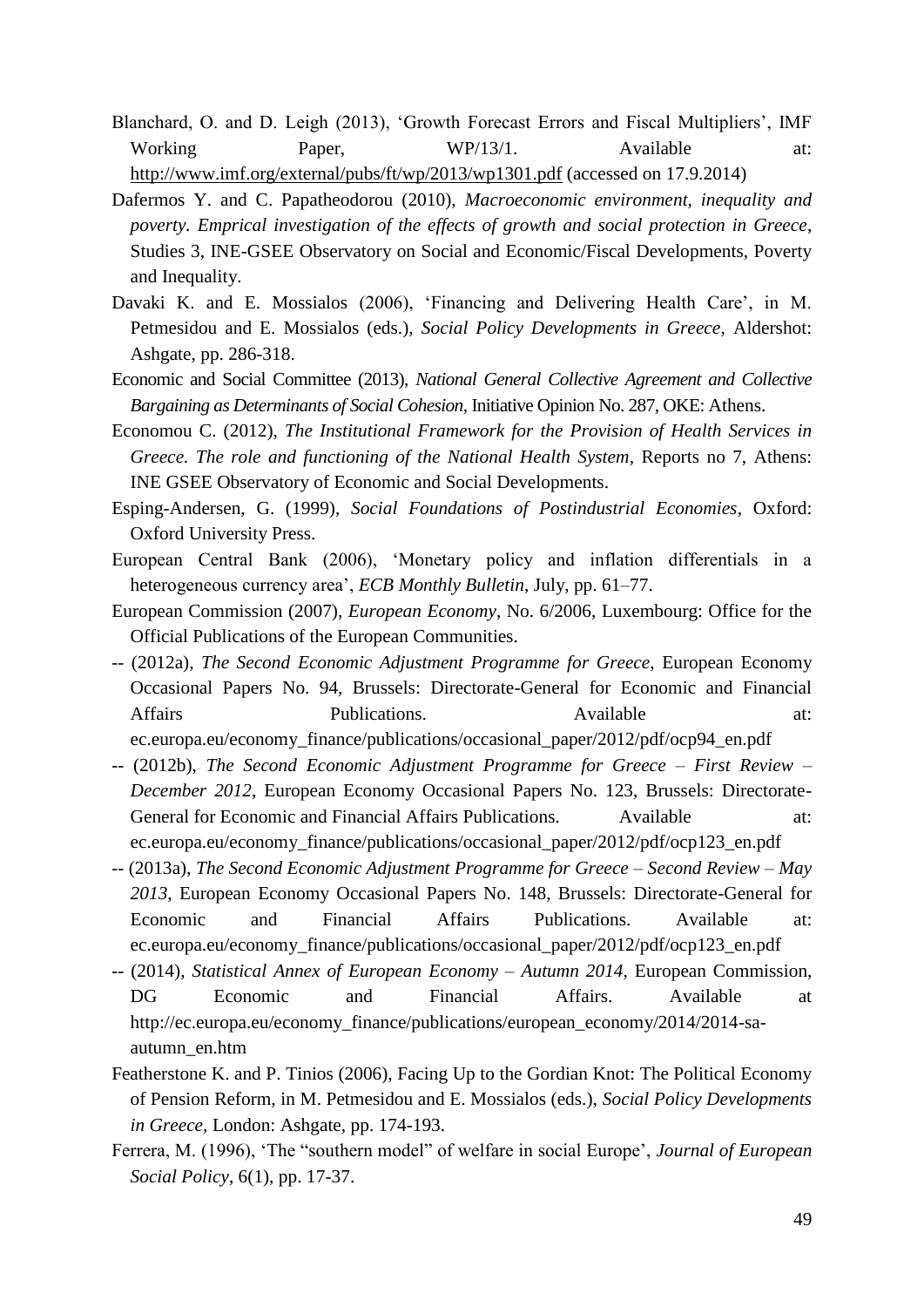- Hellenic Republic, Ministry of Finance (2011), From May 2010 to May 2011, Hellenic Economic Policy Programme Newsletter, 19 May 2011.
- IME-GSEVEE, Institute of Small Enterprises General Confederation of Professionals, Artisans and Tradesmen (2013), Survey on the insured and pensioners of OAEE, <http://www.gsevee.gr/meletes-2/285-2013-07-09-08-27-03> (accessed on 17.9.2014)
- IMF (2013a), Greece: Third Review Under the Extended Arrangement Under the Extended Fund Facility—Staff Report; Staff Statement; Press Release; and Statement by the Executive Director for Greece, IMF Country Report No. 13/153.
- IMF (2013b), *Greece: Ex Post Evaluation of Exceptional Access Under the 2010 Stand-By Arrangement*, May 20, 2013.
- INE GSEE–ADEDY, Institute of Labour of the General Confederation of Greek Labour and the Higher Administration of Civil Service Unions (2010), *Greek Economy and Employment*. Annual Report 2010, Athens.
- INE GSEE–ADEDY, Institute of Labour of the General Confederation of Greek Labour and the Higher Administration of Civil Service Unions (2011), *Greek Economy and Employment*. Annual Report 2011, Athens.
- INE GSEE–ADEDY, Institute of Labour of the General Confederation of Greek Labour and the Higher Administration of Civil Service Unions (2013), *Greek Economy and Employment*. Annual Report 2013, Athens.
- Ioakimoglou, E. (2011), Labour costs, profit margins and competitiveness in Greece, 1995– 2009, Athens: INE GSEE-ADEDY. G. Available at: www.inegsee.gr/sitefiles/files/Final%20ULC%20and%20competitiveness%20Gr.pdf
- Ioannou, C. (2000), 'Social pacts in Hellenic industrial relations: Odysseus of Sisyphus?', in G. Fajertag and P. Pochet (eds), *Social pacts in Europe – new dynamics*, Brussels: ETUI (2nd edition), pp. 219–236.
- -- (2012), 'Recasting Greek Industrial Relations: Internal Devaluation in Light of the Economic Crisis and European Integration', *Industrial Relations*, 28(2), pp. 199-222.

Ioannou, C. and Papadimitriou, K. (2013), 'Collective bargaining in Greece in 2011 and 2012. Trends, sectors and prespectives', Studies-Surveys No 2, Athens: OMED. Available at:

[www.omed.gr/el/files/meleti2Iwannou.pdf](http://www.omed.gr/el/files/meleti2Iwannou.pdf) (accessed on 17.9.2014)

IOBE, Foundation for Economic and Industrial Research (2011), *Study on Health* 

*Expenditure and Policies in Greece in the Memorandum Period*, Athens. Available at

[http://www.iobe.gr/research\\_dtl.asp?RID=39](http://www.iobe.gr/research_dtl.asp?RID=39) (accessed on 17.9.2014)

- Kanellopoulos, C. (2012), 'The size and structure of uninsured work', *Economic Bulletin of the Bank of Greece*, 35, pp. 25-44.
- Kapsalis, A. (2013), 'Collective labour agreements in 2012' in *Wage Determination in the context of recession and crisis*, 2nd Annual Report, Athens: INE GSEE.
- Karamessini, M. (2008a), 'Still a distinctive southern European employment model?', *Industrial Relations Journal*, 39 (6), pp. 510-531.
- -- (2008b), 'Continuity and change in the southern European social model', *International Labour Review*, 147 (1), pp. 43-70.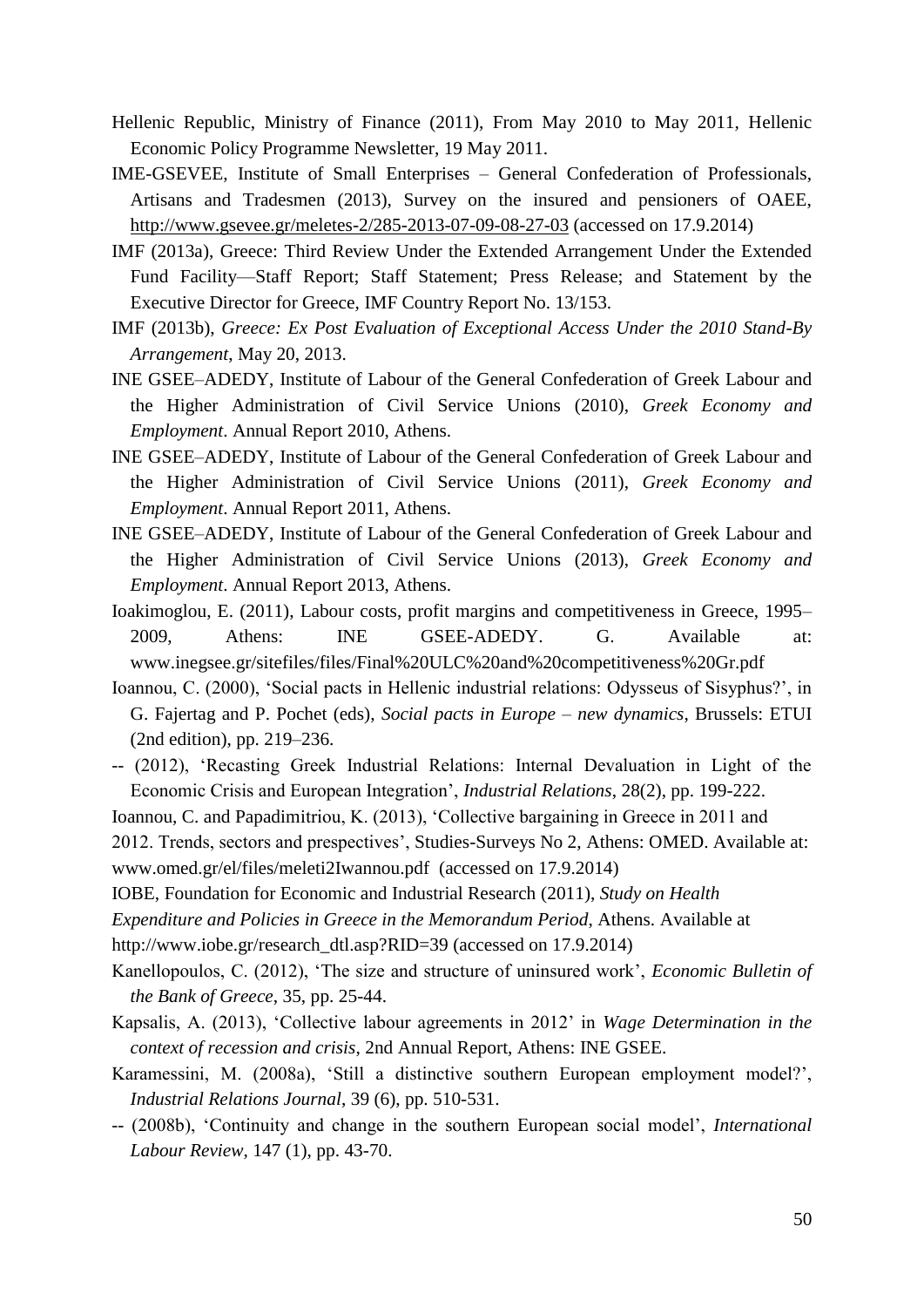- -- (2009), 'From a state-led familistic to a liberal partly de-familialized capitalism: the difficult transition of the Greek model', in Bosch, G., Lehndorff, S. and Rubery, J. (eds), *European employment models in flux: a comparison of institutional change in nine European countries*, Basingstoke: Palgrave Macmillan, pp. 223–46.
- -- (2010a), 'Life stage transitions and the still-critical role of the family in Greece', in Anxo, D., Bosch, G. and Rubery, J. (eds.), *The welfare state and life transitions. A European perspective*, Cheltenham: Edward Elgar, pp. 257-283.
- -- (2010b), 'Greece. Activation reforms in a residual and fragmented system of social protection against unemployment', in Lefresne, F. (ed.), *Unemployment benefit systems in Europe and North America*, Brussels: ETUI, pp. 243-260.
- -- (2012), Sovereign debt crisis: an opportunity to complete the neoliberal project and dismantle the Greek employment model, in Lehndorff, S. (ed.), *The triumph of failed ideas. European models of capitalism in crisis*, Brussels: ETUI, pp. 155-181.
- -- (2014), Structural crisis and adjustment in Greece: social regression and the challenge to gender equality, in Karamessini, M. and Rubery, J. (eds), *Women and Austerity. The Economic Crisis and the Future for Gender Equality*, Oxon and New York: Routledge, pp. 165-185.
- Karamessini M. and F. Koutentakis (2014), 'Labour Market Flows and Unemployment Dynamics by Sex in Greece during the Crisis', *Revue de l'OFCE / Débats et politiques*, No. 133, pp. 215-239.
- Katrougalos, G. and Lazaridis, G. (2003), *Southern European Welfare States. Problems, Challenges and Prospects*, Basingstoke, Hampshire: Palgrave Macmillan.
- Kouzis, Y. (2002), 'The changes in labour relations in Greece', in *Yearbook of Labour 2002*, Athens: Institute of Human Resources and Urban Environment, Panteion University.
- Kravaritou, Y. (1994), *European Employment and Industrial Relations Glossary: Greece*, Dublin: European Foundation for the Improvement of Living and Working Conditions.
- Laskos, C. and Tsakalotos, E. (2013), *Crucible of Resistance. Greece, the Eurozone and World Economic Crisis*, London: Pluto Press.
- Leventi, C. and Matsaganis, M. (2013), Distributional Implications of the Crisis in Greece in 2009-2012, EUROMOD Working Paper No. EM 14/13. Available at: <https://www.iser.essex.ac.uk/publications/working-papers/euromod/em14-13.pdf> (accessed on 17.9.2014).
- Leibried, S. (1992), 'Towards a European Welfare State? On Integrating Poverty Regimes in the European Community' in Ferge, Z. and Kolberg, J. E. (eds.), *Social Policy in a Changing Europe*, Boulder: Westview Press.
- Lyberaki, A. and Tinios, P. (2012), 'Labour and pensions in the Greek crisis: The Microfoundations of Disaster', *Südosteuropa. Zeitschrift für Politik und Gesellschaft*, 60, 3, pp. 363-386.
- Matsaganis, M. (2011), 'The welfare state and the crisis: the case of Greece', *Journal of European Social Policy*, 21(5), pp. 501-512.
- -- (2013), The Crisis and the Welfare State in Greece: A Complex Relationship, in Triandafyllidou, A., Gropas, R. and Kouki, H. (eds), *The Greek Crisis and European*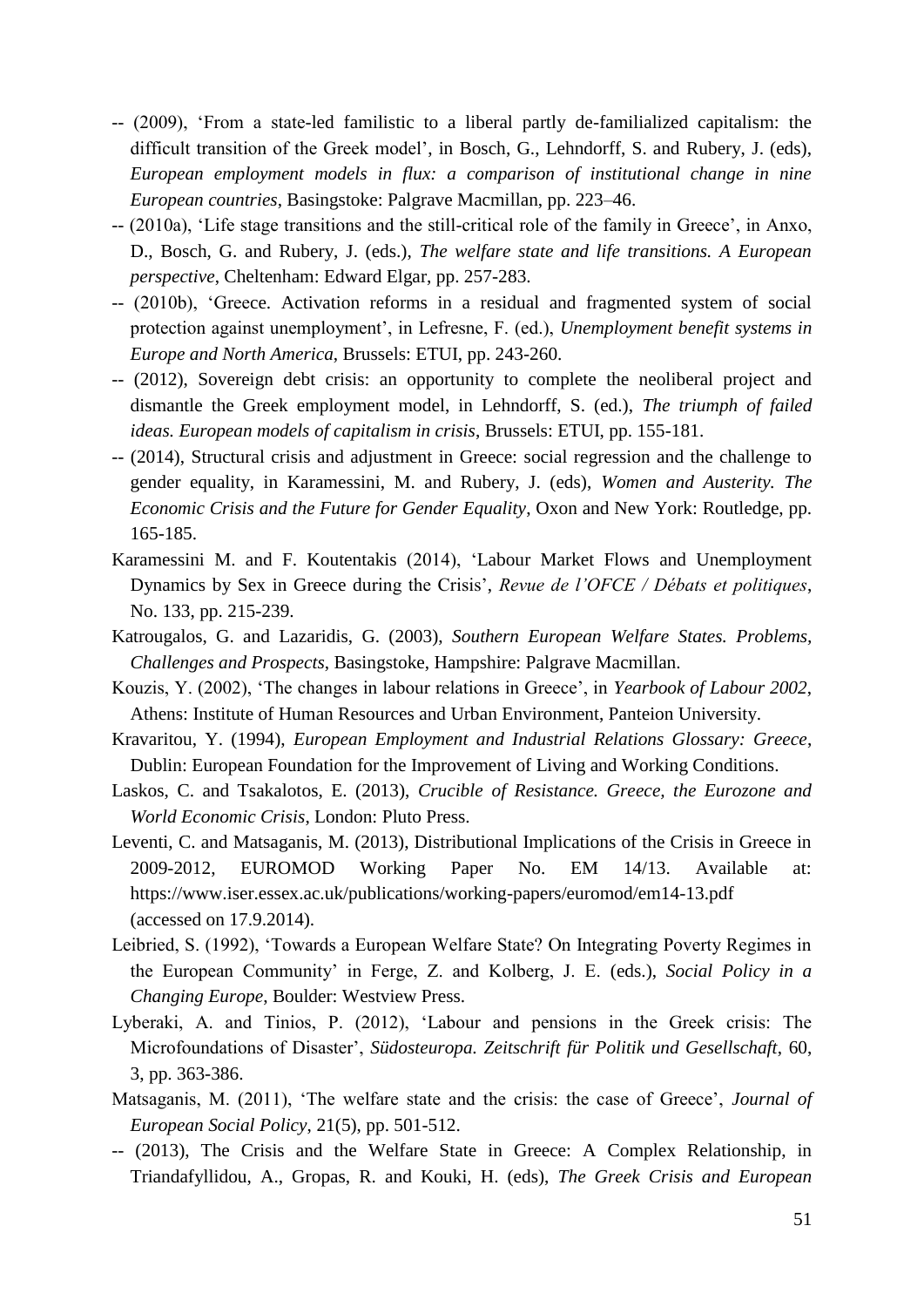*Modernity*, Houndmills, Basingstoke, Hampshire, England: Palgrave Macmillan, pp. 152- 177.

National Actuarial Authority (2012), Greek Pension System Fiche, European Commission Economic Policy Committee, Ageing Working Group, Ageing Projections Exercise 2012. Available at:  $\alpha$ 

[http://www.eaa.gr/LinkClick.aspx?fileticket=cGnwVw7zUkk%3D&tabid=92&mid=422&l](http://www.eaa.gr/LinkClick.aspx?fileticket=cGnwVw7zUkk%3D&tabid=92&mid=422&language=el-GR) [anguage=el-GR](http://www.eaa.gr/LinkClick.aspx?fileticket=cGnwVw7zUkk%3D&tabid=92&mid=422&language=el-GR) (accessed on 15.10.2013).

- OECD (2012a), *Economic Policy Reforms 2012: Going for Growth*, Paris.
- –– (2012b), *Restoring Public Finances. 2012 Update*, OECD Publishing. Available at: <http://dx.doi.org/10.1787/9789264179455-17-en> (accessed on 17.9.2014).
- –– (2013a), *OECD Government at a Glance 2013*, Paris.
- –– (2013b), *OECD Economic Surveys: Greece 2013*, Paris
- Papadimitriou D., Nikiforos, M. and Zezza, G. (2013), *The Greek Economic Crisis and the Experience of Austerity: A Strategic Analysis*, Strategic Analysis, July 2013, Levy Economics Institute of Bard College. Available at: [www.levyinstitute.org/pubs/sa\\_gr\\_7\\_13.pdf](http://www.levyinstitute.org/pubs/sa_gr_7_13.pdf) (accessed on 17.9.2014)
- Papadopoulos, T. (2006), 'Support for the Unemployed in a Familistic Welfare Regime', in Petmesidou, M. and Mossialos, E. (eds.), *Social Policy Developments in Greece*, Aldershot: Ashgate, pp. 239-218.
- Parliamentary Budget Office (2014), *Quarterly Report October-December 2013*, Hellenic Parliament, Available at:<http://www.pbo.gr/> (accessed on 17.9.2014)
- Petmesidou, M. (1996), 'Social Protection in Southern Europe: Trends and Prospects', *Journal of Area Studies*, 9(4), 95-125.
- -- (2006), Social Care Services: 'Catching Up' Amidst High Fragmentation and Poor Initiatives for Change, in Petmesidou, M. and Mossialos, E. (eds.), *Social Policy Developments in Greece*, Aldershot: Ashgate, pp. 319-357.
- -- (2012), 'Southern Europe', in Greve, B. (ed.), *The Routledge Handbook of the Welfare State*, Oxon and New York: Routledge, pp. 183-192.
- -- (2013a), Is the Crisis a Watershed Moment for the Greek Welfare State? The Chances for Modernization amidst an Ambivalent EU Record on Social Europe, in Triandafyllidou, A., Gropas, R. and Kouki, H. (eds), *The Greek Crisis and European Modernity*, Houndmills, Basingstoke, Hampshire, England: Palgrave Macmillan, pp. 178-207.
- -- (2013b), 'Is social protection in Greece at a crossroads?', *European Societies*, Vol. 15, Issue 4, pp. 597-616.
- -- (2013c), Austerity and the Spectre of "Immiseration" on the Periphery of Europe, CROP Poverty Brief, August 2013. Available at: <http://www.crop.org/viewfile.aspx?id=479> (accessed on 17.9.2014).
- Sakellaropoulos, T. (2012), 'Aussichten der griechischen Pensionen unter der Schulden-, Steuer- und Beschäftigungskrise'(The prospects of Greek pensions under the debt, fiscal and employment crisis), *Deutsche Rentenversicherung*, Heft 4/2012, Berlin, pp 195-201.
- SEPE, Labour Inspectorate Body (2013), *Action Report 2012*, Athens Available at: <http://www.ypakp.gr/uploads/docs/6810.pdf> (accessed on 17.9.2014)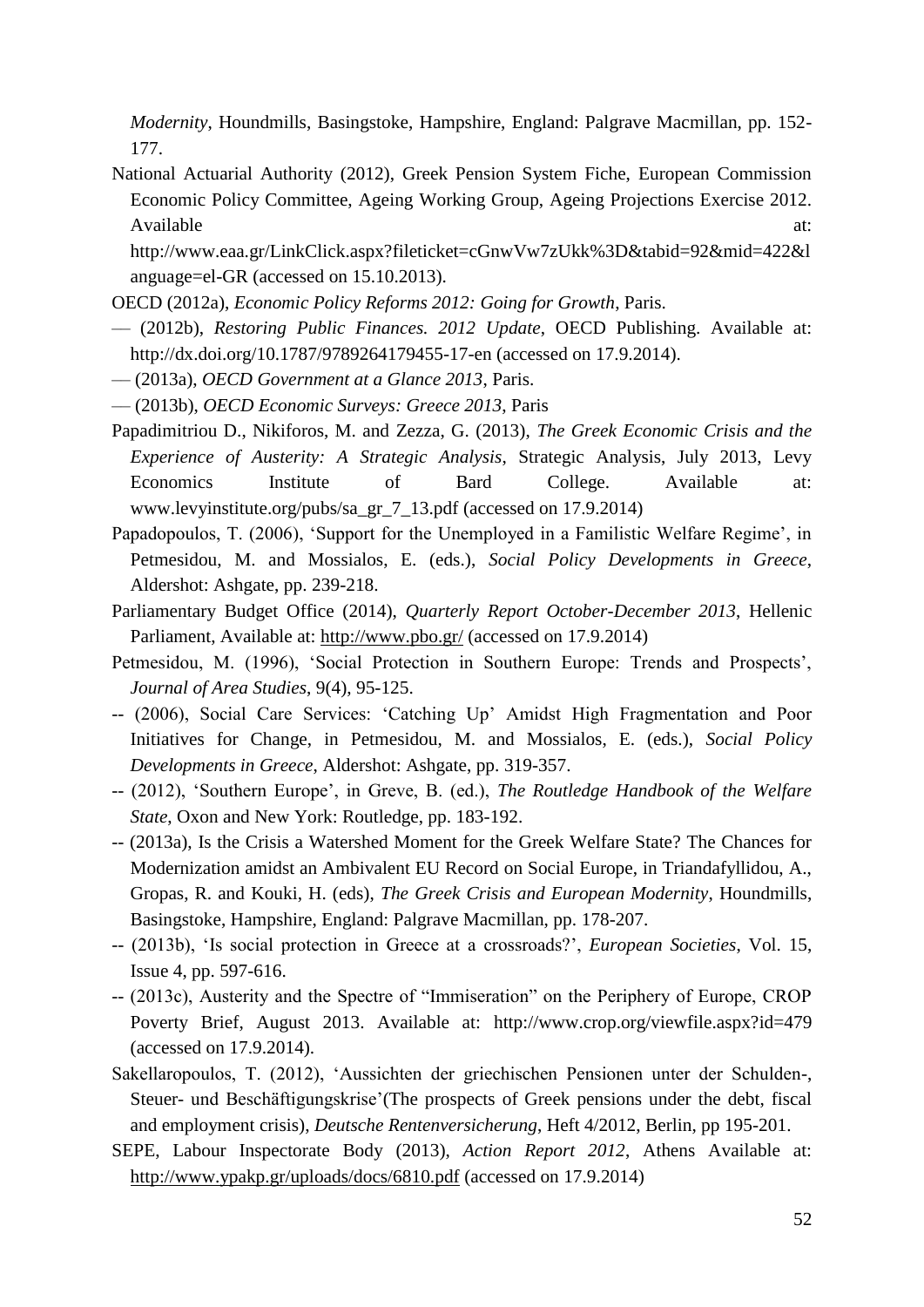- Spiliotopoulos-Koukoulis, S. (2013), 'Conclusions of Workshop II: The "Southern Malaise"', Friedrich Ebert Stiftung International Expert Conference on Gender in the Crisis, Athens, 5-6 April 2013 (unpublished).
- Stathakis, G. (2010), 'The Fiscal Crisis of the Greek Economy: A Historical Perspective', *Synchrona Themata*, 110, pp. 3-27.
- Stockhammer, E. (2011), 'Wage-led growth: An introduction', *International Journal of Labour Research*, Vol. 3, Issue 2, pp. 167-187.
- Tinios, P. (2007), 'Social Insurance 1955-1980: springboard for development or entry to the current labyrinth?', in Svolopoulos, K., Botsiou, K. E. and Hatzivassiliou, E. (eds), *Konstantinos Karamanlis in the Twentieth Century*, 5-9 June, Conference Proceedings, Vol. III, Athens: 'Konstantinos C. Karamanlis' Foundation, pp. 185-209.
- Tsakloglou, P. and Mitrakos, T. (2012), 'Inequality and poverty in Greece: myths, realities and the crisis' in Anastasakis, O. and Singh, D. (eds), *Reforming Greece: Sisyphean Task or Herculean Challenge?*, Oxford: University of Oxford – SEESOX, pp. 59-64.
- Tzannatos, Z. and Monogios, Y. (2012), Public sector adjustment amidst structural adjustment in Greece: Subordinate, spasmodic and sporadic, in Vaughan-Whitehead, D. (ed.), *The public sector shock. The impact of policy retrenchment in Europe*, Geneva, Switzerland: International Labour Office.
- Vasardani, M. (2011), 'Tax evasion in Greece: a general overview', in *Economic Bulletin of the Bank of Greece*, 35, pp. 15–25.

# **Footnotes**

1 For the distinction between profit-led and wage-led growth see, among others, Stockhammer (2011).

2 OECD.Stat (data retrieved on 25.2.2013).

3 This is so because, in bargaining with employers, all union federations of private sector employees had systematically used national minimum wage increases as the floor and the best rate achieved by public utilities and banking federations as the target.

4 Eurostat data online (retrieved on 25.2.2013).

5 Greece's extra euro-zone trade represented 40 per cent of exports and 45 per cent of imports in 2007.

6 These measures include the extension of the probation period for new hires from two months to one year; the extension of the cumulative maximum duration of fixed-term contracts from two to three years; the easing of the conditions for derogations; the extension of maximum duration of spells of employment for temporary agency workers from 18 to 36 months; the extension of maximum duration of rotating work at a given firm from six to nine months per year in case of financial difficulties – it can now be applied by the employer unilaterally after consultation; the employer can now decide unilaterally on layoffs of up to three months in firms with up to 5,000 employees; part-time work is now allowed in public utilities; the employer is now allowed to transform the labour contract from full to part time with only the consent of the employee; the abolition of the 7.5 per cent wage premium for short part-time working and of the 10 per cent premium for each working hour of part-timers over the agreed daily time; the reduction of overtime pay by 20 per cent; the easing of